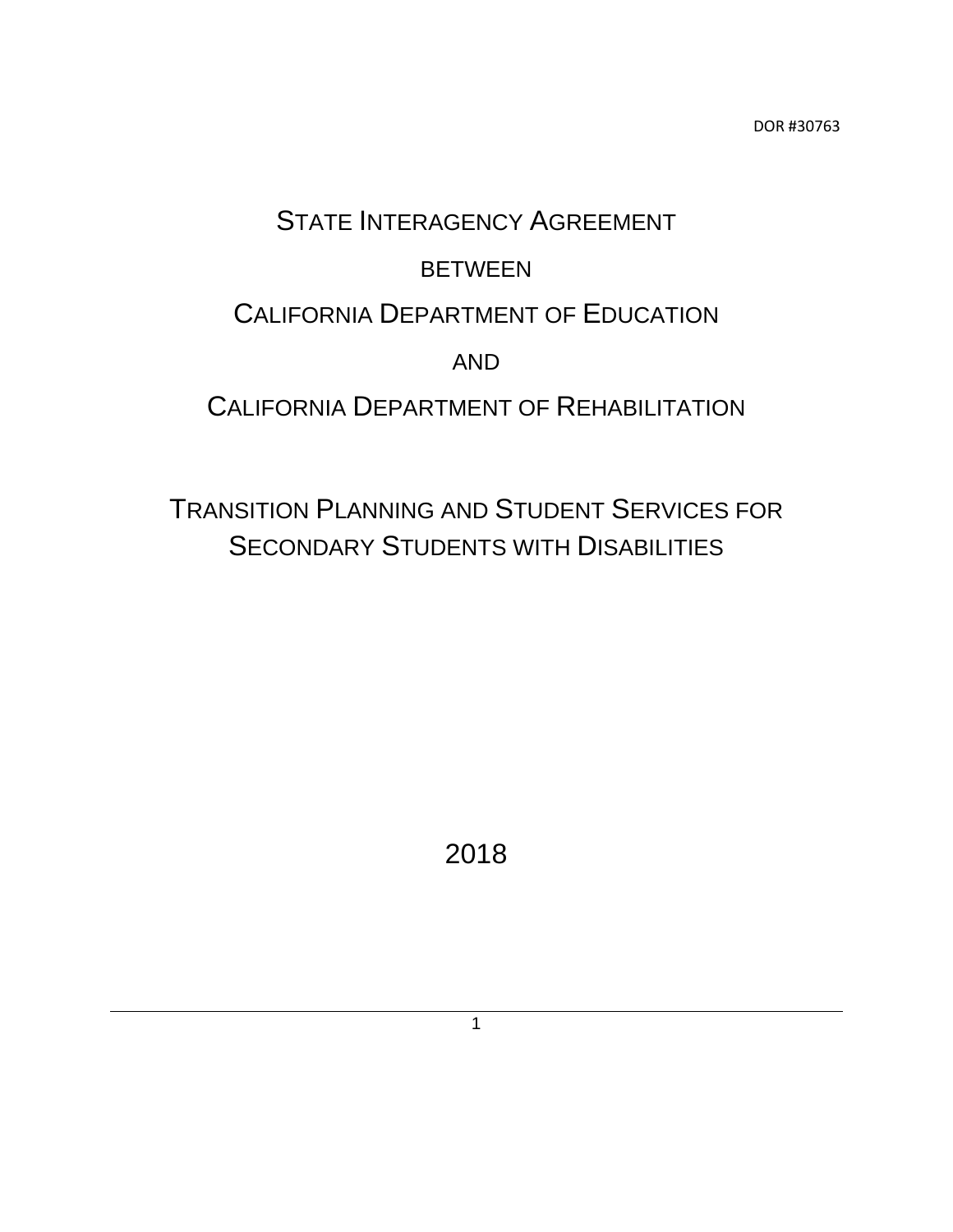### STATE INTERAGENCY AGREEMENT

#### BETWEEN

### CALIFORNIA DEPARTMENT OF EDUCATION

#### **AND**

### CALIFORNIA DEPARTMENT OF REHABILITATION

### TRANSITION PLANNING AND STUDENT SERVICES FOR SECONDARY STUDENTS WITH DISABILITIES

#### **APPROVALS**

**JOE XAVIER** California Department र€habilitatien юf

DATE

TOM TORLAKSON State Superintendent of Public Instruction California Department of Education

 $\sqrt{\frac{m}{\sqrt{C}}\sqrt{\frac{m}{m}}}$ **DATE**

KRISTIN WRIGHT **Director** California Department of Education, Special **Education Division** 

 $1^{\circ}/\sqrt{1/8}$ DATE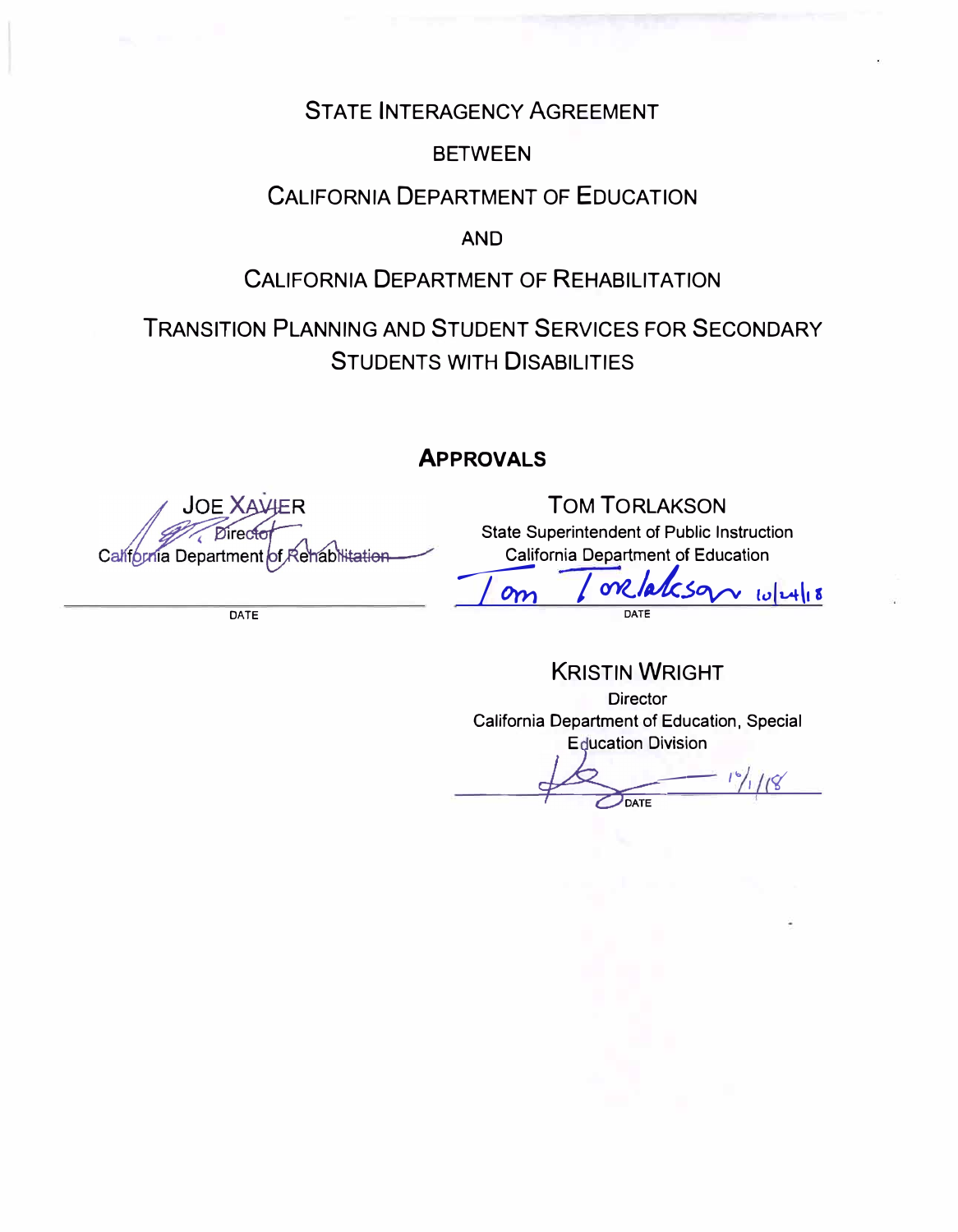| 1.                                                                                 |                                                                       |  |  |  |  |
|------------------------------------------------------------------------------------|-----------------------------------------------------------------------|--|--|--|--|
| 2.                                                                                 |                                                                       |  |  |  |  |
| 3.                                                                                 |                                                                       |  |  |  |  |
| 4.                                                                                 |                                                                       |  |  |  |  |
| 5.                                                                                 | Students with Disabilities Who Are Not Served by Special Education  9 |  |  |  |  |
|                                                                                    |                                                                       |  |  |  |  |
| 1.                                                                                 |                                                                       |  |  |  |  |
| 2.                                                                                 |                                                                       |  |  |  |  |
| 3.                                                                                 |                                                                       |  |  |  |  |
| 4.                                                                                 |                                                                       |  |  |  |  |
| 5.                                                                                 |                                                                       |  |  |  |  |
| 6.                                                                                 |                                                                       |  |  |  |  |
| 7.                                                                                 |                                                                       |  |  |  |  |
|                                                                                    |                                                                       |  |  |  |  |
| IV. TRANSITION AND DOR STUDENT SERVICES PLANNING 18                                |                                                                       |  |  |  |  |
| Collaborative Transition Planning and Development for Individualized Program Plans |                                                                       |  |  |  |  |
|                                                                                    |                                                                       |  |  |  |  |
|                                                                                    |                                                                       |  |  |  |  |
| Α.                                                                                 |                                                                       |  |  |  |  |
| В.                                                                                 |                                                                       |  |  |  |  |

#### **Table of Contents**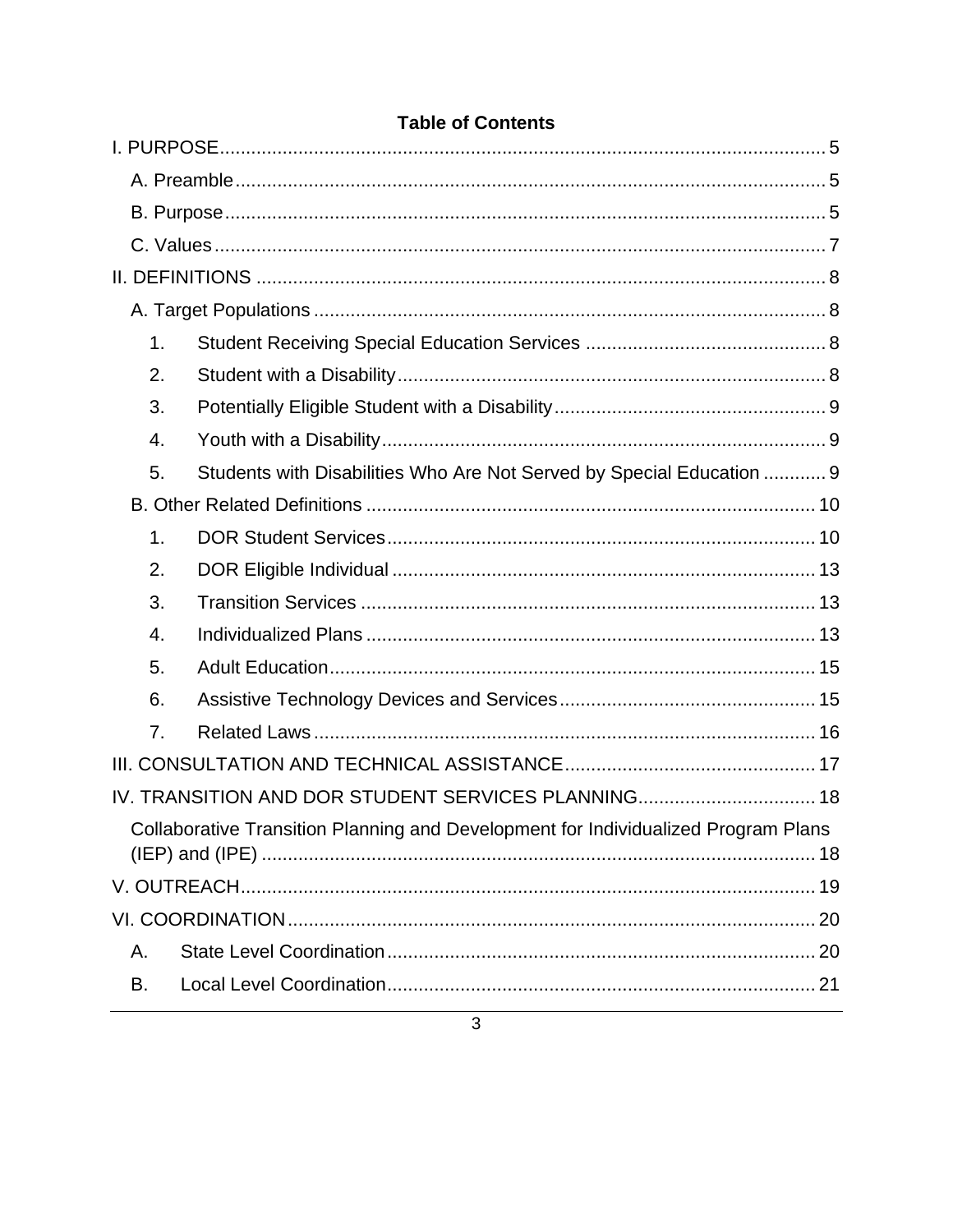| 1.    |                                                                           |  |
|-------|---------------------------------------------------------------------------|--|
| 2.    |                                                                           |  |
| 3.    |                                                                           |  |
| C.    | Coordination of Section 511 Documentation Requirements - Students with    |  |
|       |                                                                           |  |
| Α.    | Determination of Lead Agencies and Financial Responsibilities  27         |  |
| 1.    |                                                                           |  |
| 2.    |                                                                           |  |
| 3.    |                                                                           |  |
| VIII. | STUDENTS WITH DISABILITIES WHO ARE NOT RECEIVING SPECIAL                  |  |
| Α.    | Student Accommodations and Services Under Section 504  34                 |  |
| В.    | Coordination of DOR Student Services and Transition Services for Students |  |
|       |                                                                           |  |
| Α.    |                                                                           |  |
| В.    |                                                                           |  |
| C.    |                                                                           |  |
| D.    |                                                                           |  |
| 1.    |                                                                           |  |
| 2.    |                                                                           |  |
| Е.    |                                                                           |  |
| F.    |                                                                           |  |
| G.    |                                                                           |  |
|       |                                                                           |  |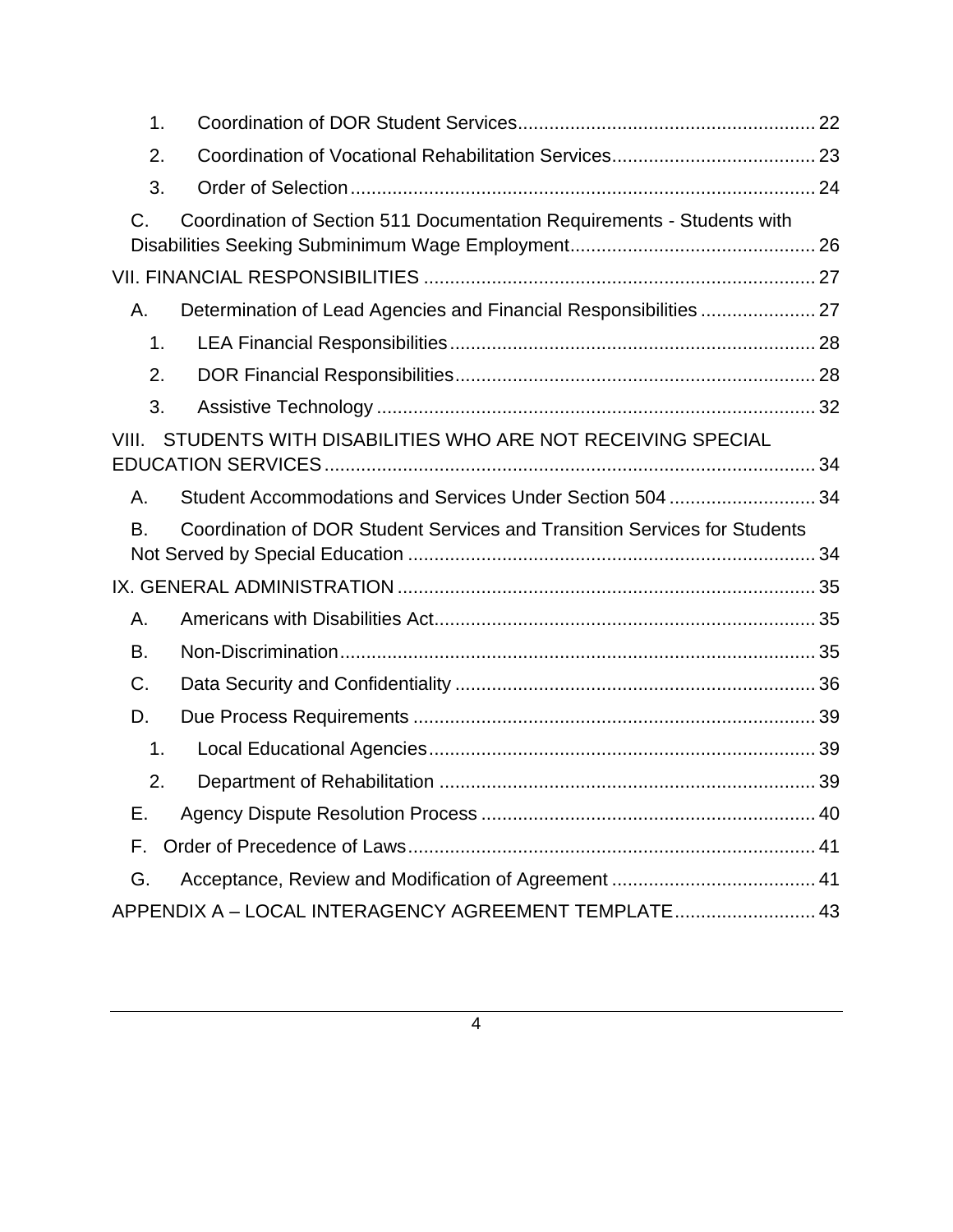### <span id="page-4-2"></span>**I. PURPOSE**

### <span id="page-4-0"></span>**A. Preamble**

The Individuals with Disabilities Education Act (IDEA)<sup>1</sup> and the Rehabilitation Act of 1973, as amended by the Workforce Innovation and Opportunity Act (WIOA), require State Educational Agencies (SEA) and Vocational Rehabilitation (VR) agencies to plan and coordinate transition services, as well as pre-employment transition services (a.k.a. Department of Rehabilitation (DOR) Student Services) for students with disabilities through a formal interagency agreement (Section 612(a)(12) of the IDEA and Section 101(a)(11)(D) of the Rehabilitation Act). Additional references used in this document include Sections 113 and 511 of the Rehabilitation Act, and the Final Regulations: State VR Services Program; State Supported Employment Services Program; and Limitations on Use of Subminimum Wage. These references, together with federal and state statutes and regulations, direct the need for interagency collaboration and shared responsibilities to increase opportunities for successful transition to adult life and employment for all students with disabilities.

### <span id="page-4-1"></span>**B. Purpose**

The purpose of this interagency agreement is to create a coordinated system of educational and VR services, including DOR Student Services, for students with disabilities to facilitate a smooth transition from secondary education to post-secondary employment-related activities and competitive integrated employment.

This agreement serves as a mechanism for DOR, the California Department of Education (CDE) and, as appropriate, local educational agencies (LEAs) to clearly specify the plans, policies, and procedures for coordinating services to facilitate the transition of students with disabilities, including:

- DOR Student Services.
- Consultation and technical assistance to assist LEAs in planning for the transition of students.
- Transition planning by DOR and educational personnel that facilitates the development

<sup>1</sup> IDEA legislation is codified in United States Code, Title 20, (20 USC), Section 1400 et. seq. All citations in this agreement pertaining to IDEA are quoted from United States Code.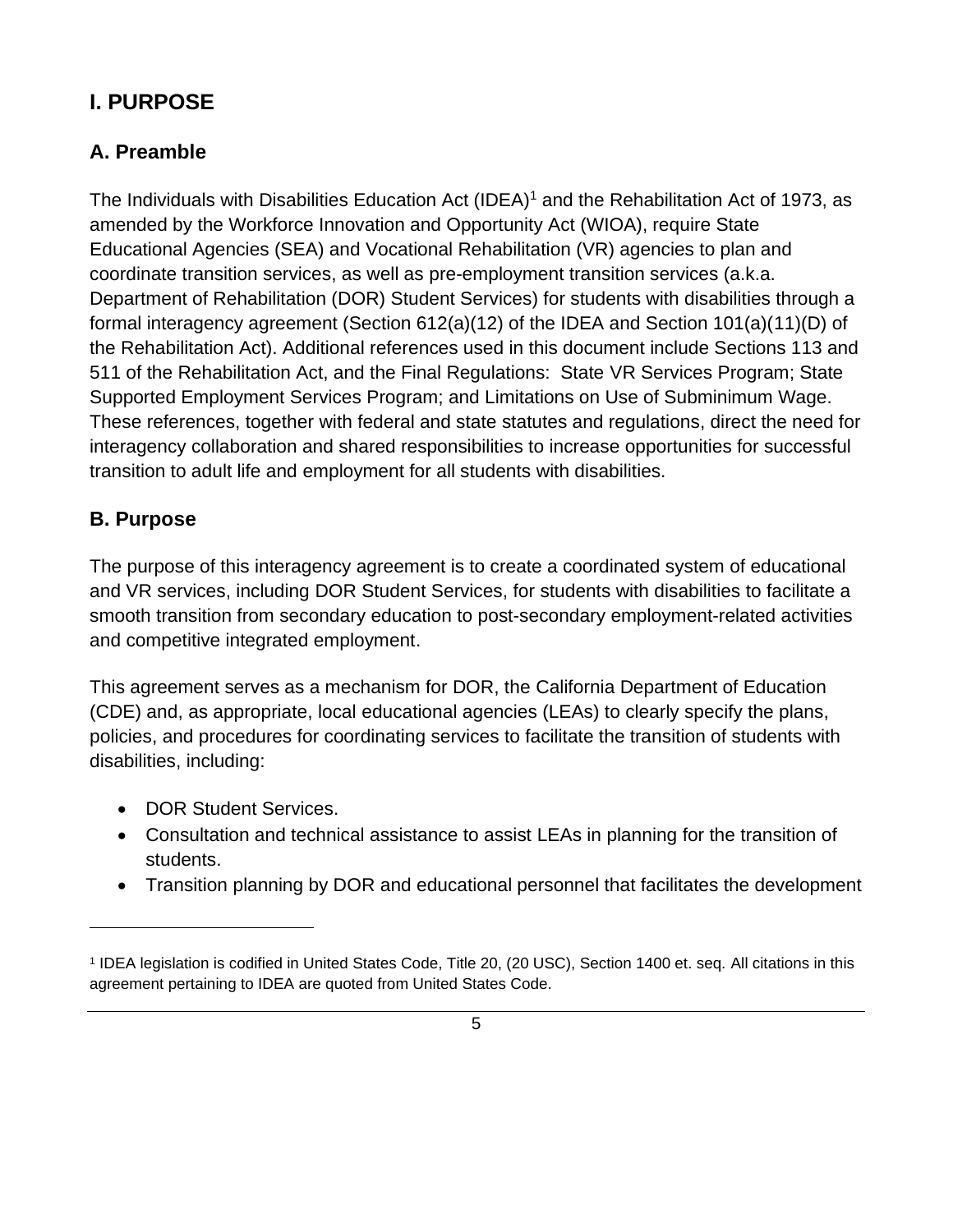and implementation of a student's Individualized Education Program (IEP) and timely development of a VR Individualized Plan for Employment (IPE), as appropriate.

- Outreach to and identification of students with disabilities and assessment of their potential need for transition services and DOR Student Services.
- Documentation requirements set forth in section 511 of the Rehabilitation Act regarding students with disabilities who are seeking subminimum wage employment.
- Assurance that neither the CDE nor the LEA will enter into an arrangement with an entity holding a special wage certificate under section 14(c) of the Fair Labor Standards Act for operating a program under which a youth with a disability is engaged in work at a subminimum wage.
- Criteria for determining and assigning the financial and programmatic roles and responsibilities of each agency for the provision of DOR Student Services and transition services to students with disabilities.
- Grievance procedures to resolve disputes between DOR, the CDE, or LEA, as appropriate, as well as procedures to resolve disputes between an individual with a disability and the entities specified above, and procedures to provide information about the Client Assistance Program.<sup>2</sup>

The agreement identifies state-level policies and procedures, which shall be coordinated to provide a seamless delivery of transition services. The Appendix A Local Interagency Agreement (IA) Template, is an appendix of this state-level formal IA and defines the policies and/or procedures LEAs and DOR districts will use to create a coordinated system of educational and VR services at the local level for students with disabilities to facilitate a smooth transition from secondary education to post-secondary employment-related activities and competitive integrated employment.

 $2$  The purpose of the Client Assistance Program (CAP) is to establish and carry out CAPs that: (a) Advise and inform clients and client-applicants of all services and benefits available to them through programs authorized under the Rehabilitation Act of 1973, as amended (Act), including activities carried out under sections 113 and 511.

<sup>(</sup>b) Assist and advocate for clients and client-applicants in their relationships with projects, programs, and community rehabilitation programs providing services under the Act.

<sup>(</sup>c) Inform individuals with disabilities in the State, especially individuals with disabilities who have traditionally been unserved or underserved by vocational rehabilitation programs, of the services and benefits available to them under the Act and under title I of the Americans with Disabilities Act of 1990 (ADA) (42 U.S.C. 12111 *et seq.*).

<sup>(</sup>Authority: Section 112(a) of the Rehabilitation Act of 1973, as amended; 29 U.S.C. 732(a)) (34 CFR 370.1)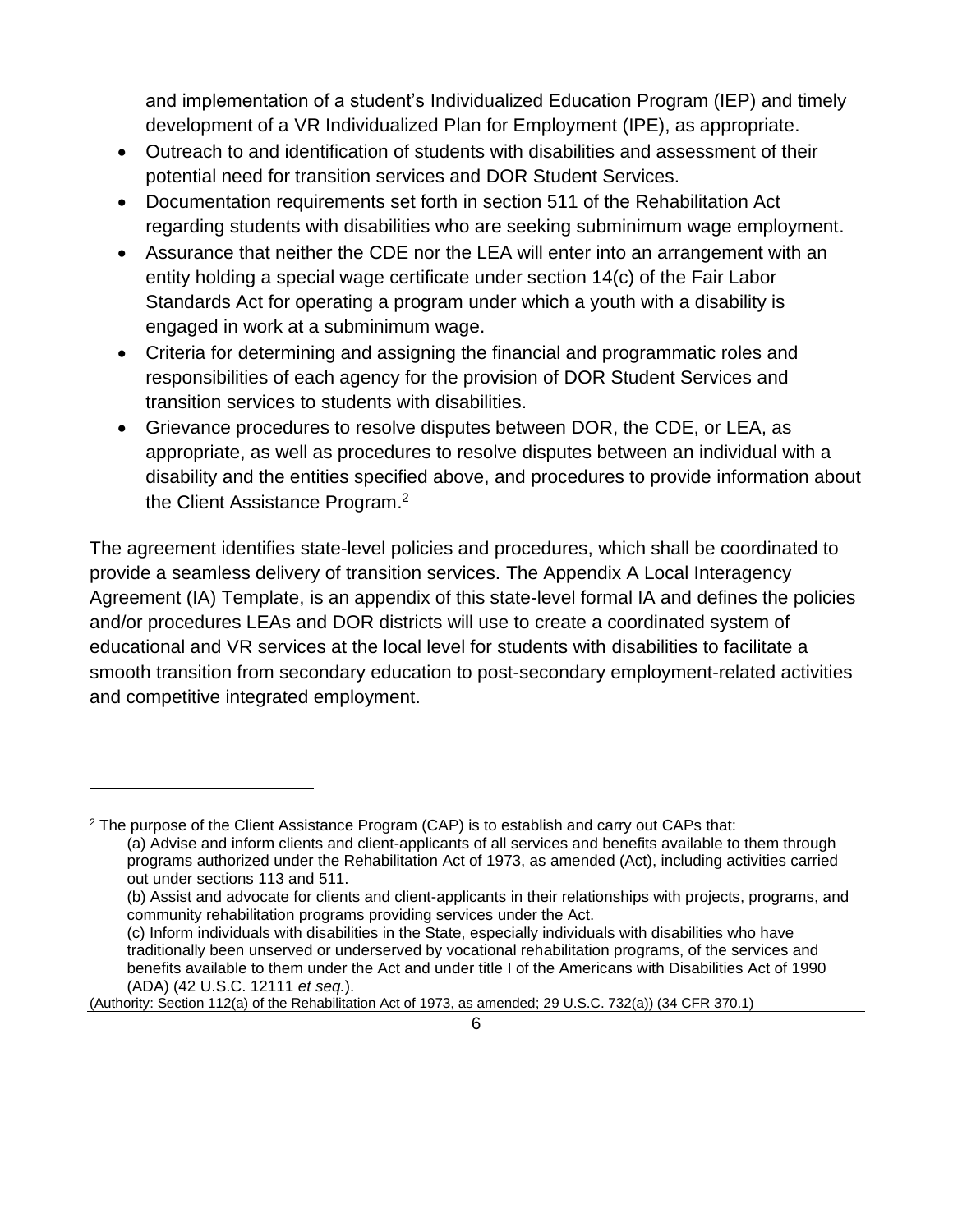For the purposes of this agreement, interagency cooperation and collaboration for transition planning and services will be focused on students with disabilities who are enrolled in secondary school programs and are potentially eligible or eligible for services from the DOR. This includes students with disabilities who are served under the IDEA, regardless of where services are provided, and students with disabilities served in general secondary instructional programs and who are not served under IDEA. As used in this agreement, secondary schools include, but are not limited to, high schools, state special schools, certified nonpublic schools, CDE recognized charter schools, court schools, private or parochial schools, technical schools, adult schools and home school and alternative school programs (e.g. those housed within the foster care or juvenile justice system).

### <span id="page-6-0"></span>**C. Values**

The CDE and the DOR agree to these underlying values to guide transition planning and services for individuals with disabilities:

- All individuals have the right to be treated with dignity and respect.
- All individuals, regardless of the extent of their disability, have the right to live, work, and participate in leisure activities.
- Transition planning is a lifelong process that begins at an early age.
- All individuals will be active participants in determining their personal life and work goals, objectives, and services.
- The student and the student's family are a primary source of information regarding the student's needs, goals, and services.
- Services should be individualized, person-driven, and of high quality, designed according to individual needs, strengths, interests, and personal choice.
- Services should always be provided in the least restrictive environment, emphasizing personal growth and integration of individuals with disabilities.
- All students/consumers should receive appropriate services through the careful coordination of available resources of each participating agency.
- Comprehensive coordinated interagency planning must occur between schools, and related services at the national, state, regional, and local levels if these values are to be translated into meaningful outcomes for young persons with disabilities.

Successful transition is built not only upon high-quality specialized services, but upon the use of generic community services, supports, and resources as well.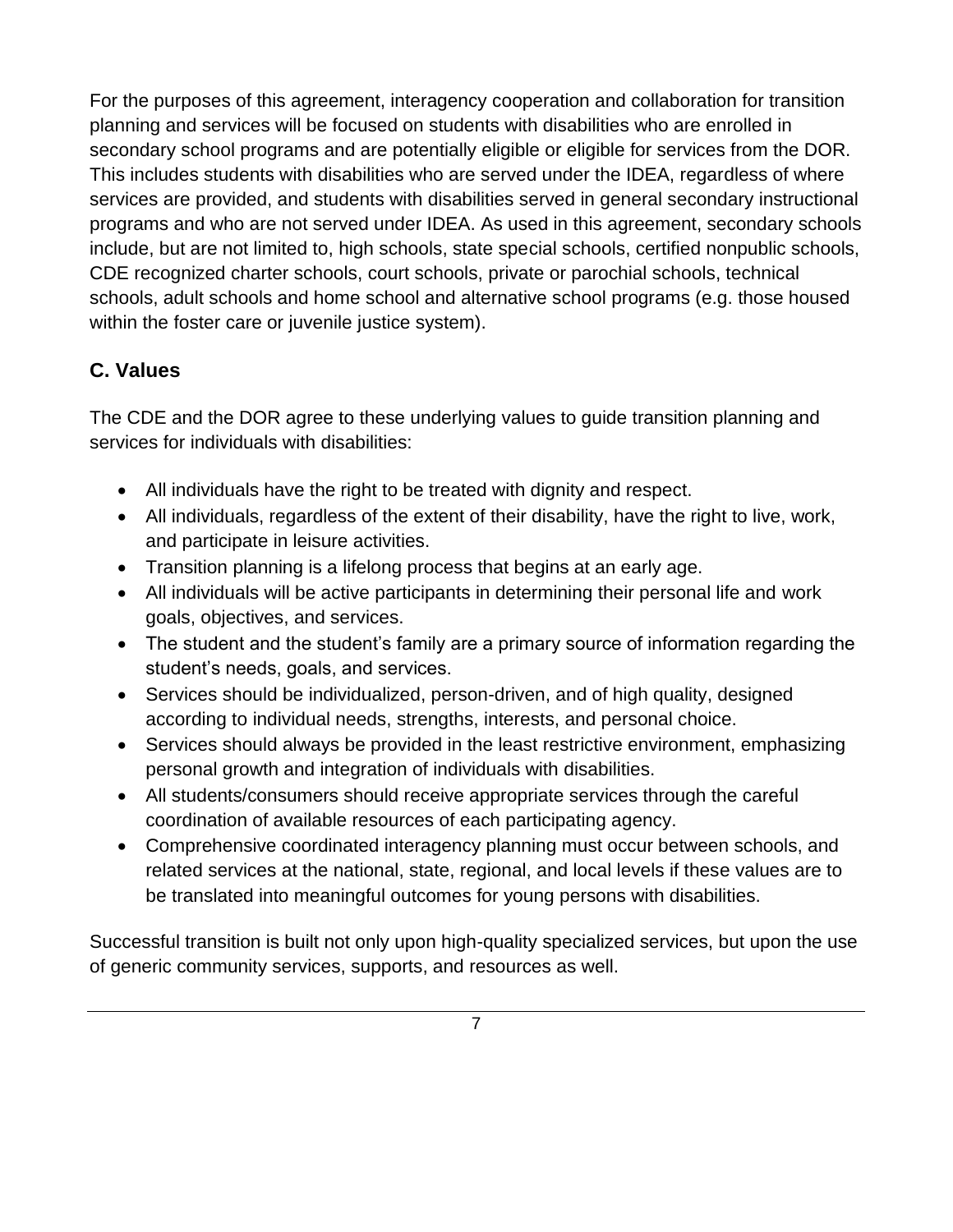### <span id="page-7-0"></span>**II. DEFINITIONS**

Conditions covered in this agreement apply to all California secondary students with disabilities who are potentially eligible or eligible for services from the DOR.

### <span id="page-7-1"></span>**A. Target Populations**

#### <span id="page-7-2"></span>**1. Student Receiving Special Education Services**

This includes secondary students, ages from 16 up to 22, who have a disability pursuant to United States Code (20 USC Section 1401(3)(A)(i)) and who, because of the disability, need special education and related services as specified in their IEP. Under IDEA, eligible students have one or more of the following disabilities: intellectual disability, hearing impairments (including deafness), speech or language impairments, visual impairments (including blindness), serious emotional disturbance, orthopedic impairments, autism, traumatic brain injury, other health impairments, or specific learning disabilities and who, by reason thereof, need special education and related services (20 USC Section 1401(3)(A)(i) and (ii)). Special education eligibility is based on assessment data from a variety of sources and the determination by the IEP team, a group of persons that includes those knowledgeable about the student and qualified to interpret the meaning of the evaluation data and placement options. Assessment activities for an individual student are conducted by qualified persons in accordance with specific federal and state requirements (California Education Code sections 56320, 56322, 56323, 56324, 56327, and 56341; California Code of Regulations (CCR), Title 5, Sections 3023 and 3030). This target group includes students enrolled in general or alternative public school programs, state special schools, certified nonpublic schools, court schools, home school and private or parochial schools, regardless of where the services are provided.

#### <span id="page-7-3"></span>**2. Student with a Disability**

Student with a disability is defined as an individual who meets the following criteria:

• Is not younger than 16 or older than 21 years (has not reached 22nd birthday). $3$ 

 $3$ This age range is consistent with guidelines provided in the IDEA (20 U.S.C. 1414(d)(1)(A)(i)(VIII)) and the California Education Code (section 56341.5(e)), which state that transition services are to be included in the IEP by the time the student is 16 years of age.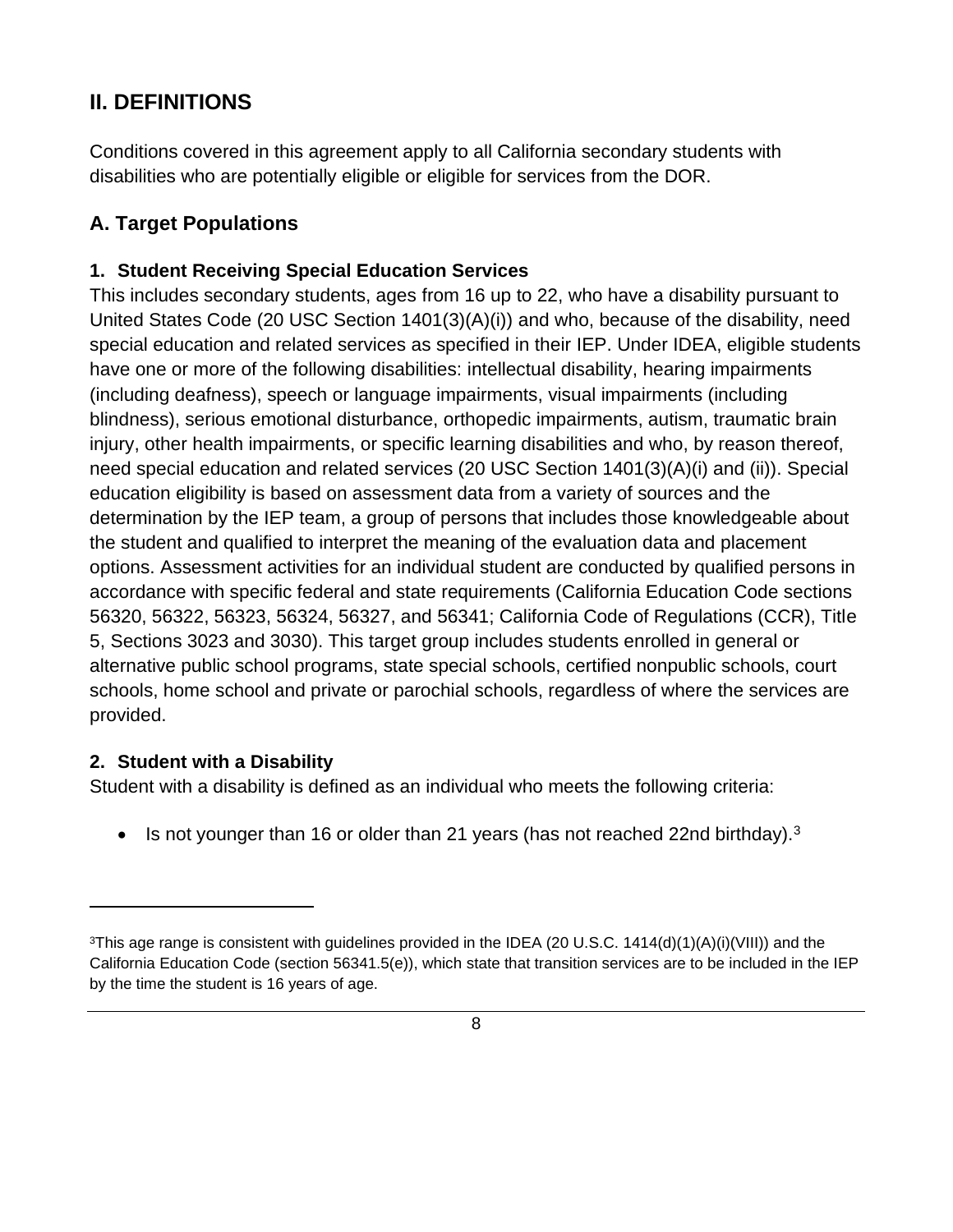- Is in secondary, postsecondary, or other recognized education program, including independent study and alternative school programs.
- Is one or more of the following:
	- $\circ$  Eligible for, and receiving, special education or related services under the Individuals with Disabilities Education Act (IDEA).
	- $\circ$  An individual with a disability for purposes of Section 504 of the Rehabilitation Act.

Note: An individual who is deemed to meet the definition of a student with a disability for purposes of section 504 of the Act is not required to be receiving services under that section.

#### <span id="page-8-0"></span>**3. Potentially Eligible Student with a Disability**

Potentially eligible pertains to students receiving or in need of DOR Student Services regardless of whether they have applied for or been determined eligible for the VR program.

#### <span id="page-8-1"></span>**4. Youth with a Disability**

A youth with a disability is defined as an individual with a disability who is not younger than 14 or older than 24 years.

A youth with a disability may or may not be enrolled in school and includes those who may have left or "aged out" of high school.

There is no requirement that a "youth with a disability" be participating in an education program. This category may include out-of-school youth as well as at-risk, unserved, and underserved populations, including but not limited to youth in the child welfare/foster care or juvenile justice system.

#### <span id="page-8-2"></span>**5. Students with Disabilities Who Are Not Served by Special Education**

Students with disabilities not served under special education include secondary students who are considered an individual with a disability pursuant to Section 504 of the Rehabilitation Act as amended by WIOA and Americans with Disabilities Act, and who may be receiving services and/or accommodations as required by Section 504. This also includes students who meet the definition of a student with a disability under Section 504 but are not receiving services under that section. These students with disabilities are not receiving special education services and, therefore, do not have an IEP. If the student's disability constitutes or results in a substantial impediment to employment, the student is most likely to be eligible for DOR services. This population includes transitioning secondary students with disabilities enrolled in public programs for general education, alternative education, and adult education.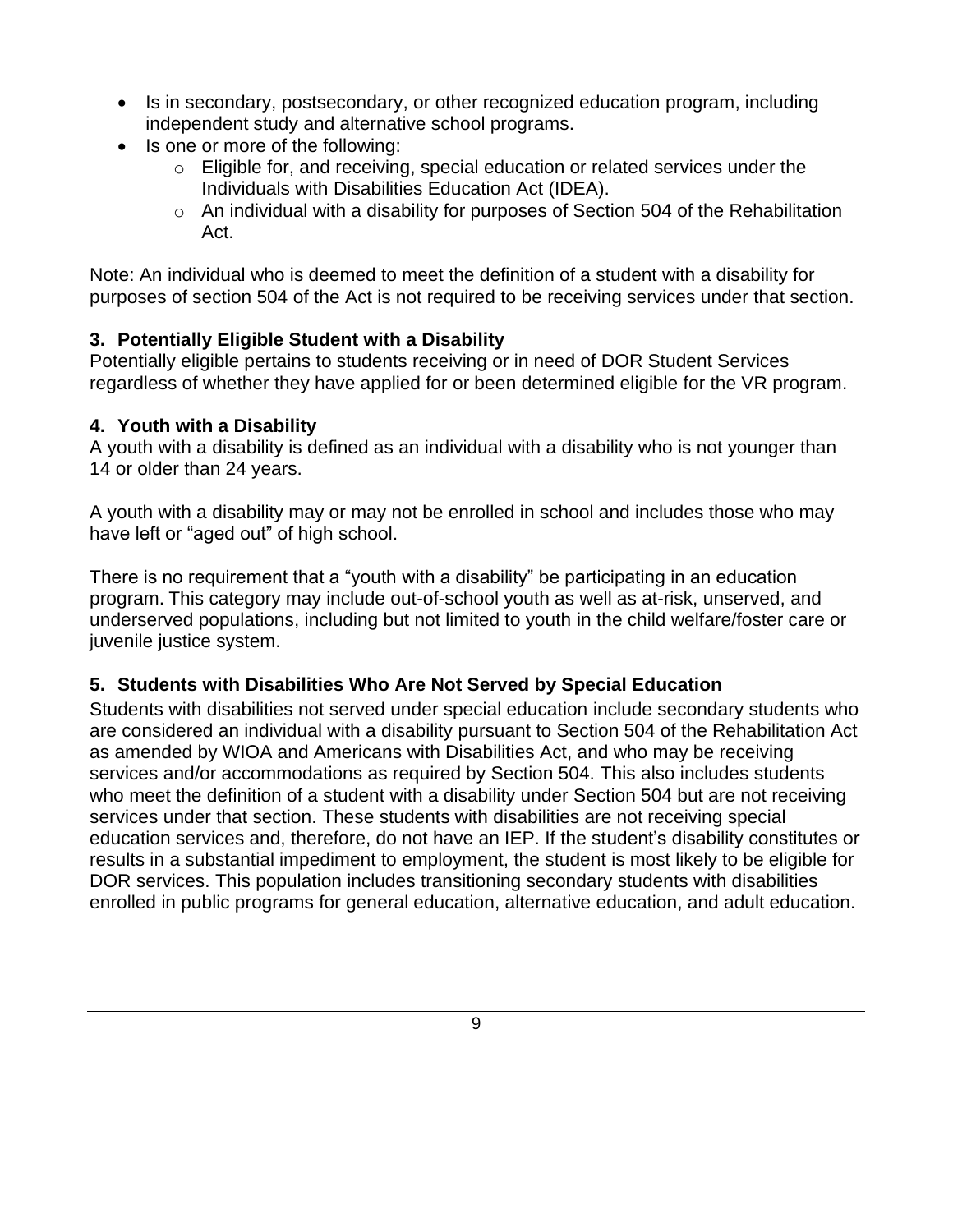#### <span id="page-9-0"></span>**B. Other Related Definitions**

#### <span id="page-9-1"></span>**1. DOR Student Services**

The WIOA requires a VR agency to reserve no less than fifteen percent of its federal VR grant funds to provide or arrange for the provision of pre-employment transition services, known in California as DOR Student Services, to students with disabilities in collaboration with the CDE and LEAs.

DOR Student Services are not meant to replace the responsibilities of school systems under the special education laws. They are meant to augment and enhance those services already being provided. The DOR Student Services should start at age 16 or later based on the identified needs of the student.

DOR Student Services are designed to be an early start at job exploration for students with disabilities and should enrich, not delay, transition-planning, application to the VR program, and the continuum of VR services necessary for movement from school to post-school activities.

DOR Student Services consist of five required activities that must be made available to all students with disabilities in the state who need them, and four coordination activities that must be carried out. The DOR may provide the nine authorized services listed under 34 Code of Federal Regulations (CFR) 361.48(a)(3) to improve the transition of students with disabilities from school to postsecondary education or an employment outcome.

#### **Required Activities**

The five "required" DOR Student Services, described in section 113(b) of the Act and 34 CFR 361.48(a)(2) of the VR regulations, may be provided to individuals in a group setting, or on an individual basis. All five required areas must be available to students statewide; however, the provision of each service must be based on the need of the individual student. The five required areas are:

#### 1. **Job Exploration Counseling:**

This category of service is intended to provide counseling and guidance to help students explore career options. Career counseling can be offered in a variety of settings including groups and individually, in person or by means of digital communication. Job exploration options are intended to foster motivation, consideration of opportunities and informed decision-making.

#### 2. **Work-based Learning Experiences:**

Work-based learning is an educational approach that uses the workplace or real work to provide students with the knowledge and opportunities that will help them connect school experiences to real-life work activities and future career opportunities. Work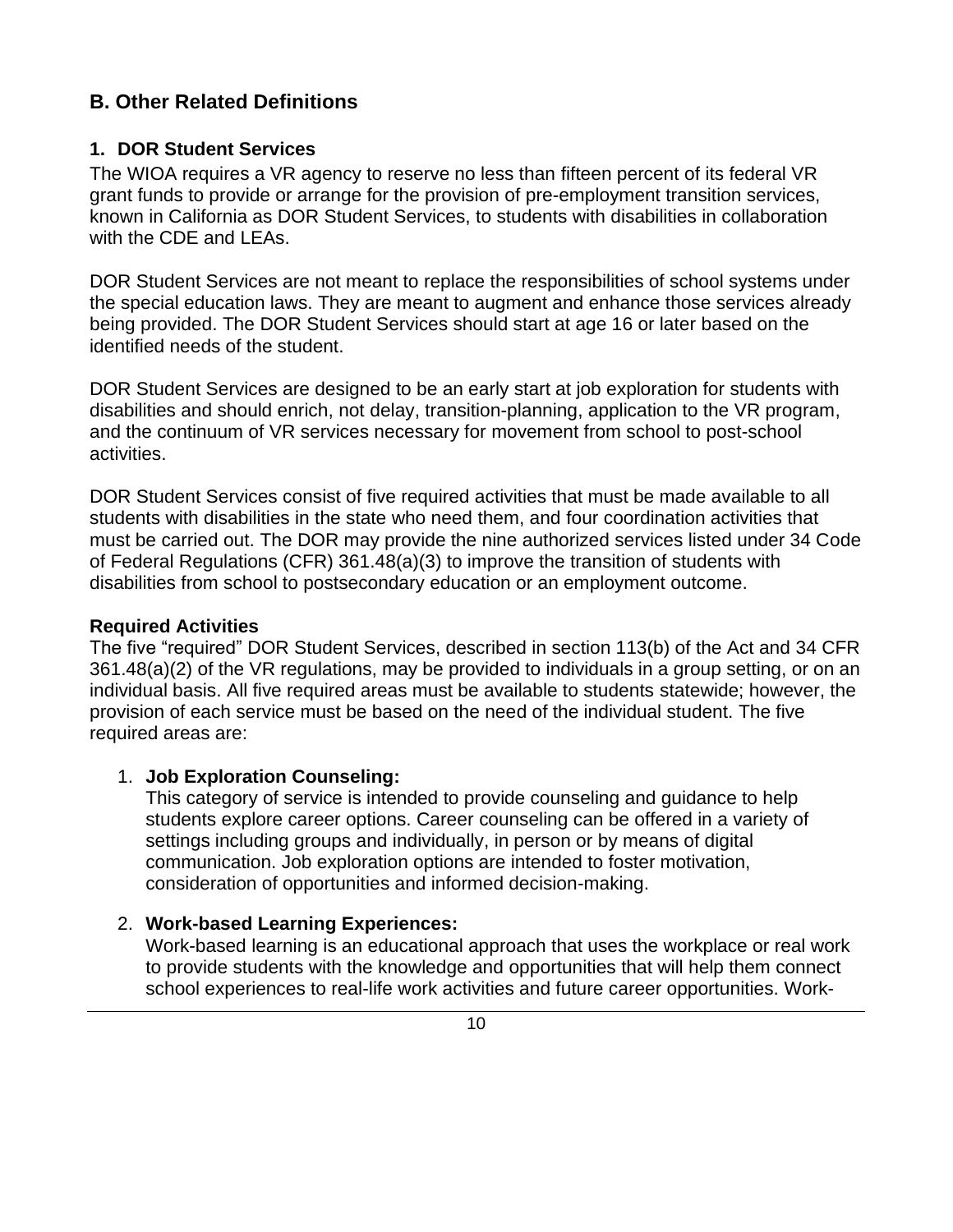based learning may include in-school or after-school opportunities or experiences outside the traditional school setting (including internships) and must be provided in an integrated environment in the community to the maximum extent possible.

#### 3. **Counseling on Opportunities for Enrollment in Comprehensive Transition or Postsecondary Educational Programs:**

This activity area includes exploration of post-high school transition programs at institutions of higher education, trade and vocational schools, as well as two and fouryear colleges.

#### 4. **Workplace Readiness Training:**

Workplace readiness training is designed to develop social skills. Independent Living Workshops/job clubs on social skills include financial literacy, workplace behavior and interaction, multicultural awareness, and problem-solving skills. These services are designed to develop independent living and social skills necessary for a student to be successful in employment.

#### 5. **Instruction in Self-Advocacy:**

Self-advocacy instruction provides student with opportunities to learn about rights, responsibilities and how to request accommodations, services or supports students may need to successfully complete the transition from secondary to postsecondary education and/or employment. These experiences may include mentoring by peers working in competitive integrated employment.

#### **Coordination Activities**

DOR Student Services coordination consists of:

- 1. Attending IEP meetings for students with disabilities, when invited.
- 2. Working with the local workforce development boards, America's Job Centers of California (AJCCs), and employers to develop work opportunities for students with disabilities, including internships, summer employment and other employment opportunities available throughout the school year, and apprenticeships.
- 3. Working with schools, including those carrying out activities under section 614(d) of the IDEA, to coordinate and ensure the provision of DOR Student Services.
- 4. When invited, attending person-centered planning meetings for individuals receiving services under Title XIX of the Social Security Act (42 U.S.C. 1396 et seq.). These are typically individual program plan meetings with regional centers for individuals who are eligible for services provided by the Department of Developmental Services.

#### **Authorized Activities**

The DOR may provide the following to improve the transition of students with disabilities from school to postsecondary education or an employment outcome: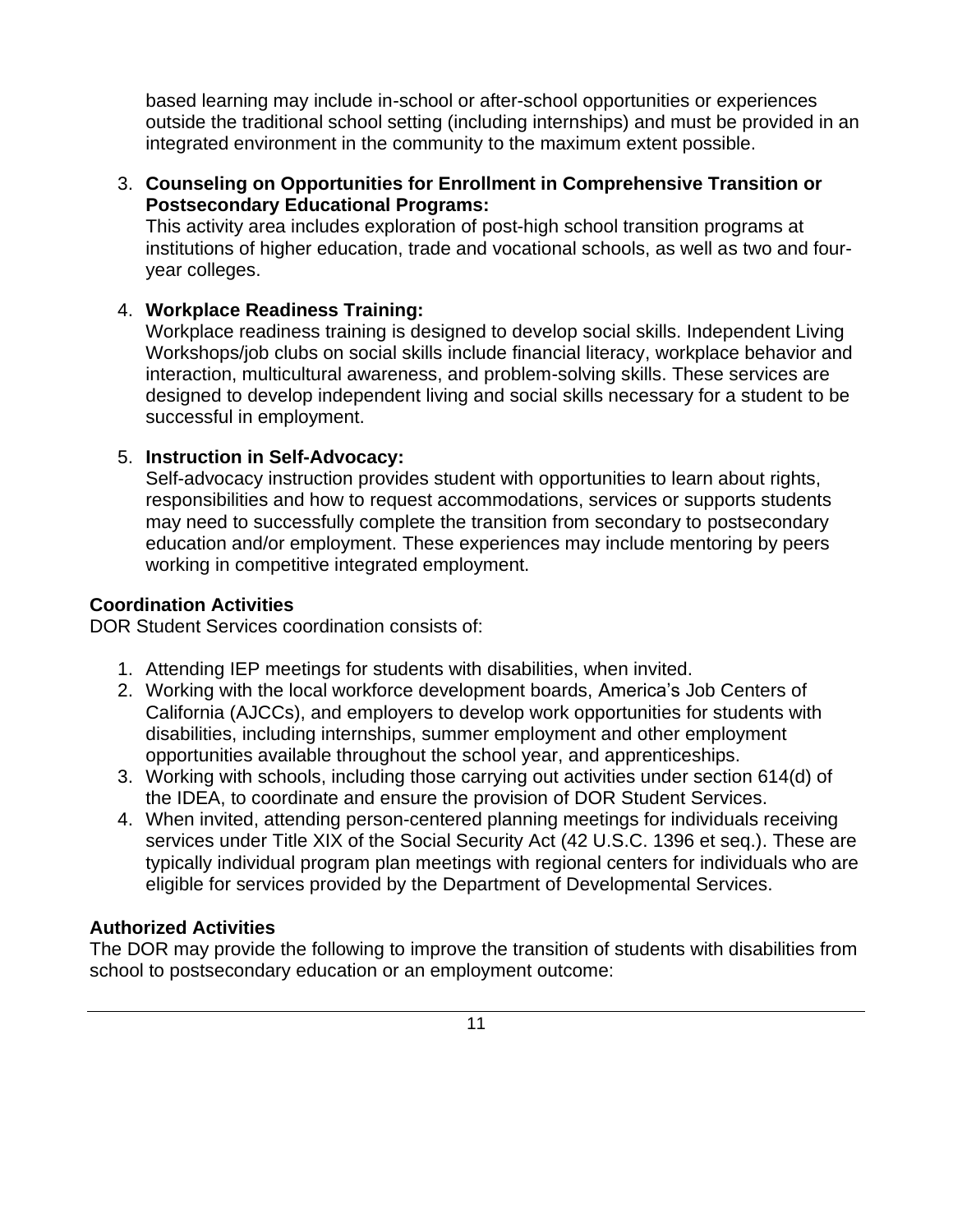- 1. Implement effective strategies that increase independent living and inclusion in their communities and competitive integrated workplaces.
- 2. Develop and improve strategies for individuals with intellectual and significant disabilities to live independently, participate in postsecondary education experiences, and obtain and retain competitive integrated employment.
- 3. Provide training to vocational rehabilitation counselors, school transition staff, and others supporting students with disabilities.
- 4. Disseminate information on innovative, effective, and efficient approaches to implement DOR Student Services.
- 5. Coordinate activities with transition services provided by LEAs under IDEA.
- 6. Apply evidence-based findings to improve policy, procedure, practice, and the preparation of personnel.
- 7. Develop model transition demonstration projects.
- 8. Establish or support multistate or regional partnerships that involve States, LEAs, designated State units, developmental disability agencies, private businesses, or others.
- 9. Disseminate information and strategies to improve the transition to postsecondary activities of those who are traditionally unserved.

#### **How are DOR Student Services Different than VR Services**

DOR Student Services are available immediately to potentially eligible students and do not require an application of VR services, a determination of VR eligibility or development of an IPE. Unlike VR services, DOR Student Services are specific, targeted pre-employment transition services that do not necessarily presume the attainment of an employment outcome. It is therefore presumed that many potentially eligible students with disabilities will benefit from DOR Student Services while only some will require more comprehensive VR services.

DOR Student Services must be made available to all California students with disabilities in need of such services. The DOR has a variety of mechanisms to provide DOR Student Services to students on or off school campus, including the following:

- Dedicated VR staff may directly provide DOR Student Services to students with disabilities who are not participating in a Transition Partnership Program (TPP).
- TPP school staff may provide DOR Student Services within the scope of their TPP contract through a DOR/LEA third party cooperative arrangement.
- LEAs may provide DOR Student Services.
- Service providers, including but not limited to community rehabilitation programs and AJCCs may provide DOR Student Services.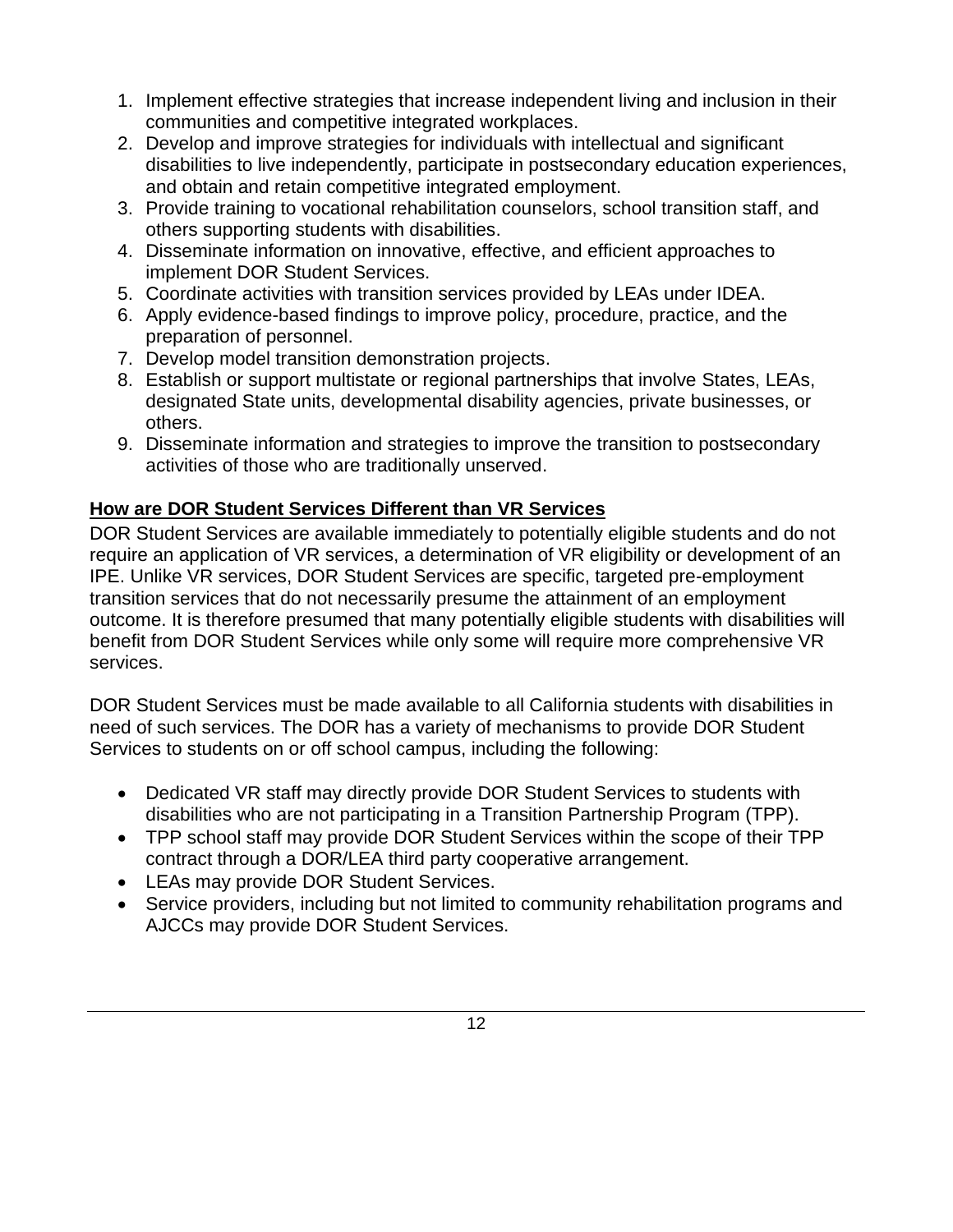#### <span id="page-12-0"></span>**2. DOR Eligible Individual**

A DOR eligible individual, also known as a "consumer" or "participant", is an individual having a disability pursuant to the Rehabilitation Act, and the individual shall require VR services to prepare for, secure, retain, advance in or regain employment (The Rehabilitation Act, Section 102(a)(1)(B)). The Act specifies that the individual have a physical or mental impairment which for such individual constitutes or results in a substantial impediment to employment and can benefit in terms of an employment outcome from VR services (The Rehabilitation Act, Sections 7(20), 7(21), and 102(a)(3)).

#### <span id="page-12-1"></span>**3. Transition Services**

Under the IDEA, Transition Services means a coordinated set of activities for a student or youth with a disability that:

- Are designed within an outcome oriented process that is focused on improving academic and functional achievement to facilitate movement from school to postschool activities, including postsecondary education, vocational education, competitive integrated employment, supported employment, continuing and adult education, adult services, independent living, or community participation.
- Are based upon the individual student's or youth's needs, taking into account the student's or youth's strengths, preferences, and interests.
- Include instruction related services, community experiences, the development of employment and other post-school adult living objectives, and, if appropriate, acquisition of daily living skills and functional vocational evaluation.

In addition, under the Rehabilitation Act, Transition Services for a student or youth with a disability:

- Promote or facilitate the achievement of the employment outcome identified in the student's or youth's IPE.
- Include outreach to and engagement of the parents, or, as appropriate, the representative of such a student or youth with a disability. (Authority: Section 103(a)(19) of the Rehabilitation Act of 1973, as amended; 29 U.S.C. 709(c) and 723(a)(15) and 20 USC 1401(34)).

#### <span id="page-12-2"></span>**4. Individualized Plans**

Individualized Education Program (IEP): As defined by United States Code (20 USC Section 1414(d)(1)(A)(i)), "The term 'individualized education program'…means a written statement for each child with a disability that is developed, reviewed, and revised" in any meeting by a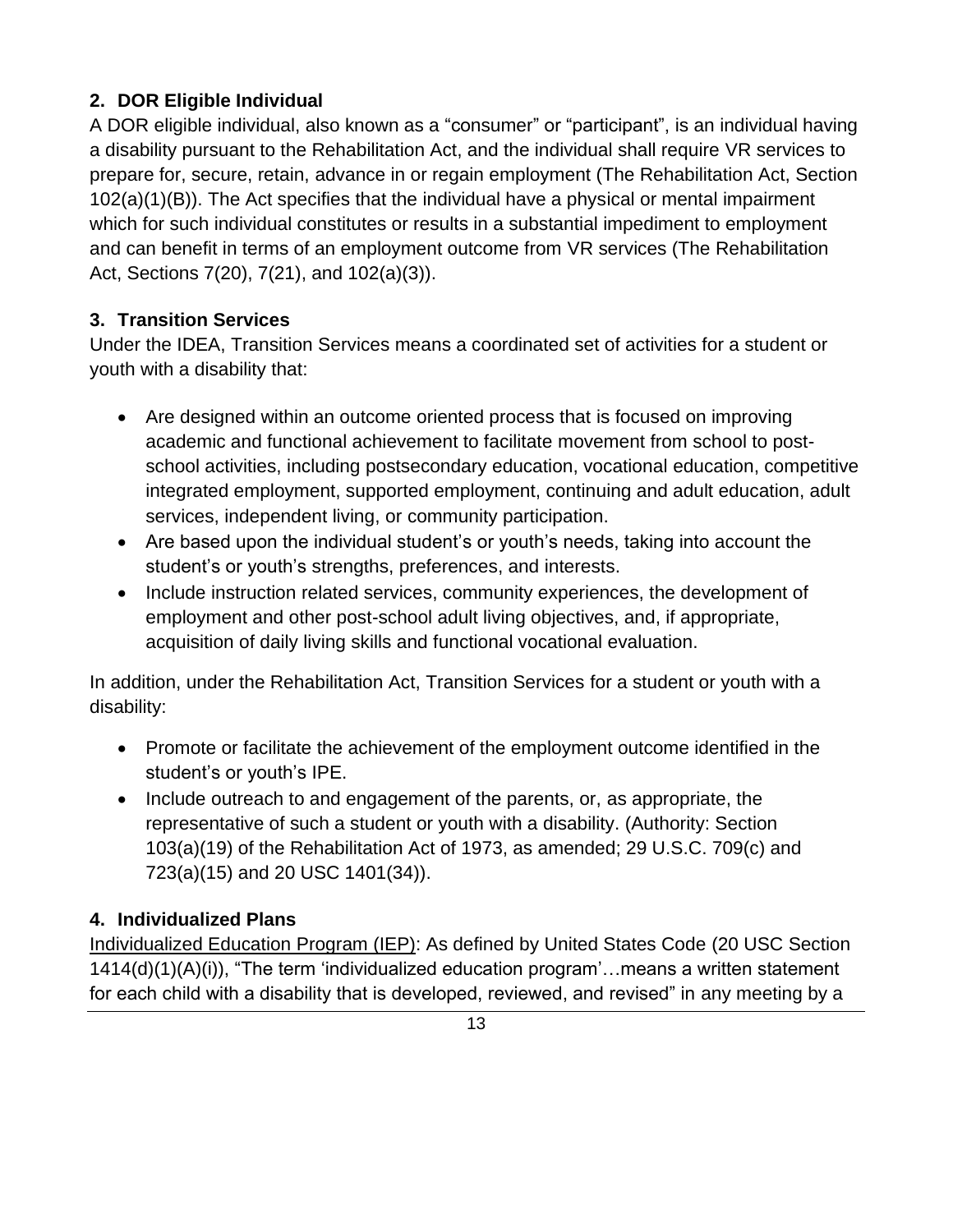representative of the LEA or an intermediate educational unit who shall be qualified to provide, or supervise the provision of, specially designed instruction to meet the unique needs of children with disabilities, the teacher, the parents or guardian of such child. The IEP for each student, beginning not later than age 16 (and at a younger age, if determined appropriate), must include a statement of transition services as defined in the 34 CFR 300.321, including, if appropriate, a statement of each public agency's and each participating agency's responsibilities before the student leaves the school setting.

When the purpose of the IEP meeting is the consideration of transition services for a student, the LEA shall invite the student and a representative of any other agency that is likely to be responsible for providing or paying for transition services. If the student does not attend, the LEA shall take other steps to ensure that the student's preferences and interests are considered. (20 USC Section 1414(d)(1)(B); 34 CFR 300.321)

Individualized Plan for Employment (IPE): Defined by the Rehabilitation Act of 1973, as amended by WIOA (Section 101(a)(9)(A)), an IPE will be developed for each individual with a disability eligible for VR services meeting the requirements under this Act. The IPE is designed to achieve the specific employment objective of the individual as well as addressing both intermediate and long-term goals and services to be provided to assist in meeting the specific objective. The IPE shall include a description of the specific employment outcome, that is chosen by the eligible individual, consistent with the unique strengths, resources, priorities, concerns, abilities, capabilities, interests, and informed choice of the eligible individual, consistent with the general goal of  $CIE<sup>4</sup>$  (except that in the case of an eligible

- A. For which an individual:
	- o Is compensated at a rate that shall be not less than the higher of the rate specified in section 6 (a)(1) of the Fair Labor Standards Act of 1938 (29 U.S.C. § 206 (a)(1)) or the rate specified in the applicable state or local minimum wage law; and is not less than the customary rate paid by the employer for the same or similar work performed by other employees who are not individuals with disabilities, and who are similarly situated in similar occupations by the same employer and who have similar training, experience, and skills.
	- o In the case of an individual who is self-employed, yields an income that is comparable to the income received by other individuals who are not individuals with disabilities, and who are self-employed in similar occupations or on similar tasks and who have similar training, experience, and skills.
	- o Is eligible for the level of benefits provided to other employees.

<sup>4</sup> Competitive Integrated Employment (CIE) is defined as work that is performed on a full-time or parttime basis (including self-employment) –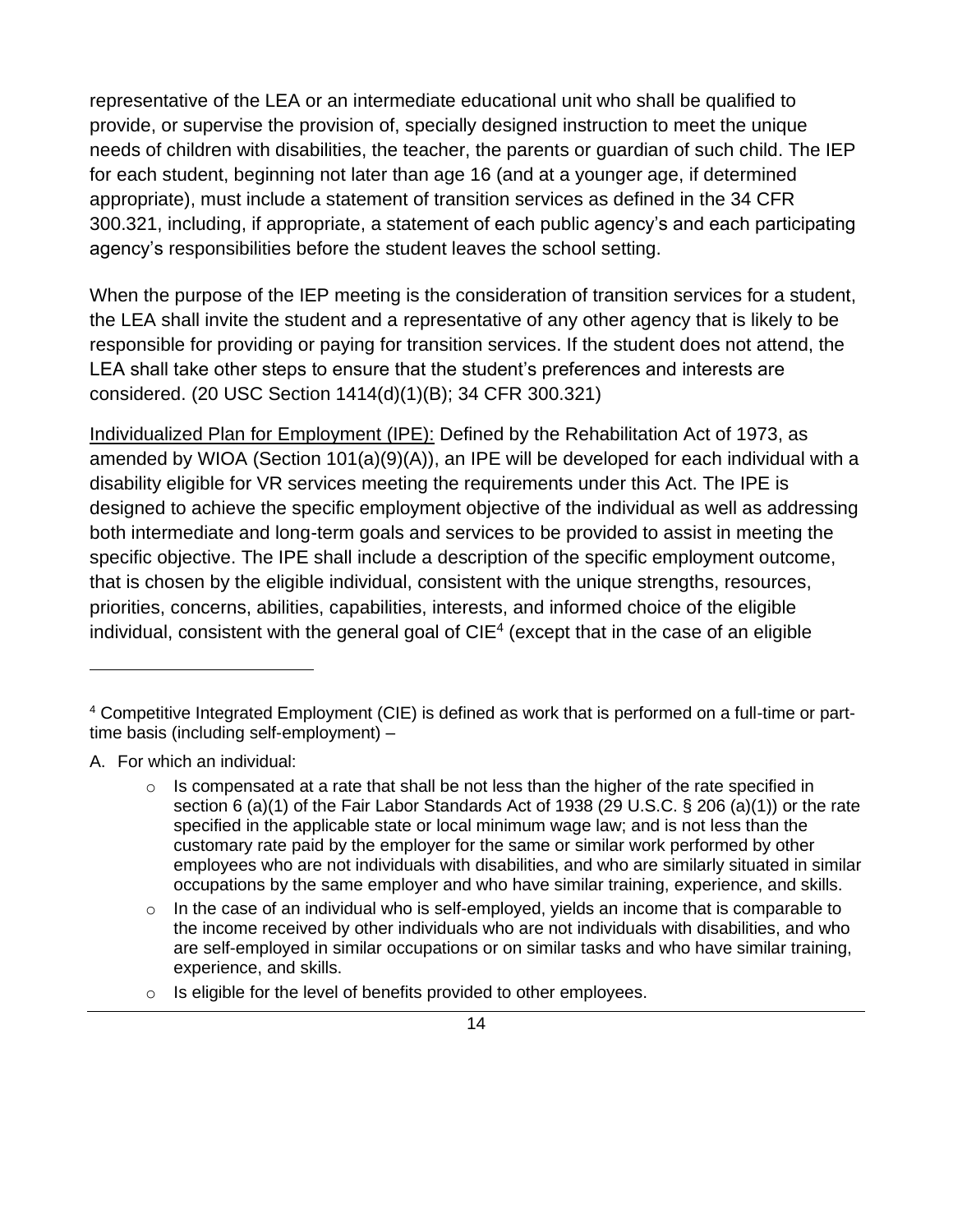individual who is a student or youth, the description may be a description of the student's projected post-school employment outcome (34 CFR 361.46(a)(2)(ii)) (The Rehabilitation Act, Section 102(b)(3)). Such VR services will be provided in accordance with the provision of the IPE. An IPE shall be agreed to, and signed by, such eligible individual or, as appropriate, the individual's representative; and approved and signed by qualified VR counselor employed by the DOR, Section 102(b)(3)(C). An IPE must be completed for each eligible secondary student with a disability before the student leaves the school system or within 90 days of eligibility determination, whichever occurs first (Authority: Sections 12(c), 101(a)(11)(D), 101(c), and 511 of the Rehabilitation Act of 1973, as amended; 29 U.S.C. 709(c), 721(a)(11)(D), 721(c), and 794(g), 34 CFR 361.22 (a)(2))

#### <span id="page-14-0"></span>**5. Adult Education**

Adult education is a defined part of the California secondary school system. This State provides general fund support for a comprehensive adult education delivery system for the following program areas: Adult Literacy/High School Diploma, English as a Second Language/Citizenship, Adults with Disabilities, Career Technical Education/Apprenticeships, Parenting, Family, and Consumer Awareness, and Older Adults. Adult education provides lifelong educational opportunities and services to adult learners. These opportunities and services are to address the unique needs of individuals and communities by providing adults with the knowledge and skills necessary to participate effectively as citizens, workers, family members, and consumers of goods and services. Adult education recognizes the need for interagency coordination and support to strengthen its services to individuals throughout the state. As students transition to adult service agencies, Adult Education may be a resource for training for the exited high school youth.

#### <span id="page-14-1"></span>**6. Assistive Technology Devices and Services**

Both IDEA and the Rehabilitation Act, as amended by WIOA, use the same definition for assistive technology device and service as that contained in the Technology-Related Assistance for Individuals with Disabilities Act of 1988 (29 U.S.C. 2202(2)). Assistive technology device and service are defined as follows (Assistive Technology Act of 2004, sections  $3(a)(2)$  and  $(3)$ :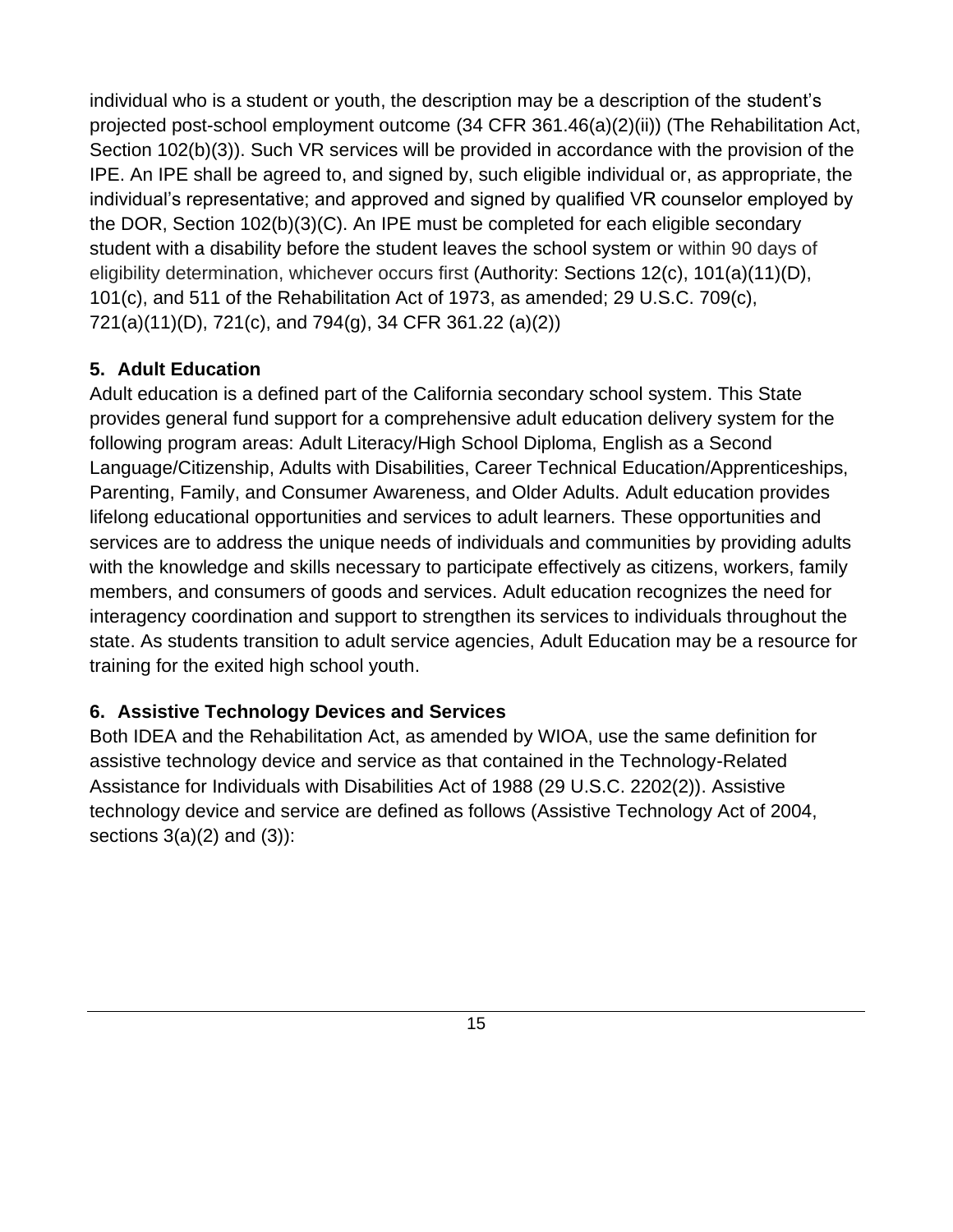- Assistive technology device: any item, piece of equipment, or product system, whether acquired commercially off the shelf, modified, or customized, that is used to increase, maintain, or improve functional capacities of individuals with disabilities.
- Assistive technology service: any service that directly assists an individual with a disability in the selection, acquisition, or use of an assistive technology device.

#### <span id="page-15-0"></span>**7. Related Laws**

While the focus of this interagency agreement between the CDE and DOR is to coordinate the provisions of transition services and DOR Student Services to secondary students with disabilities as prescribed by the Rehabilitation Act as amended by WIOA, other related pieces of legislation also require compliance by these two agencies in the provision of services to students with disabilities: 1) Individuals with Disabilities Education Act; 2) the Americans with Disabilities Act; and 3) the Carl D. Perkins Vocational and Applied Technology Education Act. A discussion of these laws is as follows:

#### • **The Rehabilitation Act as Amended by the WIOA in 2014**

On July 22, 2014, the WIOA was signed into law. The WIOA amended the Rehabilitation Act of 1973 and replaced the Workforce Investment Act of 1998. The greater goal of the WIOA is to improve job training collaborations and strengthen the workforce development system for the jobs of today as well as tomorrow.

The purpose of the WIOA is to increase, particularly for those individuals with barriers to employment, access to and opportunities for the employment, education, training, and support services to succeed in the labor market.

The WIOA emphasizes the provision of services to students and youth with disabilities to ensure that they have meaningful opportunities to receive the services, including training and other supports, they need to achieve employment outcomes in competitive integrated employment.

#### • **Individuals with Disabilities Education Act**

In 2004, Congress reauthorized IDEA in P.L, 108-446. This federal law requires that a free appropriate public education be provided which emphasizes special education and related services designed to meet the individualized needs of each student with a disability between the ages of three and twenty-one, inclusive. (Refer to Section II.A.1. "Special Education Student" as described in the Disability Definitions)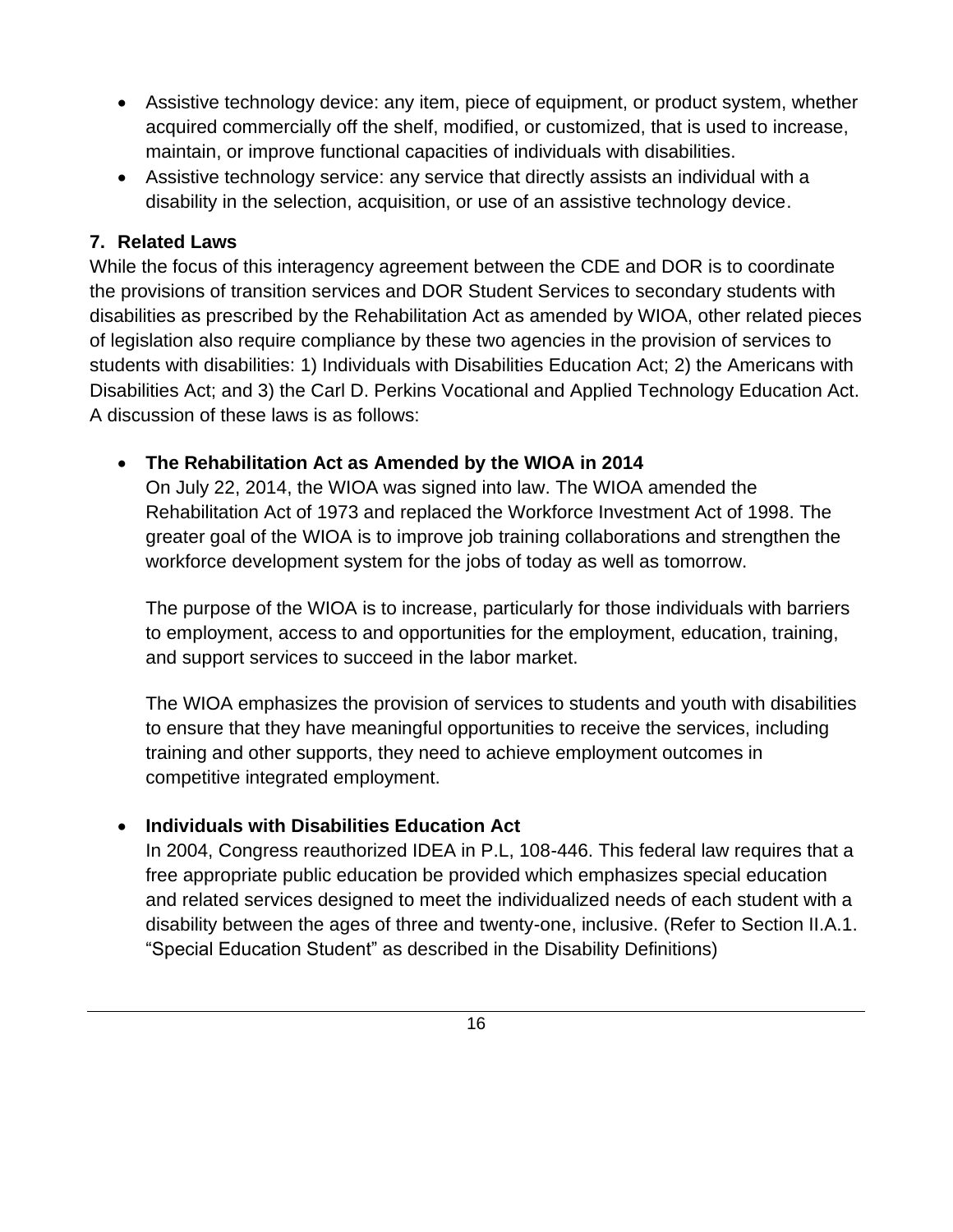• **Americans with Disabilities Act (ADA) and Section 504 of the Rehabilitation Act of 1973, as amended by WIOA**

Both the CDE and the DOR are subject to the mandates of ADA (P.L. 101-336) and Section 504 (P.L. 93-112), which require the operation of programs accessible to and usable by individuals with disabilities. The ADA and Section 504 work in concert with other state and federal laws affecting the education of students with disabilities. In some instances, there will be duplicative coverage and an individual situation will be covered by more than one law.

• **Career-Vocational Education and the Carl D. Perkins Vocational and Applied Technology Education Act**

Career-Vocational Education is funded, in part, by the federal Carl D. Perkins Vocational and Applied Technology Education Act Amendments of 1990 (P.L. 101- 392). This Act sets forth requirements for vocational programs to be responsive to the needs of special populations (which includes individuals with disabilities) in the areas of information dissemination, recruitment, services, and transition. It further requires the full participation of individuals who are members of special populations. "Full participation" is defined to include the supplementary and other services necessary for individuals of special populations to succeed in vocational education (Section 403.111(a)(2)(i)).

### <span id="page-16-0"></span>**III. CONSULTATION AND TECHNICAL ASSISTANCE**

The DOR will provide consultation and technical assistance to assist LEAs in planning for the transition of students with disabilities from school to post-school activities, including DOR Student Services and other VR services. Technical assistance may be provided through teleconference calls, in-person presentations/meetings, or through informational material.

The CDE will provide the DOR with informational material for DOR staff on mandated secondary transition planning under IDEA for students who have an IEP.

Additionally, statewide and local joint trainings with topics addressing DOR Student Services and transition services will be made available to special education teachers, administrators, parents, and students by DOR and CDE. Other training opportunities will be presented to agencies (e.g. County Mental Health programs, AJCCs, Employment Development Department, and Department of Developmental Services) that could individually or collectively share in the responsibility for providing transition-related services to transition aged students with disabilities.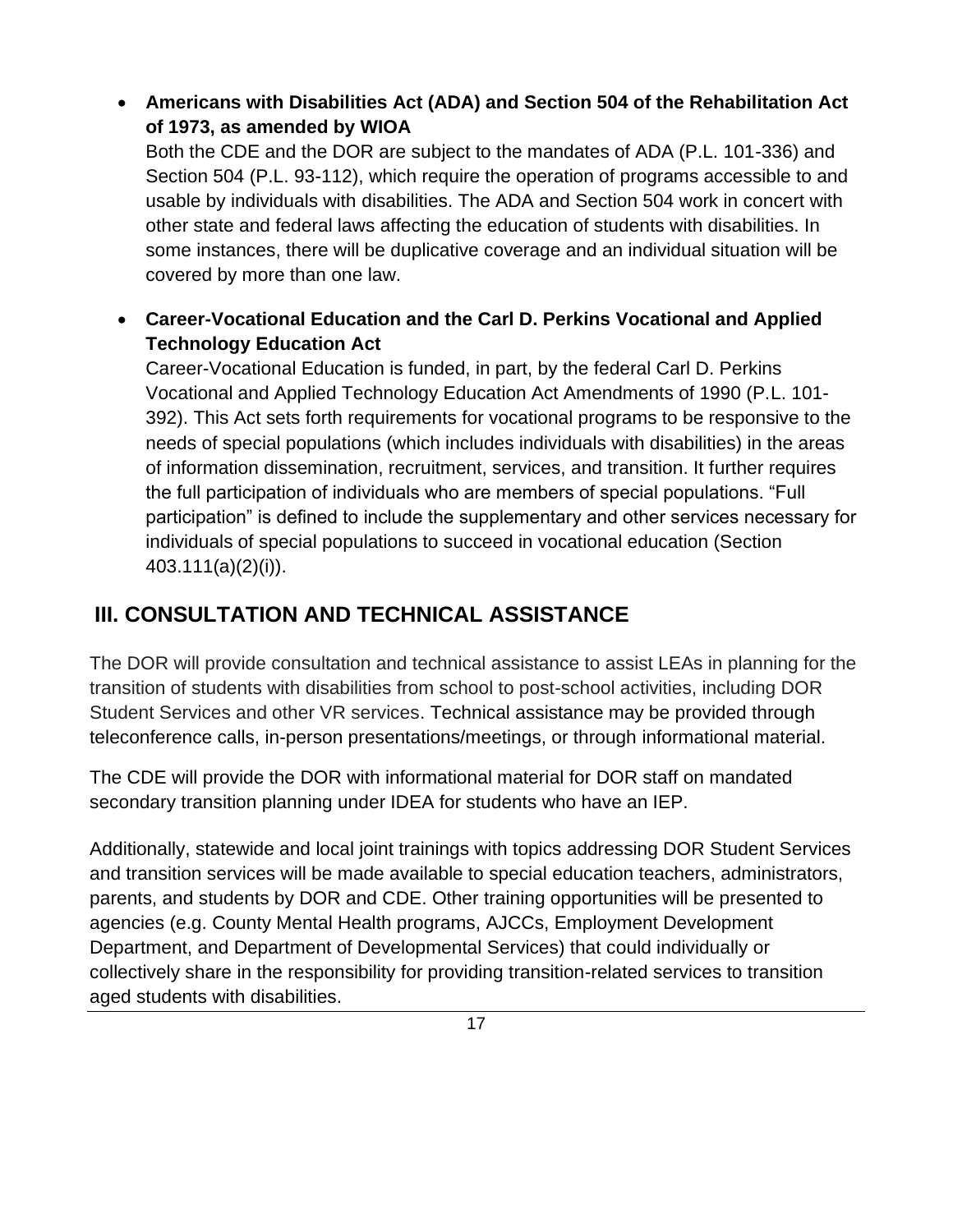<span id="page-17-1"></span>The DOR has established a core series of training curriculum designed for local DOR and LEA staff. Expert consultants in their respective fields provide training modules that include but are not limited to:

- DOR Student Services Work Based Learning Experiences.
- DOR Student Services Workplace Readiness Training.
- DOR Student Services Instruction in Self-Advocacy.
- Job Development, Placement and Retention.
- Benefits Planning and Management.
- Transition Age Youth.
- Collaboration and Building Partnerships for Successful Employment.

### <span id="page-17-0"></span>**IV. TRANSITION AND DOR STUDENT SERVICES PLANNING**

### **Collaborative Transition Planning and Development for Individualized Program Plans (IEP) and (IPE)** (The Rehabilitation Act, Section 101(a)(11)(D))

In the special education system, the federally mandated IEP is developed by a team that invites the student/consumer and is based on the educational needs of the student with a disability. The IEP will include, beginning not later than the first IEP to be in effect when the child is 16, and updated annually thereafter, appropriate measurable postsecondary goals based upon age appropriate transition assessments related to training, education, employment, and, where appropriate, independent living skills and the transition services (including courses of study) needed to assist the child in reaching those goals (20 USC Section 1414(d)(1)(A)(i)(VIII)(aa) and (bb)).

The IEP team has the responsibility to invite the student, parents (or family members, guardian, or conservator) as well as, to the extent appropriate and with the consent of the parent or adult child, representatives of appropriate agencies, including DOR staff, to the IEP meeting when the purpose of the meeting is the consideration of transition services (20 USC Section 1414(d)(1)(B); 34 CFR 300.321). In preparing for transition services planning, the school is encouraged to inform the parents and the student no later than age 16 about DOR services and facilitate the referral process.

The CDE will encourage LEAs to invite DOR staff to IEP meetings and other team meetings, to the extent appropriate and with the consent of the parent or adult child, so the DOR can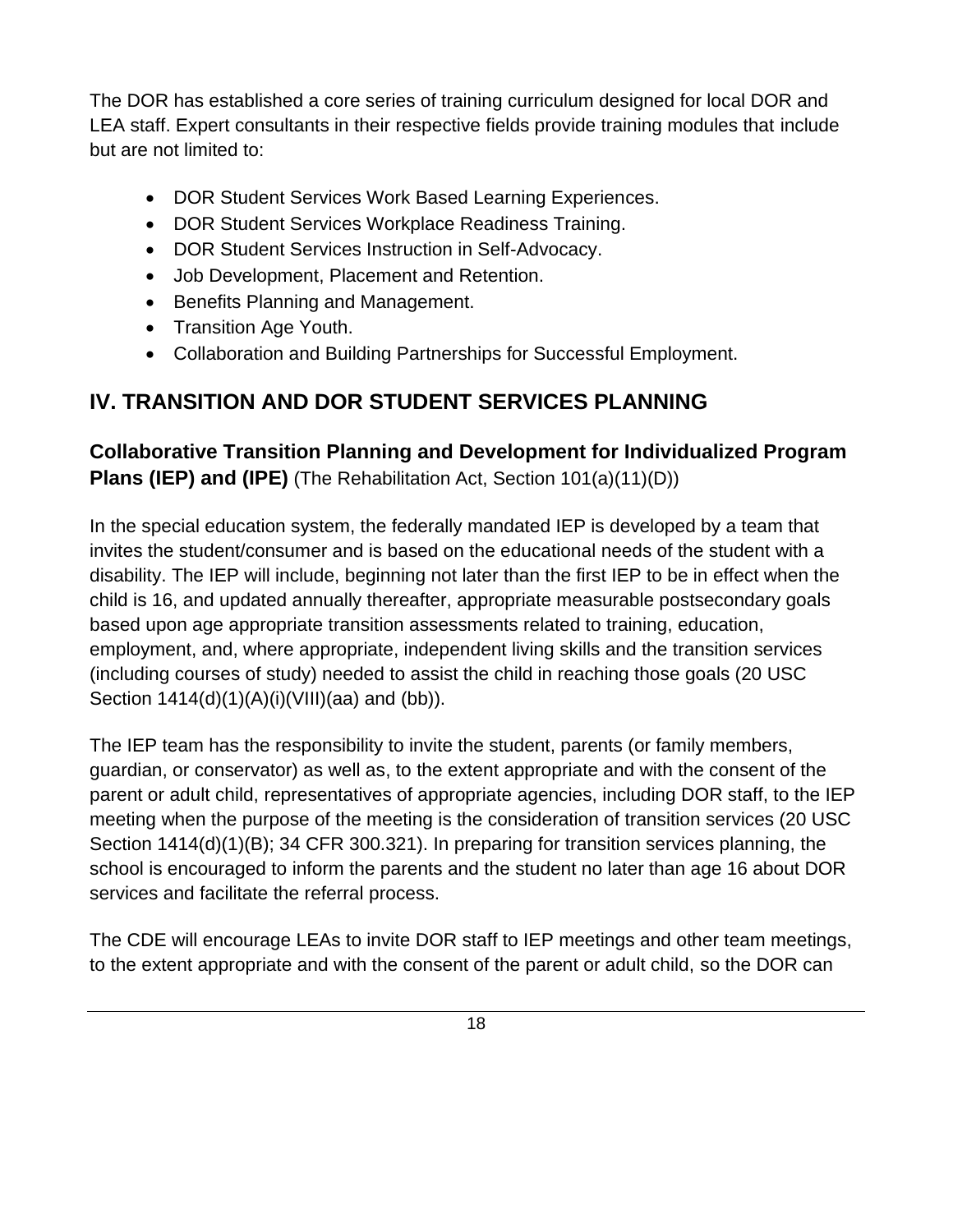provide information, technical assistance, and information/referral as needed for eligible or potentially eligible students with disabilities.

The DOR staff will attend IEP meetings, when invited, to actively participate in the planning and development of DOR Student Services and transition services for the individual student.

For each eligible secondary student with a disability who applies for vocational rehabilitation services, the DOR will develop an IPE before the student leaves the school system or within 90 days of eligibility determination, whichever occurs first.

The LEA and the DOR will use a collaborative team process to develop the transition services section of the IEP and the IPE for the transitioning student. This will assist in the coordination of goals, objectives, services and timeframes (The Rehabilitation Act, Section 101(a)(11)(D); 361.46(d)).

Refer to Appendix A Section Transition and DOR Student Services Planning for a description of the local process.

### <span id="page-18-0"></span>**V. OUTREACH**

#### **Procedures for Outreach and Identification of Students with Disabilities**

(The Rehabilitation Act, Section 101(a)(11)(D)(iv))

To enhance outreach and identification of students with disabilities that need DOR Student Services and transition services by education and VR and in recognition that each DOR district and LEAs may have unique operational and staffing characteristics, local DOR districts and LEAs will work together to develop policies and/or procedures to ensure access to these services. The LEAs and DOR districts will refer to Appendix A Section Outreach for the development of local outreach procedures.

The DOR outreach procedures to students will include sharing information on the VR program, eligibility requirements, application procedures, and the scope of services that may be provided to eligible individuals.

Outreach activities are not exclusive to students with disabilities in special education but should include those students with disabilities for purposes of Section 504 of the Rehabilitation Act; and students with disabilities enrolled in an educational program and not in special education.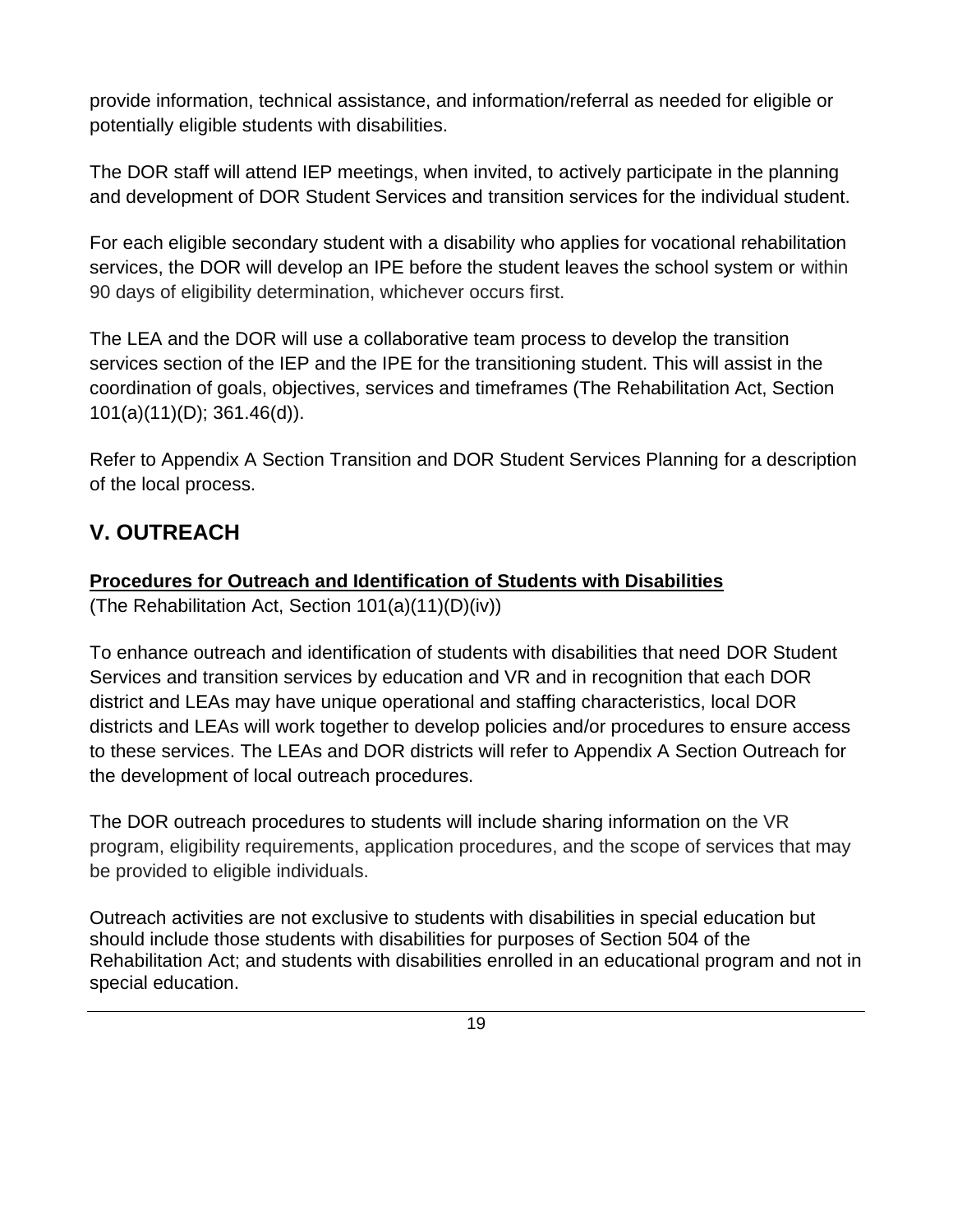To the extent possible, joint education and DOR trainings will be conducted that address the availability and benefits of, and eligibility standards for, DOR Student Services and VR services, to enhance the opportunities of students with disabilities needing transition services to access a continuum of services from DOR.

### <span id="page-19-0"></span>**VI. COORDINATION**

### <span id="page-19-1"></span>**A. State Level Coordination**

The DOR and the CDE have the general responsibility for providing leadership and monitoring to local DOR offices and LEAs, respectively, to facilitate the development of cooperative programs for secondary students, memorandums of understandings, and identification of students with disabilities who are either potentially eligible or eligible for the VR program. DOR and CDE staff will work cooperatively with other state programs and agencies to ensure that DOR students/consumers have access to the resources available through the workforce development system.

Each agency shall establish and maintain standards which are consistent with any stateapproved or recognized certification, licensing, registration, or other comparable requirements that apply to the area in which such personnel are providing special education or related services in the case of LEAs and in which such personnel are providing VR services in the case of the DOR (20 USC Section 1412(a)(14)(D); The Rehabilitation Act, Section 101(a)(7)(B)(i)).

In keeping with the goal of collaboration to support transitioning students, both the DOR and the CDE will promote the inclusion of cross-disciplinary training through both special education and VR pre-service academic degree programs for students entering into both fields.

State and local staffs from each agency are encouraged to work together to plan and implement evaluation activities, including individual accountability measures, for shared students/consumers. These activities should address program effectiveness, consumer satisfaction, longitudinal outcomes, cooperative research and pilot projects, and other joint efforts to document and improve the effectiveness of transition services.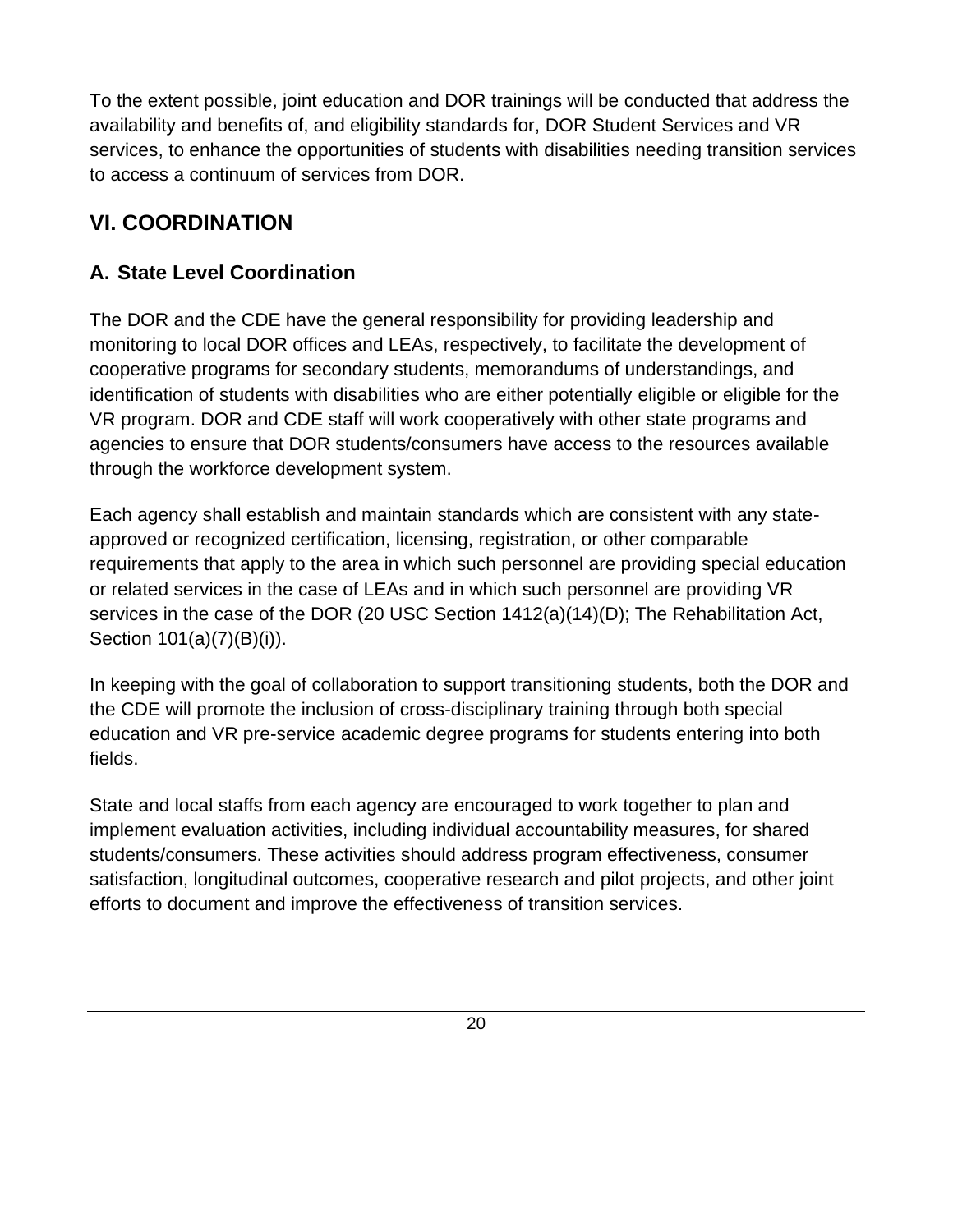To the extent possible, DOR will provide training to staff of other agencies as to the availability and benefits of, and eligibility standards for, VR services, to enhance the opportunity of individuals receiving the services to obtain VR services (The Rehabilitation Act, Section 101(a)(11)(B)).

### <span id="page-20-0"></span>**B. Local Level Coordination**

Each local administrator, or designee, will be responsible for the coordination of transitionrelated activities both within his or her own agency and with other agencies. This will serve a variety of purposes, including, but not limited to, the following: coordination of resource information, outreach, program information dissemination, research and evaluation, including student follow-up studies and, facilitating annual meetings of interagency personnel who serve secondary students with disabilities for the provision of DOR Student Services and transition services.

The LEAs and the DOR districts will utilize the following resources, outlined in the Local Interagency Agreement Template (Appendix A Section Coordination and Referrals to assist in the identification of local coordination activities:

- School Contact List The DOR has developed a school contact list to serve as a mechanism to identify DOR school liaisons for each secondary school district in the state of California. The school contact list consists of over 500 secondary school districts. It serves a variety of purposes, including but not limited to the coordination of resource information, outreach, and program information dissemination.
- Memorandums of Understanding (MOUs) The DOR and the CDE recommend and encourage the development of local MOUs between the DOR and the local LEA. These MOUs will serve to facilitate and coordinate DOR Student Services and transition services for secondary students with disabilities. State technical assistance will be provided to form such agreements.
- Local Partnership Agreements Collaborations may also include Local Partnership Agreements encouraged by the CDE, the DOR, and the Department of Developmental Services as an initiative of the CIE Blueprint (<https://www.chhs.ca.gov/home/cie/>) to provide opportunities to students with intellectual disabilities and developmental disabilities.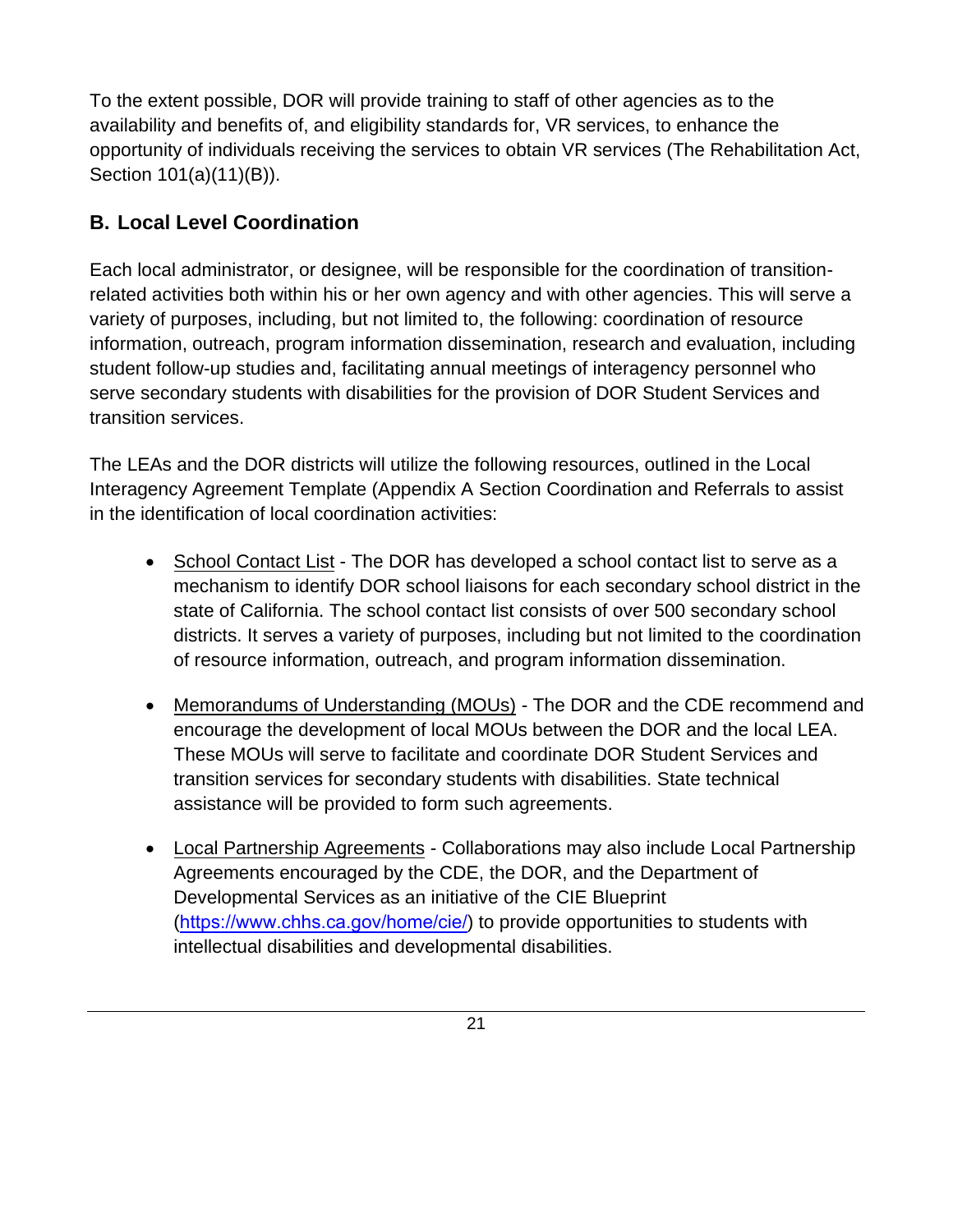### <span id="page-21-0"></span>**1. Coordination of DOR Student Services**

Section 113(a)(b) of the Rehabilitation Act, as well as final §361.48(a)(2), require the DOR, in collaboration with the LEAs involved, to make certain to provide or arrange for the provision of the five DOR Student Services required activities available to all students with disabilities who need them. As described in Appendix A Section Coordination of DOR Student Services, the DOR will collaborate with LEAs to provide any or all the following five DOR Student Services required activities to students with documented disabilities (ages 16 through 21) as defined under §361.5(c)(51), based on individual need. DOR Student Services required activities are:

- 1. Instruction in self-advocacy and peer mentoring.
- 2. Work based learning experiences.
- 3. Counseling on opportunities for enrollment in comprehensive transition or postsecondary educational programs at institutions of higher education.
- 4. Workplace readiness training.
- 5. Job exploration counseling.

The CDE will encourage the LEAs to engage students with disabilities and their families in the planning for the provision of DOR Student Services, in coordination with DOR staff.

#### **Accessing Students on Campus**

DOR Student Services focus on transition goals related to early career development and postsecondary counseling and may be provided by dedicated VR staff to potentially eligible and eligible, either on or off school campus. On-campus coordination of DOR Student Services at the local level will require coordination between DOR districts and LEAs to determine how and when staff may access students to provide DOR Student Services. If such services are provided on campus, the DOR districts will work with the LEAs to access students with disabilities in need of such services and will follow the LEA guidelines appropriately, including guidelines related to fingerprints and background checks consistent with the LEA policy. While such services are not intended to take away from required academic coursework, the LEAs may determine that DOR Student Services may be provided by VR staff as a designated class for credit, during elective periods, during summer, or through other arrangements.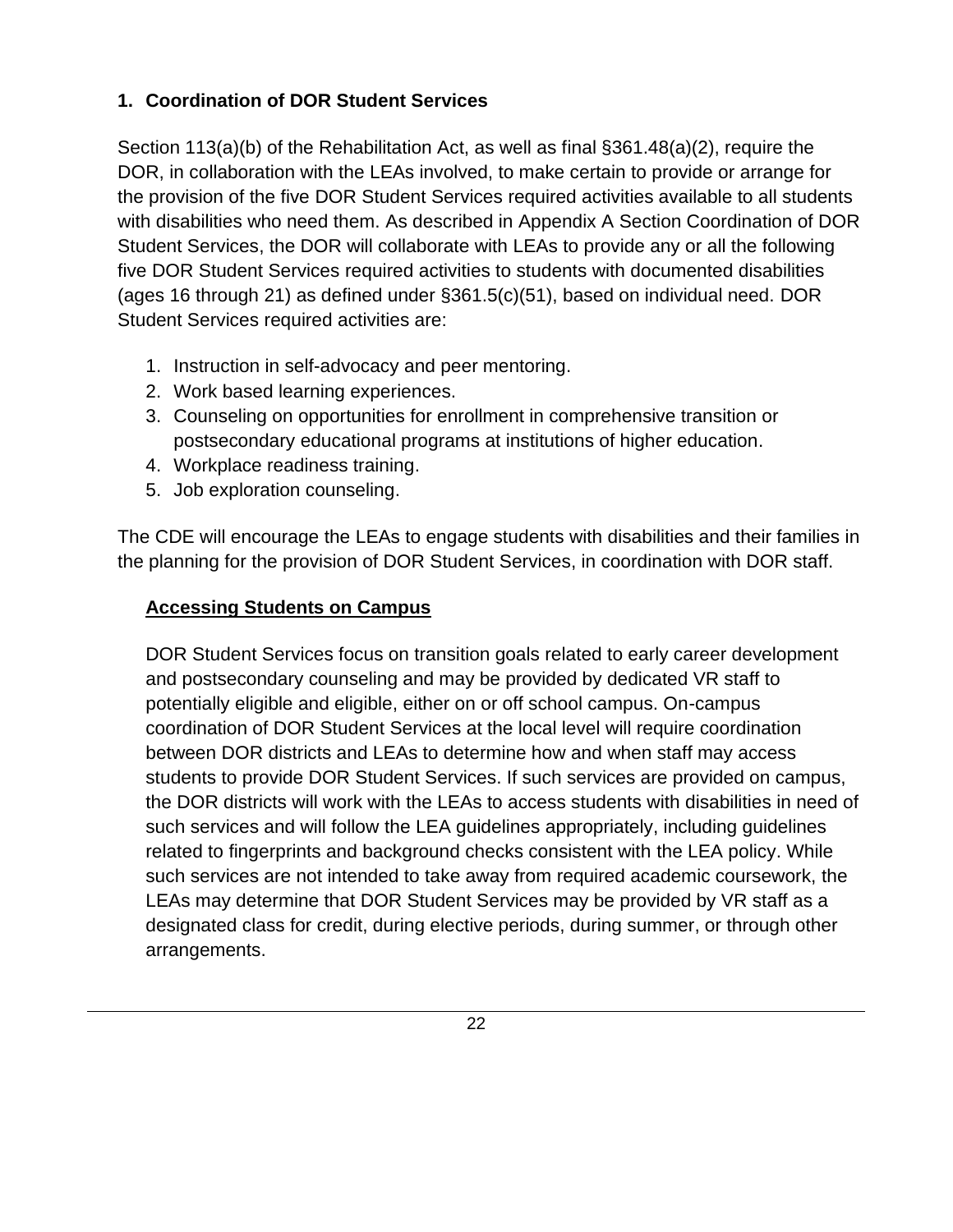#### <span id="page-22-0"></span>**2. Coordination of Vocational Rehabilitation Services**

(The Rehabilitation Act, Section  $101(a)(11)(D)$ ) To improve the coordination of transition services between education and VR and in recognition that each DOR district and Special Education Local Plan Areas (SELPA) with the corresponding county office of education and the LEAs may have unique operational and staffing characteristics, local agencies will work together to develop the policies and/or procedures outlined in Appendix A section Coordination of Vocational Rehabilitation Services to ensure a seamless referral process for students who may need DOR services.

The Rehabilitation Act, as amended by WIOA, mandates a streamlined approach to determining eligibility for services and for planning purposes in developing the IPE. The amendments, in an effort to reduce barriers to consumers and to more effectively use limited resources, call for the use of existing data and information about a student's disability, interests, aptitudes, academic performance, and needs. To determine eligibility and interests, the DOR shall use acceptable, existing information from other agencies, particularly from the LEAs, to document the presence of a physical or mental impairment (The Rehabilitation Act, Section 102(a)(4)).

Documentation that a student has a physical or mental disability may be obtained by verification that any other agency has determined based on an assessment by a qualified professional, that the student has a disability. This includes public or private agencies, which receive public funds specifically for providing services to individuals with verified disabilities.

In keeping with the spirit and intent of and consistent with the Rehabilitation Act amended by WIOA, joint sharing and use of evaluations and assessments will occur between the agencies to reduce the duplication of multiple assessments for rehabilitation services eligibility and for the planning and developing of the IPE (The Rehabilitation Act, Section  $102(a)(4)$ ).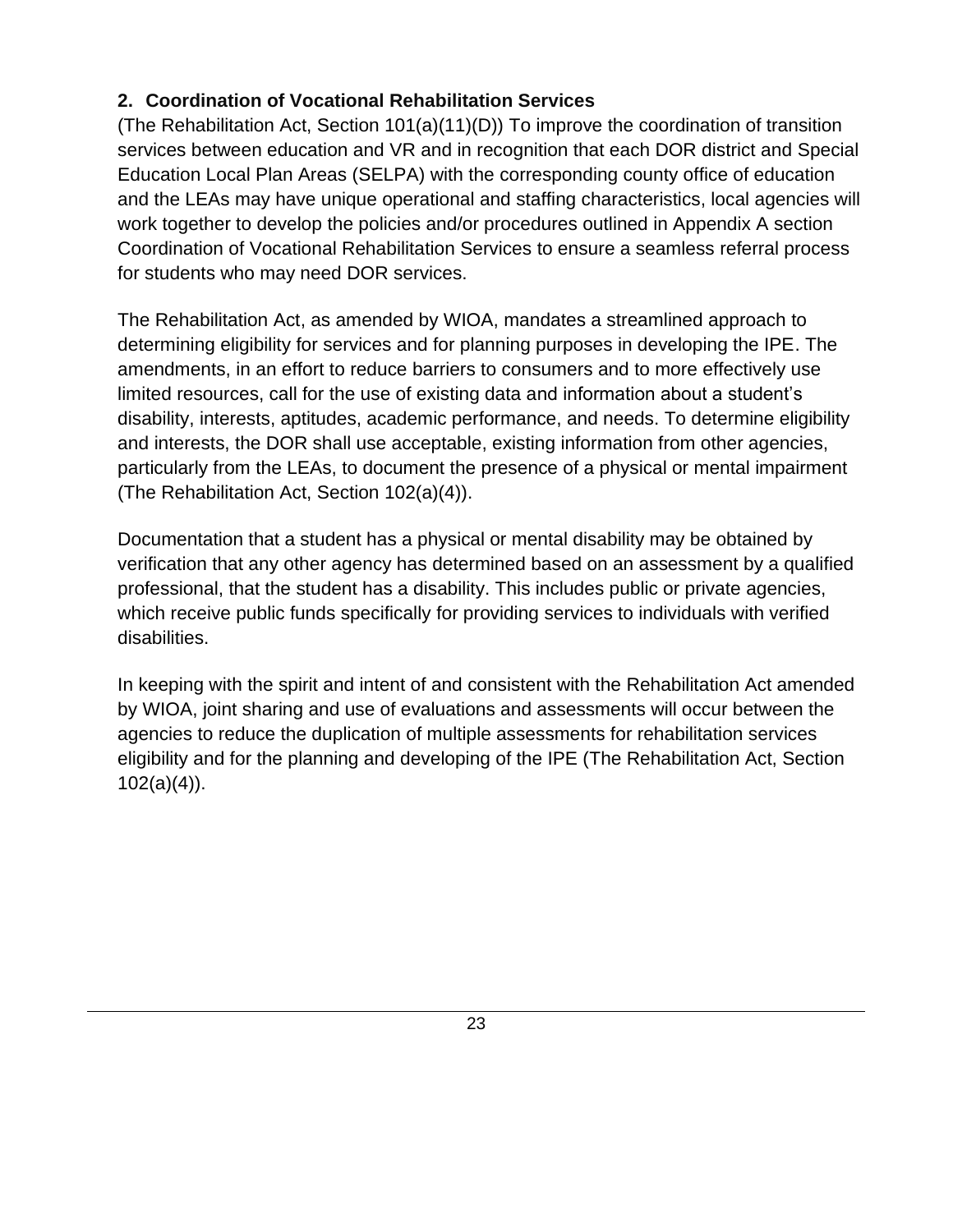#### <span id="page-23-0"></span>**3. Order of Selection**

In accordance with the Rehabilitation Act, as amended by WIOA, when VR services cannot be provided to all eligible individuals with disabilities who apply for such services with DOR, the DOR is required to declare and implement an Order of Selection policy. The Order of Selection policy for the provision of VR services shall be determined on the basis of serving first those individuals with the most severe disabilities in accordance with criteria established by the DOR (The Rehabilitation Act, Section 101(a)(5)).

Accordingly, the CCR, Title 9, Article 2, 7050–7057 specifies Order of Selection provisions. If the number of individuals eligible to receive VR services must be limited, the Director of DOR shall declare the Department under Order of Selection of Vocational Rehabilitation Services when the budget information available indicates that the projected resources available for VR services are not adequate to meet all the projected costs (CCR, Title 9, Article 2, 7052).

The DOR will determine which priority categories can be served by comparing the projected costs of serving all individuals assigned to a priority category and the projected resources available to meet these costs (CCR, Title 9, Article 2, 7053). Priority category is defined as the order in which individuals will be served. The category shall be established first on the individual's level of significance of disability, and second, their date of application (CCR, Title 9, Article 2, 7051(a)(7)). Level of significance of disability means one of the following: disabled, significantly disabled, or most significantly as determined by the criteria set forth in CCR, Title 9, Article 2, 7051(a)(5). Assessing the level of significance of disability shall be done per the criteria set forth in CCR, Title 9, Article 2, 7054.

Individuals assigned to priority category or categories being served shall continue to receive VR services. Individuals who are not included in the priority category or categories being served shall be placed on a statewide waiting list. During Order of Selection, coordination of transition between agency staffs will continue on an individual basis for each consumer whose IPE was signed prior to the Order of Selection implementation date. For individuals in priority category or categories not being served or without a signed IPE, the role of the DOR counselor will change.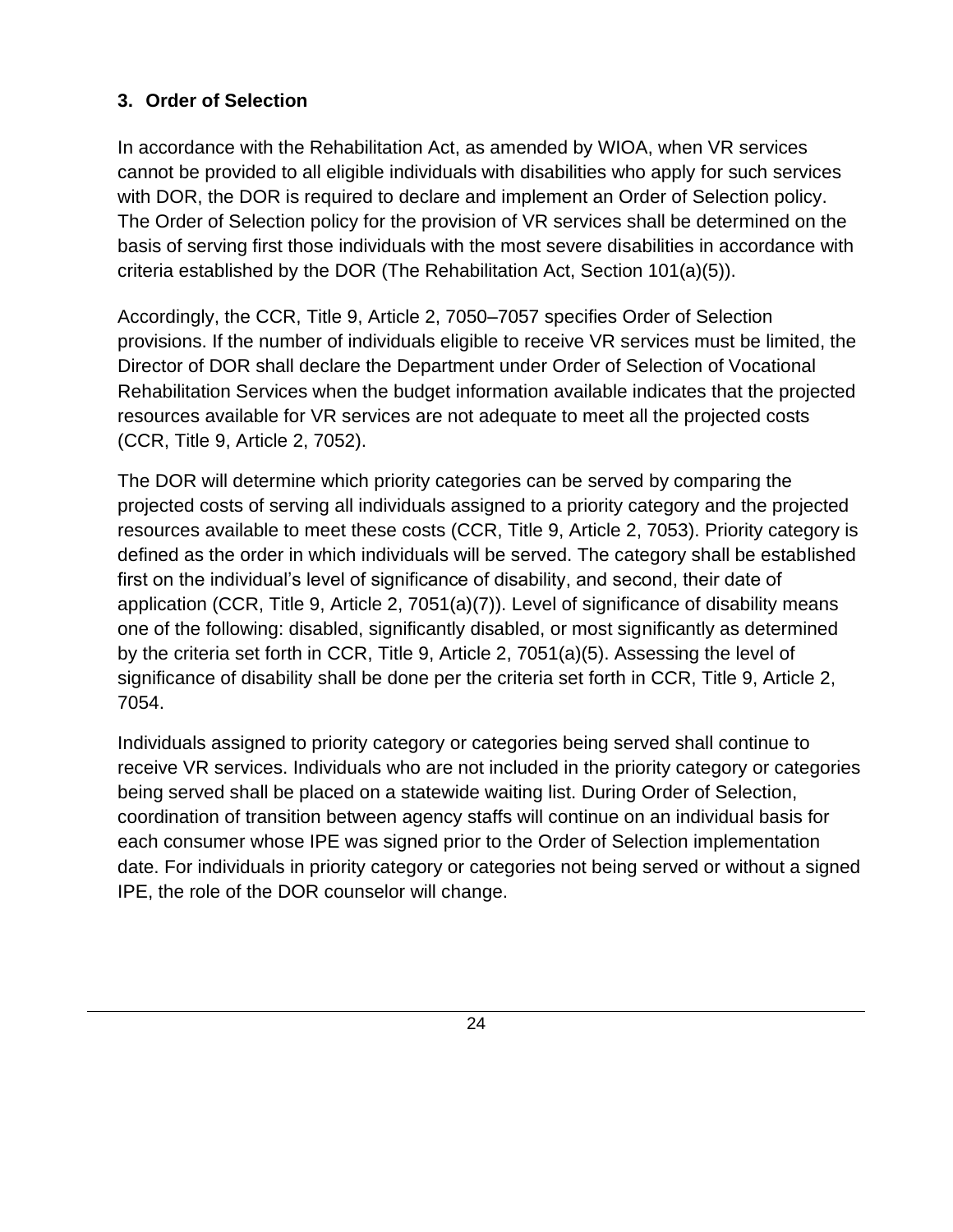#### **Order of Selection for Students with Disabilities and DOR Student Services**

Students with disabilities are not required to apply or be determined eligible for VR services before receiving DOR Student Services. Students who have provided adequate documentation of their disability and enrollment in a recognized education program shall not have their participation in DOR Student Services delayed by the process of applying for VR services.

Students who do not apply for VR services may continue to receive DOR Student Services under the potentially eligible case type as long as they continue to satisfy the definition of a student with a disability.

Students who apply and are determined eligible for VR services will be assigned to an Order of Selection category (see Order of Selection section above).

Students who apply and are determined ineligible for VR services are no longer considered potentially eligible and may not receive VR services or DOR Student Services.

#### **Assignment to an Open Order of Selection Category**

A student who is found eligible for VR services and assigned to an open Order of Selection category may have DOR Student Services included on the IPE and provided for as long as the individual continues to meet the definition of a student with a disability.

A student who is receiving DOR Student Services prior to applying and being found eligible for VR services may continue to receive needed DOR Student Services. Additional DOR Student Services will then be provided as identified in the IPE. All DOR Student Services provided after application but prior to the development of the IPE will be documented in the student's record of services in the VR case type (34 CFR 361.36(e)(3)(i).

### **Assignment to a Closed Order of Selection Category**

A potentially eligible student who received DOR Student Services prior to applying for the VR program may continue to receive such services until an IPE is developed, even if the student is assigned to a closed order of selection. In this case, the VR team will document DOR Student Services using the VR case type.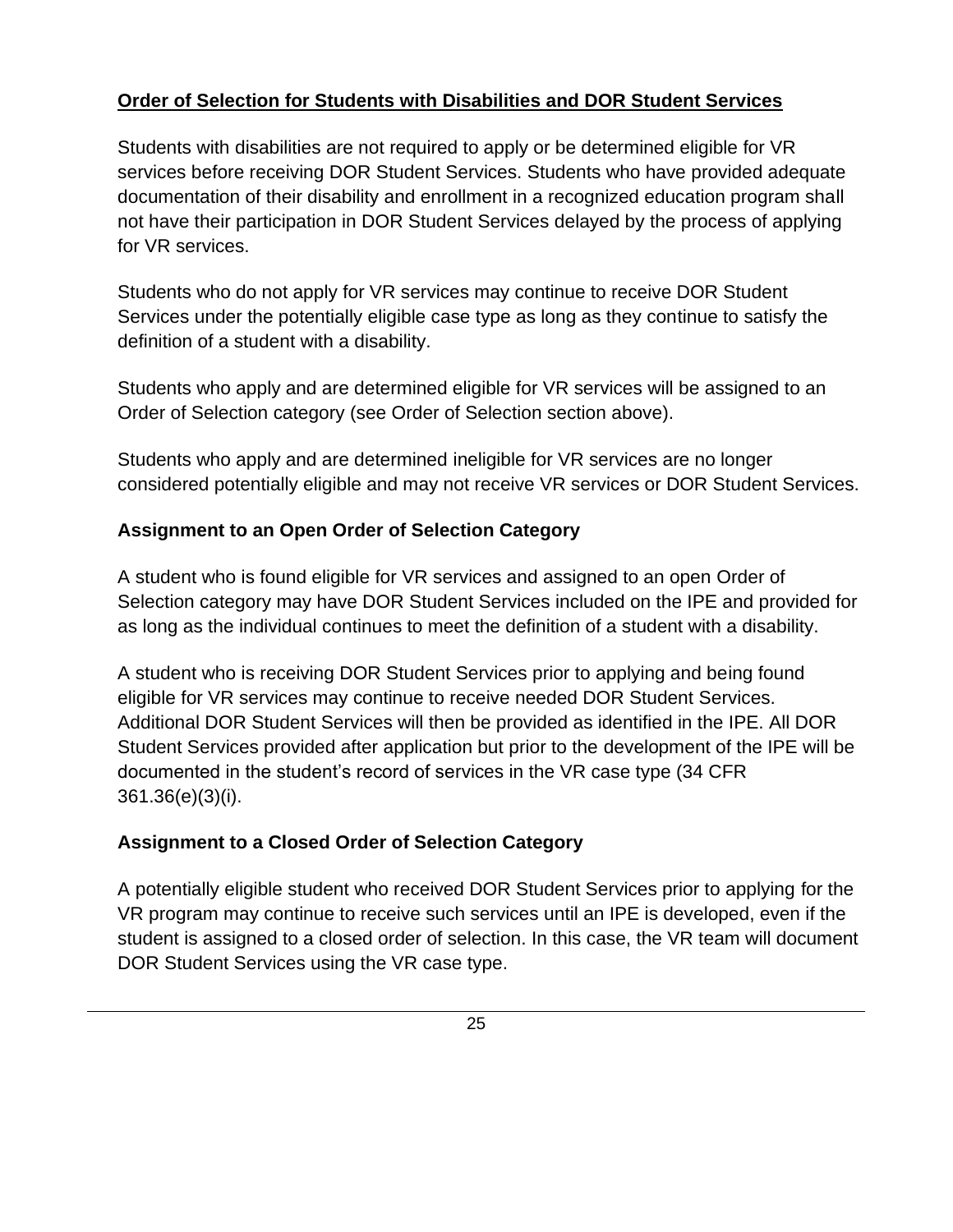<span id="page-25-0"></span>A student with a disability who did not receive DOR Student Services prior to applying for the VR program may not receive any DOR Student Services until the IPE is developed. This means that an eligible student who is assigned to a closed order of selection category and placed on a waiting list for VR services before receiving DOR Student Services may not receive DOR Student Services until they are removed from the waiting list and an IPE is developed.

### **C. Coordination of Section 511 Documentation Requirements - Students with Disabilities Seeking Subminimum Wage Employment**

Under the section 511, of the Rehabilitation Act, as described in Section 14(c) of the Fair Labor Standards Act of 1938, businesses referred to as "employers" are prohibited from employing any individual with disabilities who is 24 years of age or younger (youth) at subminimum wage, unless the individual has received documentation from DOR upon completion of all the following activities:

- DOR Student Services or transition services under the IDEA, and
- Applied for VR services, and
- The individual was determined ineligible for VR services, or
- The individual was determined eligible for VR services, had an approved IPE, and the individual was unable to achieve an employment outcome in CIE after a reasonable period of time, and his/her case was closed, and career counseling and information and referral services to federal and state programs to help the individual discover, experience and attain CIE was provided and the counseling and information was not for employment at subminimum wage.

The DOR will maintain the documentation and provide a copy to the individual within the timelines identified, as specified in 34 CFR 397.

Neither the CDE nor an LEA in California will enter into an arrangement with an entity holding a special wage certificate under section 14(c) of the Fair Labor Standards Act for operating a program under which a youth with a disability is engaged in work at a subminimum wage.

The DOR, in consultation with the CDE, must develop a new process or use an existing process to document the completion of the activities described above as well as the transmittal of documentation from the LEAs to the DOR, consistent with the confidentiality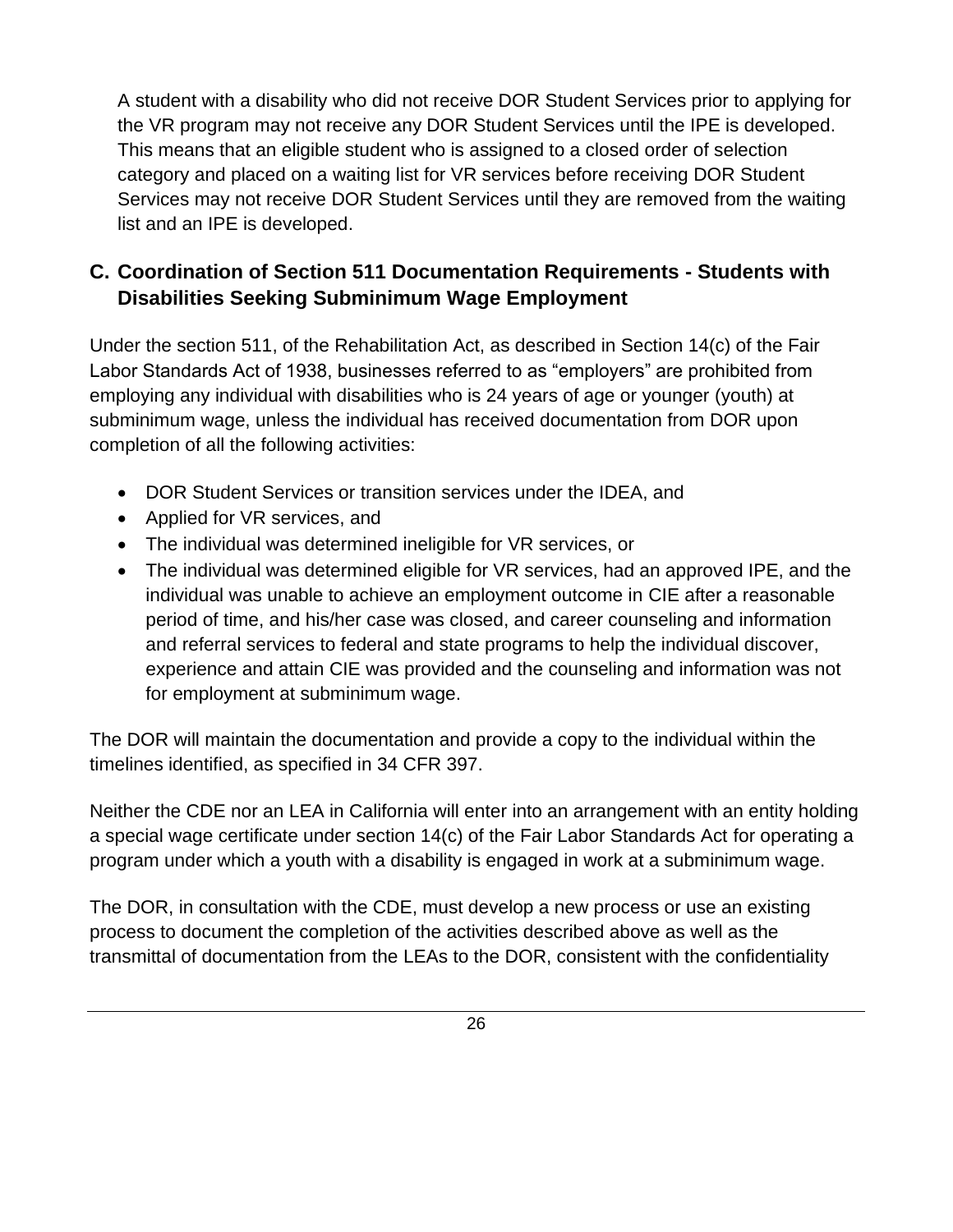requirements of the Family Education Rights and Privacy Act (20 USC 11232(g)(b) and 34 CFR 99.30 and 99.31) and IDEA (20 USC 1417(c) and 34 CFR 300.622) pursuant to section 511(d) of the Act and 34 CFR 397.10.

Refer to Appendix A Section Coordination of Section 511 Documentation Requirements - Students with Disabilities Seeking Subminimum Wage Employment for a list of the required documentation and the local documentation transmittal process from the LEAs to the DOR (34 CFR 397.10(a)(1)).

The DOR and the LEAs must retain copies of the documentation in a manner consistent with the requirements of 2 CFR 200.333.

The DOR must provide the documentation to the youth with a disability within 45 days after completion of the required activity or service, or 90 calendar days, if additional time is necessary due to extenuating circumstances.

If a youth with a disability or, as applicable, the youth's parent or guardian, refuses, through informed choice, to participate in the activities required by section 511 or the implementing regulations in 34 CFR 397, documentation is required. Refer to Appendix A Section Coordination of Section 511 Documentation Requirements - Students with Disabilities Seeking Subminimum Wage Employment for a list of the required documentation.

### <span id="page-26-0"></span>**VII. FINANCIAL RESPONSIBILITIES**

### <span id="page-26-1"></span>**A. Determination of Lead Agencies and Financial Responsibilities**

(The Rehabilitation Act, sections 101(a)(11)(D)(iii) and 101(a)(8)(B); 20 USC Section 1412(a)(12))

In the provision of services to students with disabilities it is understood that both the DOR and the CDE have specific responsibilities as delineated by the agencies' applicable rules and regulations. These responsibilities include the provision of services as delineated and required by the individual's individualized plan with each respective agency. In the development of these plans both agencies' staff will ensure that duplication of services, which may occur in those instances where responsibilities overlap, does not occur.

When a service, including a DOR Student Service or transition service, could be provided by either the LEA or DOR, the LEA and DOR will use the criteria in Appendix A Section Criteria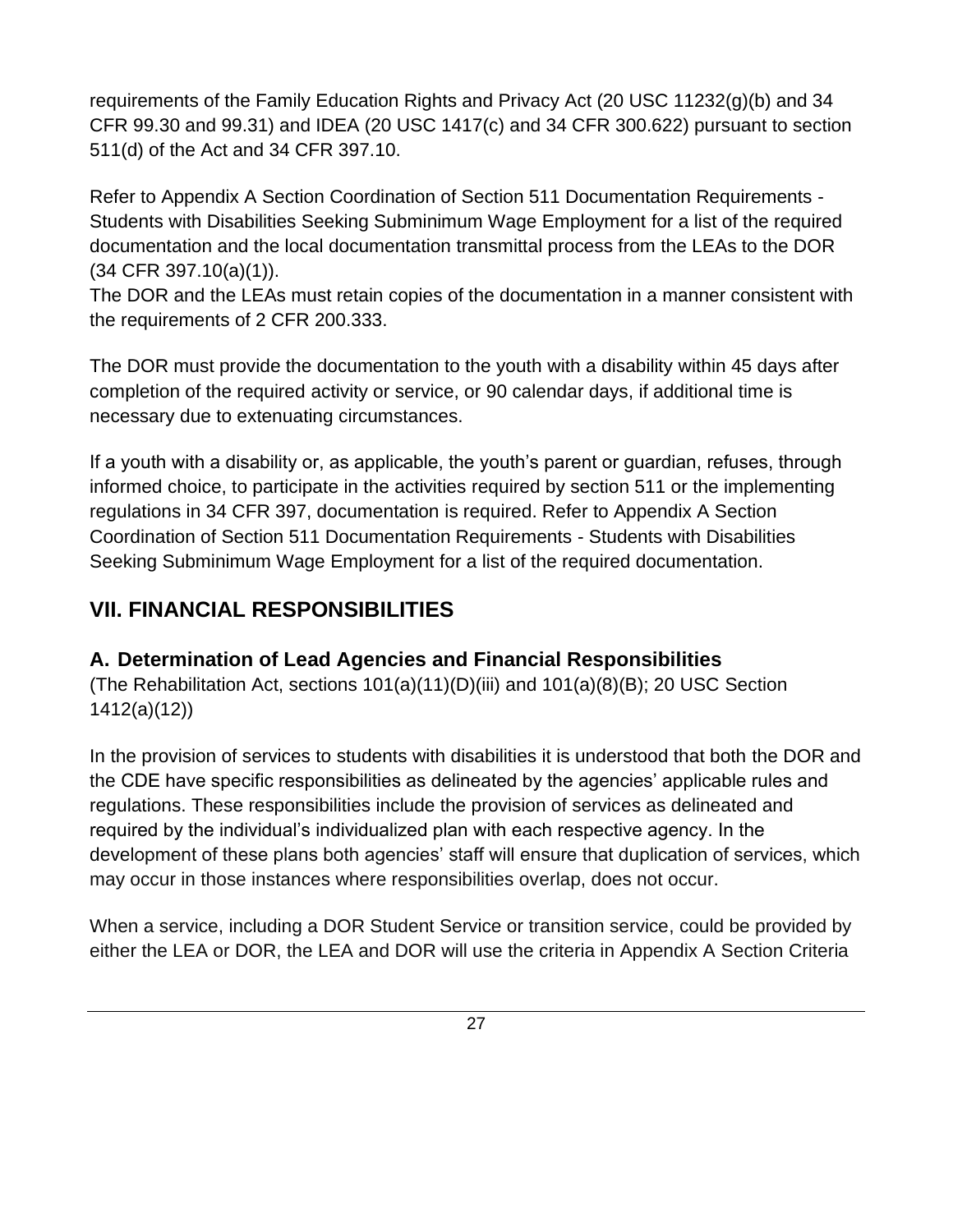for Determining Lead Agency for Financial Responsibilities to determine and assign the financial roles and responsibilities of each agency for the provision of the service.

The LEA and DOR may develop an MOU that includes procedures for invoicing and reimbursement of services provided or paid for by each respective agency that is determined to be the responsibility of the other.

#### <span id="page-27-0"></span>**1. LEA Financial Responsibilities**

The CDE has certain statutory responsibilities for oversight of LEAs. With respect to special education specifically, LEAs must make services available until a student receives a regular high school diploma or turns age 22, whichever occurs first.

The LEA is responsible for providing and paying for the transition services agreed upon in the IEP required to be provided to students with disabilities who are eligible for services under the IDEA. Under IDEA, services are required if the student with a disability requires special education and related services to benefit from a free appropriate public education. Accordingly, the LEA shall be responsible for assuring that each student with a disability has a free appropriate public education according to his/her IEP. By law, the IEP team must consider transition services for the individual student, beginning no later than age 16. This provision shall not be construed to limit the responsibility of agencies other than educational agencies from providing or paying for some or all the costs of a free appropriate public education to be provided students with disabilities (20 USC sections 1412(a)(12) and 1414(d)(1)(A) and (B); 34 CFR 300.324(b)).

Nothing under Title I of the Rehabilitation Act shall be construed as reducing an LEA's obligation under the IDEA to provide or pay for transition services that are also considered special education or related services and that are necessary for ensuring a free appropriate public education to children with disabilities.

### <span id="page-27-1"></span>**2. DOR Financial Responsibilities**

DOR is responsible for providing or arranging for the provision of DOR Student Services identified and agreed upon by the student with a disability, and VR, DOR Student Services, and transition services agreed upon in the IPE for the period that the individual is participating in the VR program as reflected in the individual's IPE.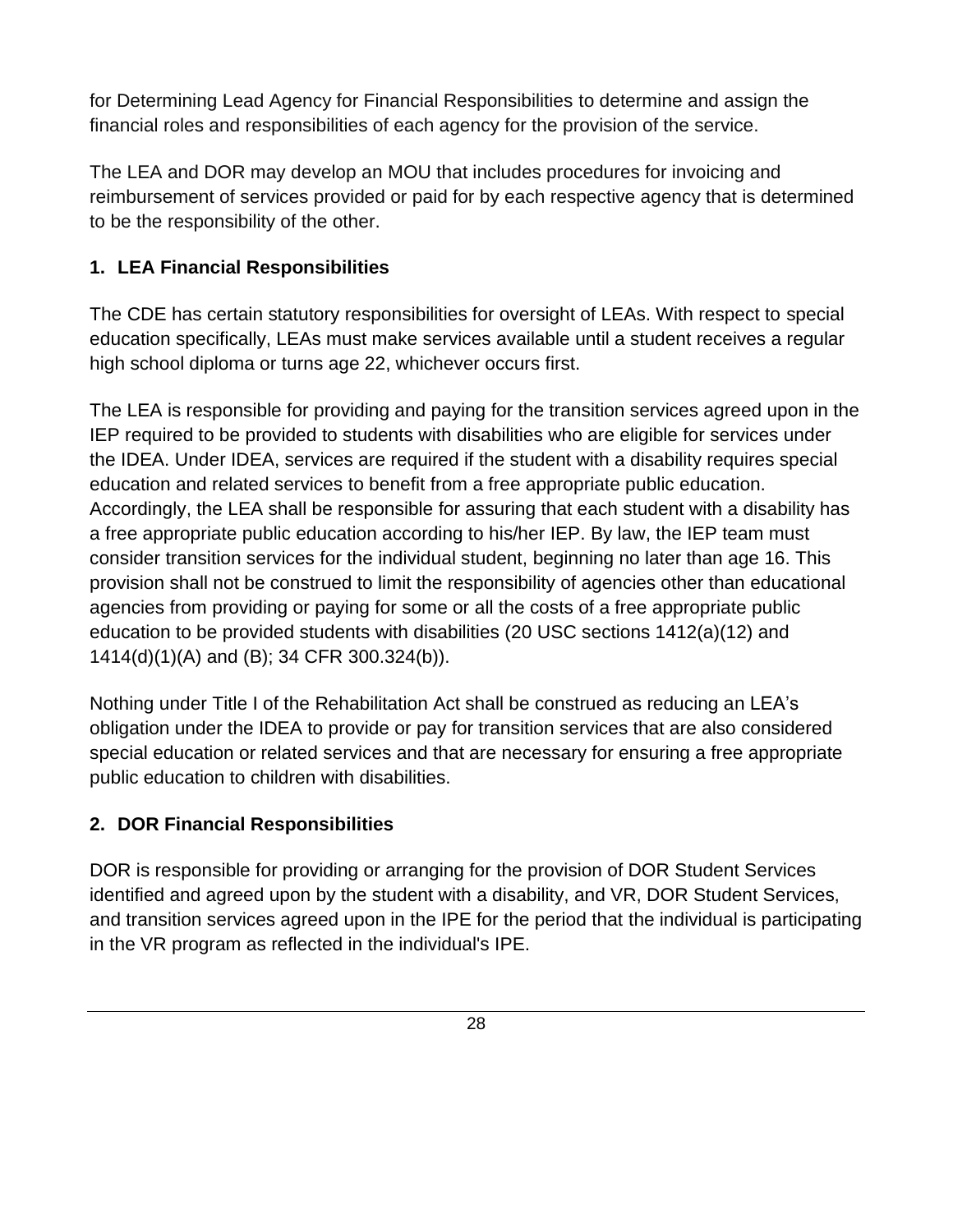#### **a. DOR Student Services**

The DOR has responsibility for providing or arranging for the provision of DOR Student Services to students with disabilities who need them, including those potentially eligible and VR services to eligible individuals with disabilities. To facilitate a smooth transition from post-school activities, students with disabilities, including those potentially eligible, may be served by the DOR while still enrolled in school.

The DOR financial need policy and the possibility of a student/family financial contribution will not apply when a potentially eligible student participates in DOR Student Services or when such student requires auxiliary aids and services to participate in DOR Student Services (34 CFR 361.50(a); 34 CFR 361.54(b)).

#### Auxiliary Aids and Services for DOR Student Services

Auxiliary aids and services ensure equal access to information, materials, services, and activities available to students with disabilities participating in DOR Student Services. As such, expenditures incurred for the purchase or acquisition of auxiliary aids and services for students with disabilities needing such aids or services to access or participate in DOR Student Services specified in section 113(b) of the Rehabilitation Act and 34 CFR 361.48(a)(2) would constitute an allowable DOR Student Services cost.

The DOR will ensure that no qualified student with a disability is denied the benefit of DOR Student Services based on the individual's disability. If a potentially eligible student with a disability requires auxiliary aids or services to access information for or participate in any of the required DOR Student Services, the DOR may pay for such costs when no other public entity is required to provide such aid or service.

Auxiliary aids and services are described in the Americans with Disabilities Act and in Section 504(a) of the Rehabilitation Act. They are products and services that allow students with visual, hearing, or manual impairments to have equal access to information, materials, services, and activities.

Auxiliary aids and services purchased for DOR Student Services participation must only be used for the duration of the DOR Student Services activity. When an auxiliary aid is equipment or a device, the DOR will retain ownership and require its return at the conclusion of the service for which it was provided, so that it may be available for use by other students receiving DOR Student Services. Where prior approval is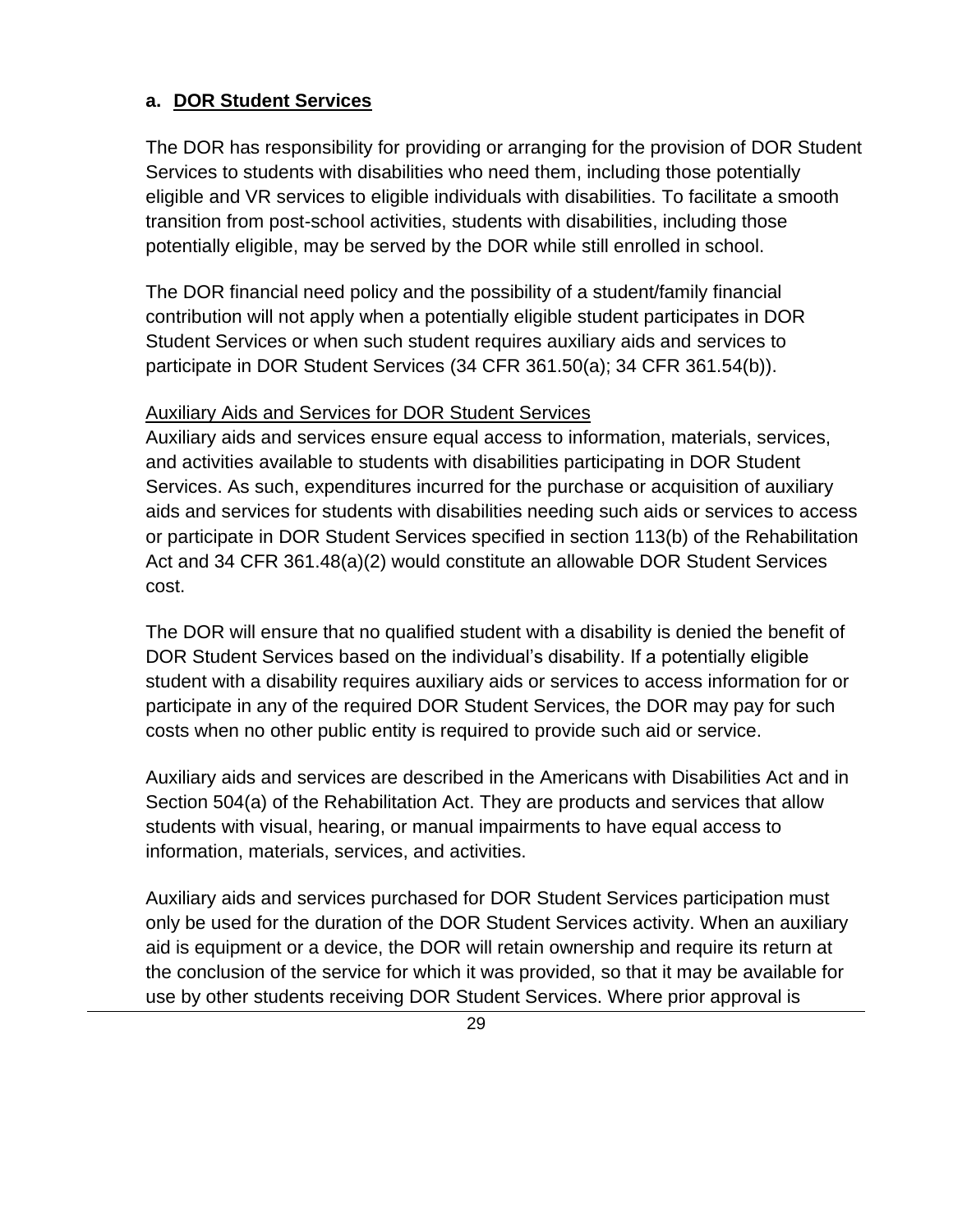required from the Rehabilitation Services Administration, the DOR will follow DOR procurement process for prior approval.

Funds for DOR Student Services may not be used to modify a student's personal equipment or devices, or to provide personal equipment or devices of which students would retain ownership. If a student requires a personal device to participate in services, the DOR may loan the device, contingent on availability. The student will be required to return the device when it is no longer required for DOR Student Services participation.

Auxiliary Aids and Services may include:

- Interpreters.
- Note takers.
- Real-time transcription services (computer-aided).
- Open and closed captioning.
- Closed caption decoders.
- Readers.
- Written materials.
- Taped texts.
- Braille materials and displays.
- Audio recordings.
- Large print materials.
- Assistive listening devices or systems.
- Secondary auditory programs (SAP).
- Telephone handset amplifiers.
- Telephones compatible with hearing aids.
- Videotext displays.
- Voice, text, and video-based telecommunications products and systems, including text telephones (TTYs), videophones, and captioned telephones.
- Real time captioning.
- Screen reader software.
- Magnification software.
- Optical readers.
- Equipment adapted for use by students with manual impairments.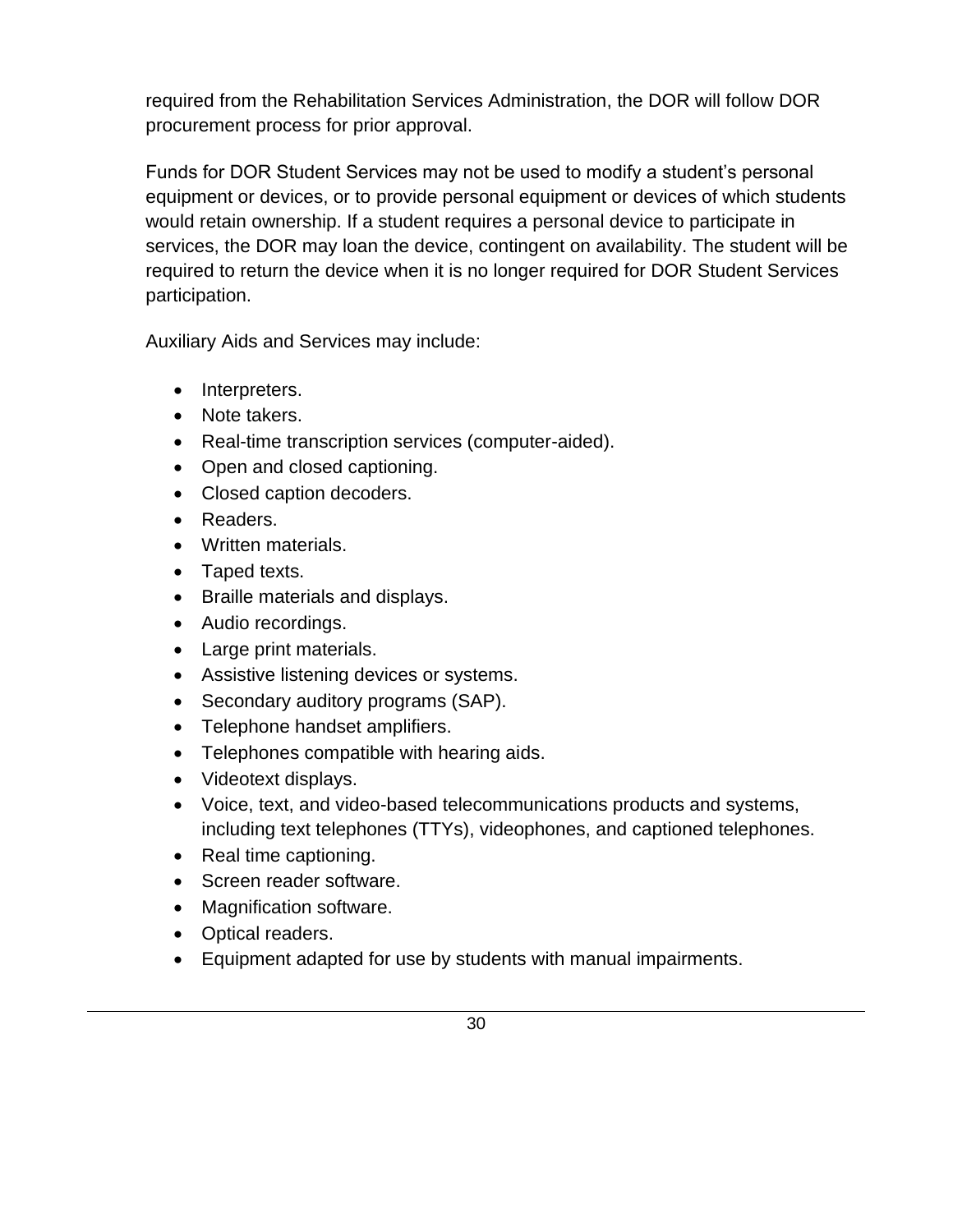• Other effective methods of making materials available to students with hearing, visual, or manual impairments, including the acquisition or modification of equipment or devices.

Auxiliary Aids and Services do not include:

- Personal devices (e.g., computers, laptops, tablets, etc.).
- Prescribed devices (e.g., eyeglasses, hearing aids, wheelchairs).
- Readers for personal use or study.
- Attendant Care or other services of a personal nature.
- Home or vehicle modifications.

#### Additional Accommodations and Supports

When a potentially eligible student needs accommodations or supports beyond the scope of auxiliary aids and services (e.g., uniform, bus pass, job coach, personal device) to participate in any DOR Student Services activity, the student must first apply and be found eligible for the VR program.

#### **b. Vocational Rehabilitation Services**

The DOR is the responsible agency for the provision of VR services to individuals with disabilities who require these services to prepare for, secure, retain, regain, or advance in an employment outcome. The following services may be provided without regard to a prior determination of comparable services and benefits (The Rehabilitation Act, Section 101(a)(8)(A); 34 CFR 361.53(b)):

- An assessment for determining eligibility and VR needs by qualified personnel, including, if appropriate, an assessment by personnel skilled in rehabilitation technology (The Rehabilitation Act, Section 103(a)(1)).
- Counseling and guidance, including information and support services to assist an individual in exercising informed choice consistent with the provisions of Section 102(d) (The Rehabilitation Act, Section 103(a)(2)).
- Referral and other services to secure needed services from other agencies through agreements developed under Section 101(a)(11), if such services are not available under this title; The Rehabilitation Act Section 103(a)(3). (NOTE: Except that no training or training services in an institution of higher education (universities, colleges, community or junior colleges, vocational schools,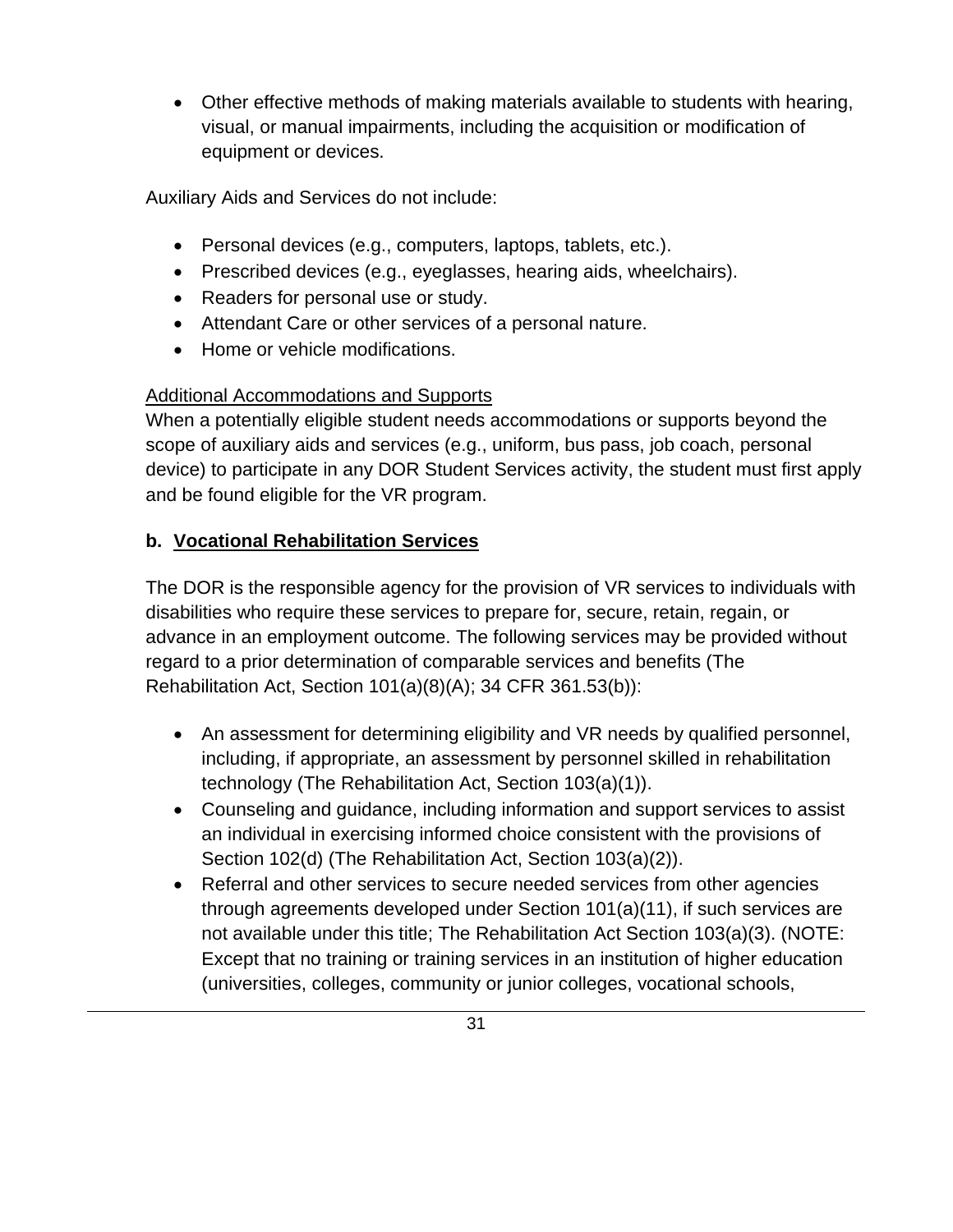technical institutes, or hospital schools of nursing) may be paid for with funds under this part unless maximum efforts have been made by the state unit to secure grant assistance in whole or in part from other sources to pay for that training (34 CFR 361.48(b)(6)).

- Job-related services, including job search and placement assistance, job retention services, follow-up services and follow-along services (The Rehabilitation Act Section 103(a)(4)).
- Rehabilitation technology including telecommunications, sensory, and other technological aids and devices (The Rehabilitation Act, Section 103(a)(14)). The term "rehabilitation technology" means the systematic application of technologies, engineering methodologies, or scientific principles to meet the needs of and address the barriers confronted by individuals with disability in areas which include education, rehabilitation, employment, transportation, independent living, and recreation. The term includes rehabilitation engineering, assistive technology devices, and assistive technology services (The Rehabilitation Act, Section 7(30)).

Consumer financial participation for the provision of VR services can be considered except for those specifically excluded.

#### **i. Comparable Services and Benefits**

For the provision of other VR services, the DOR is responsible for determining whether comparable services and benefits are available under any other program, unless such a determination would interrupt or delay  $-$  (1) the progress of the individual toward achieving the employment outcome identified in the IPE of the individual in accordance with Section 102(b); (2) an immediate job placement; or (3) the provision of such service to any individual at extreme medical risk (The Rehabilitation Act, Section 101(a)(8)(A)).

#### <span id="page-31-0"></span>**3. Assistive Technology**

If the student's/consumer's assessed needs require the use of assistive technology to provide a free appropriate public education, such equipment must be provided in accordance with the IEP or in a Section 504 plan, if the student is not served by special education (34 CFR 300.105, 34 CFR 104.33, and 104.34). Similarly, if the assistive technology is needed to prepare the student for the world of work, then the need must be related to the employment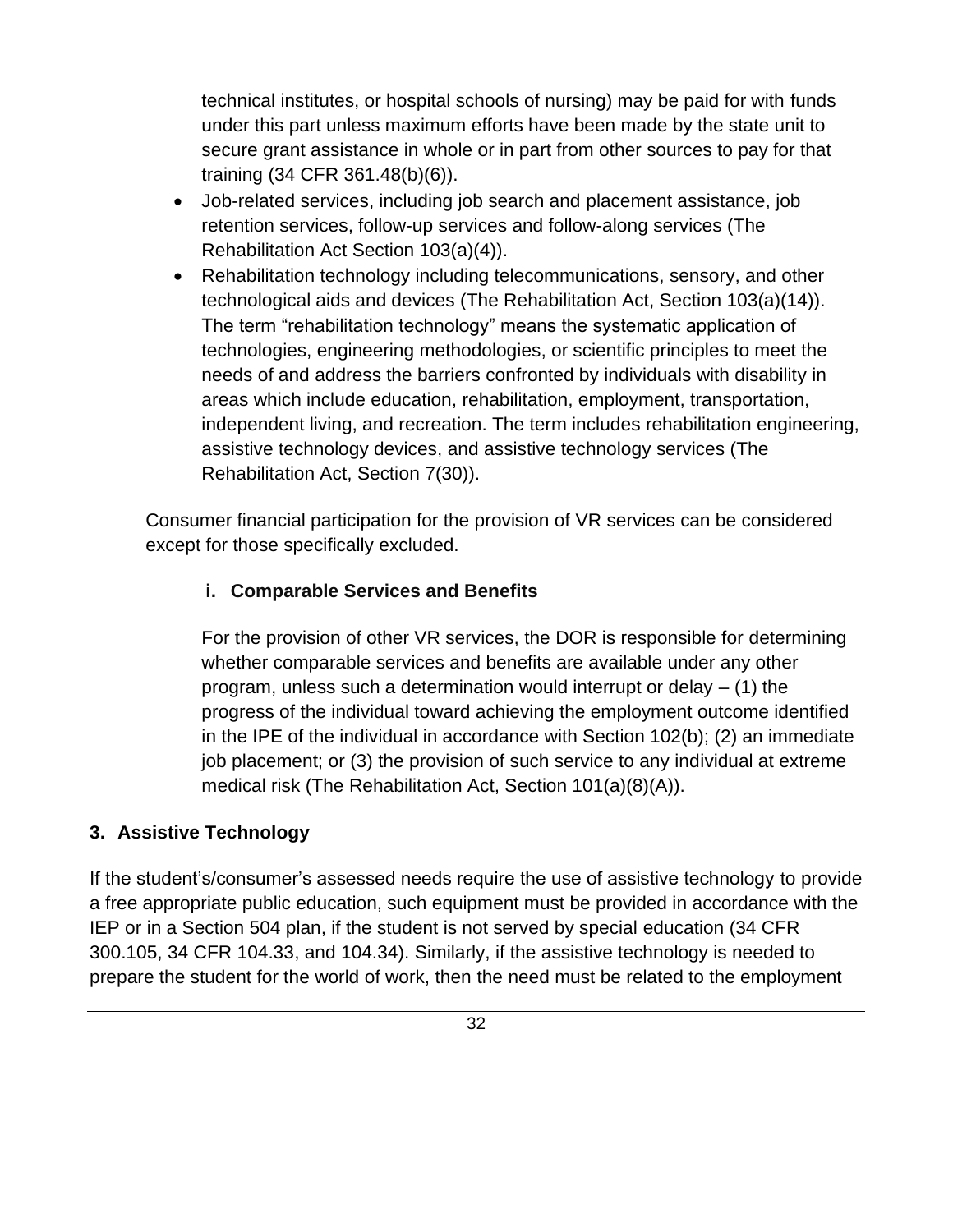outcome for the transitioning student and provided in accordance with the IPE (The Rehabilitation Act, Section  $102(b)(3)(A)(B)$ ; 34 CFR  $361.46(a)(2)(i)$ ). (Refer to Section II(B)(6) "Assistive Technology Device and Services" of this agreement for definitions.)

At the point where DOR becomes involved in transition services planning for the individual student with a disability, education and rehabilitation staffs should review the assistive technology needs of the student and define how assistive technology will be provided.

It is the responsibility of the LEA to purchase equipment for students with disabilities if the student requires specialized books, materials, and equipment for school indicated by the student's IEP or the Section 504 plan. The purchase of the equipment by the LEA is for use by the student as indicated in his/her IEP. The equipment purchased with state or federal funds remains the property of the state, whereas, any service or purchase required by the individual for employment and/or education beyond high school graduation would be provided by DOR. Equipment purchased by DOR will remain the property of DOR until the student's case is successfully closed.

When a student is near graduation, the DOR can support the purchase of equipment for the student/consumer as defined in the IPE if it is needed for the completing of the rehabilitation goal.

Assistive technology devices or services are made available through special education funds to students with an IEP or through general education funds to students with disabilities not in special education as defined by Section 504. Determination of whether a student with a disability requires assistive technology devices or services under this program must be made on an individual basis through an IEP (34 CFR 300.105) or as required pursuant to settings other than the student's school (e.g., the student's home or other parts of the community).

Under the Rehabilitation Act, an individual with a disability is eligible for assistive technology as required and identified in the IPE to achieve the consumer's intermediate rehabilitation objectives and long-term goals of employment and rehabilitation. This technology is exempt from the comparable services and benefits requirements (The Rehabilitation Act, Section 101(a)(8)(A)).

Referral for assessment of assistive technology services is allowed, where appropriate, for the provision of rehabilitation technology services to an individual with a disability to assess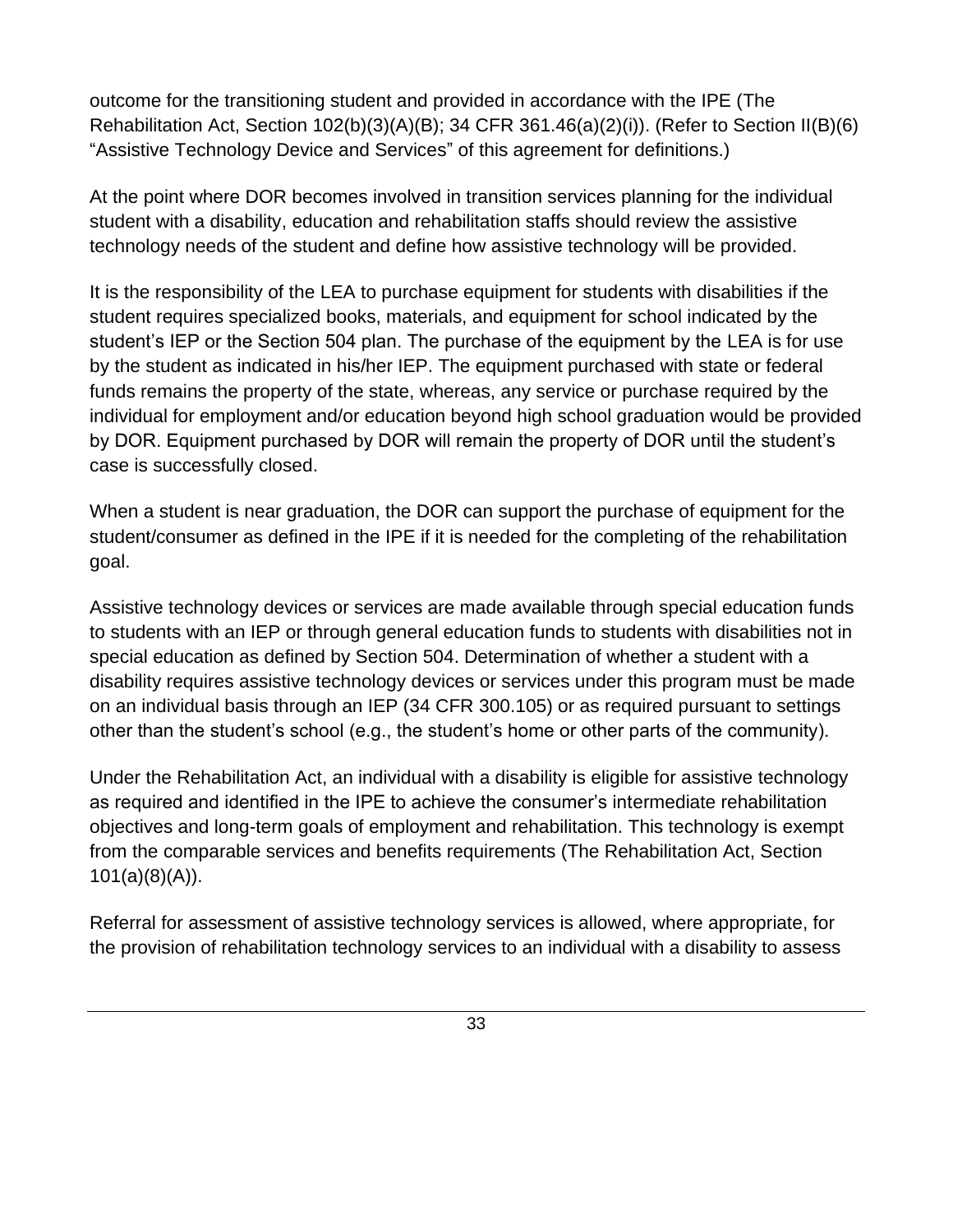<span id="page-33-1"></span>and develop the capacities of the individual to perform in a work environment (The Rehabilitation Act, Section 7(2)(C)).

As prescribed under the Rehabilitation Act, the IPE should provide for regular and periodic assessments to ensure that a match exists between the supports, the technology, and the current and changing needs of the individual. In addition, the IPE should address the training needs of the individual who will be using the technology, as well as other people involved in the provision of services who require the information (Senate Report 102-357, p.39).

### **VIII. STUDENTS WITH DISABILITIES WHO ARE NOT RECEIVING SPECIAL EDUCATION SERVICES**

Under the Rehabilitation Act, it is intended that transition services be available to students with disabilities regardless of if they are receiving special education services (The Rehabilitation Act, Section 101(a)(11)(D); 34 CFR 361.22(b)). While the conditions covered in this agreement apply to all students with disabilities whether or not they have IEPs, this section outlines conditions specific to students with disabilities who are not served by special education through an IEP.

#### <span id="page-33-0"></span>**A. Student Accommodations and Services Under Section 504**

Section 504 of the Rehabilitation Act prohibits discrimination against persons with disabilities by LEAs receiving federal financial assistance. Section 504 applies to any student who has a physical or mental impairment which substantially limits one or more major life activities, has a record of such an impairment, or is regarded as having such an impairment (34 CFR 104.3). Major life activities include walking, seeing, hearing, speaking, breathing, learning, working, caring for oneself, and performing manual tasks. Any student who meets this definition is protected under Section 504 regardless of their eligibility for special education. For every student determined to have a disability under Section 504 and who does not meet the eligibility requirements for special education, the LEA may develop and implement a plan for the delivery of needed services required by Section 504 (34 CFR 104.35).

### **B. Coordination of DOR Student Services and Transition Services for Students Not Served by Special Education**

The availability of DOR Student Services and transition services to students with disabilities regardless of whether or not they are served by special education, can be maximized by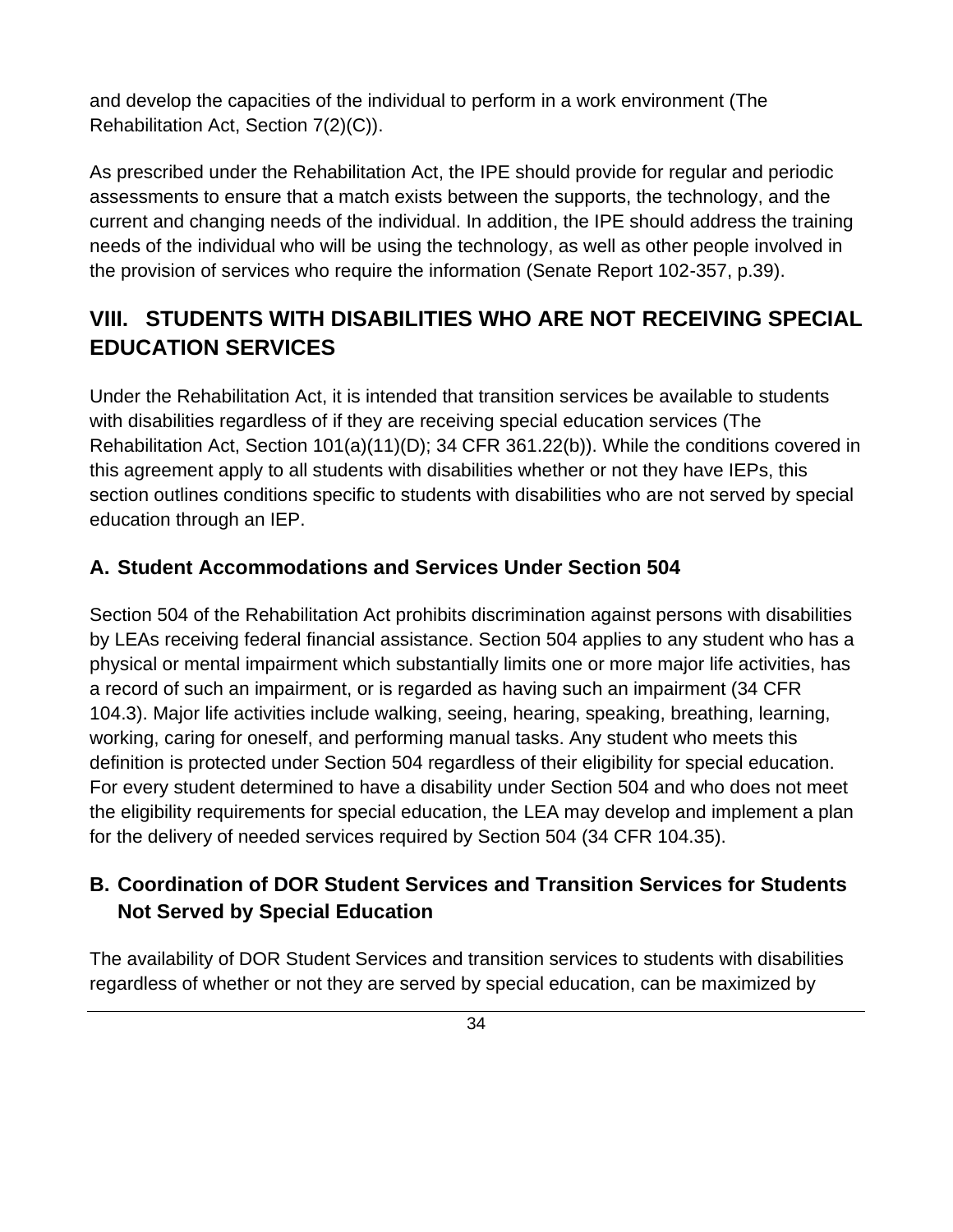coordinating transition planning of individualized programs (The Rehabilitation Act, Section 101(a)(11)(D); 34 CFR 361.22). To the greatest degree possible, the planning and development of DOR Student Services and transition services for this population should also use a collaborative process, which involves the student, family, educational personnel, and the DOR staff. This process should include the provision to share documents, provided appropriate signature authorizations have been given for the release of information.

Refer to Appendix A Section Students with Disabilities Who Are Not Served by Special Education Local-Level Activities for the Coordination of DOR Student Services and Transition Services for Students Not Served by Special Education.

### <span id="page-34-0"></span>**IX. GENERAL ADMINISTRATION**

### <span id="page-34-1"></span>**A. Americans with Disabilities Act**

The state and local agencies assure compliance with the Americans with Disabilities Act (ADA) of 1990, as amended by the ADA Amendments Act of 2008, which prohibits discrimination based on disability, as well as all applicable regulations and guidelines issued pursuant to the ADA (42 U.S.C. 12101 et seq.).

### <span id="page-34-2"></span>**B. Non-Discrimination**

No person shall be excluded from participation, denied any benefits or services, or subjected to discrimination based on the following protected categories: race, color, religion, religious creed (including religious dress and grooming practices), national origin, ancestry, citizenship, physical, mental or intellectual disability, medical condition (including cancer and genetic characteristics), genetic information, marital status, sex (including pregnancy, childbirth, breastfeeding, or related medical conditions), gender, gender identity, gender expression, age (40 years and over), sexual orientation, veteran and/or military status, protected medical leaves (including requests for and approval or denial of leave under the Family and Medical Leave Act, the California Family Rights Act, or the California Fair Employment and Housing Act's Pregnancy Disability Leave), domestic violence victim status, political affiliation, and any other protected category covered by state or federal law.

The state and local agencies shall ensure that the evaluation and treatment of employees and persons receiving services by way of this Agreement are free from such discrimination and harassment. The state and local agencies shall comply with the provisions of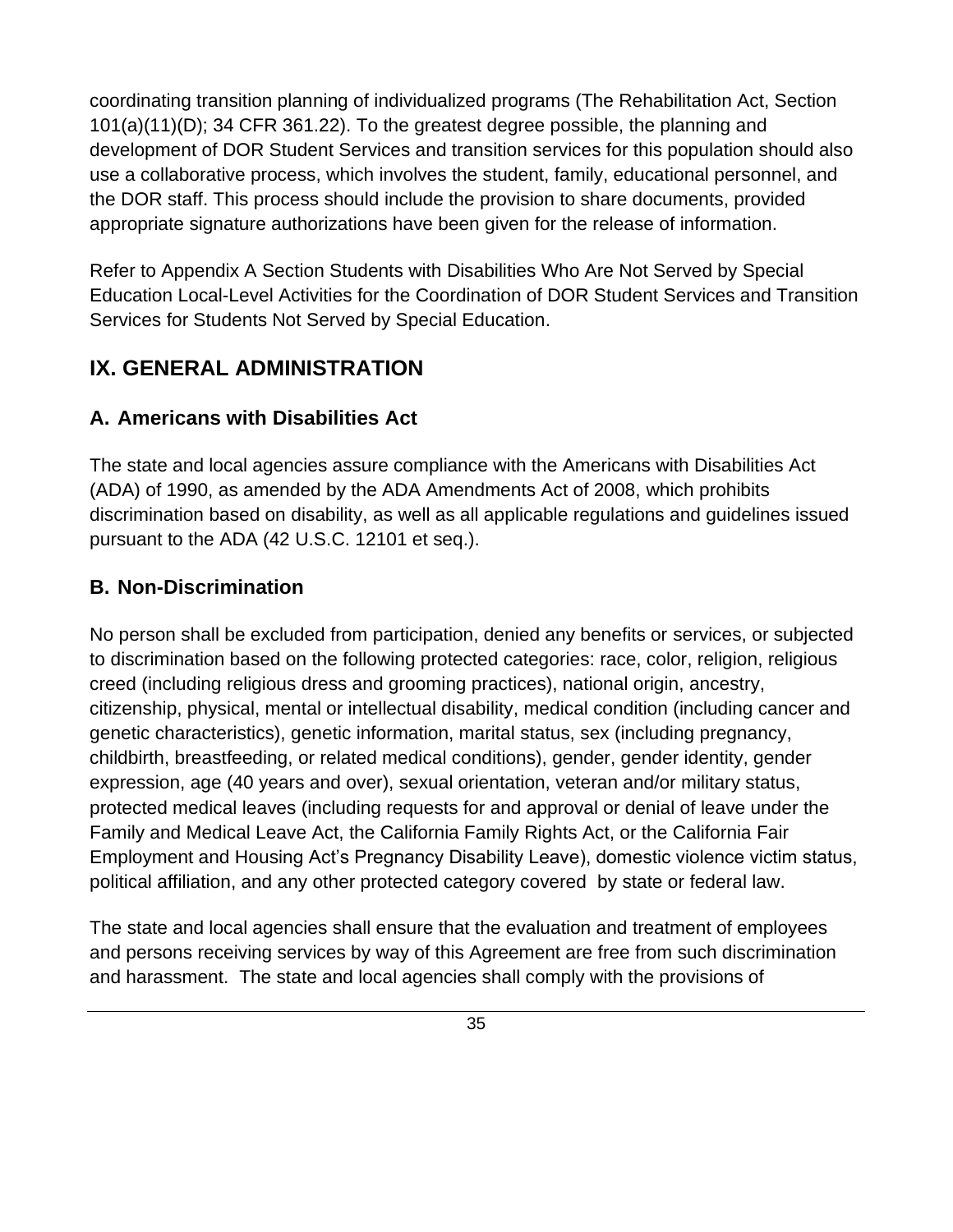Government Code sections 11135-11139.5, and the regulations or standards adopted to implement such article. Access shall be permitted to representatives of the Department of Fair Employment and Housing upon reasonable notice at any time during the normal business hours, but in no case less than 24 hours' notice, to books, records, accounts, and all other sources of information and facilities as said Department or Agency shall require ascertaining compliance with this clause.

### <span id="page-35-0"></span>**C. Data Security and Confidentiality**

An LEA may provide education records to the DOR for the performance of transition services but will do so only after the LEA has received the prior written consent of the parent or adult student with educational rights. The DOR shall: (i) keep all personally identifiable information contained in education records confidential; (ii) use education records solely for the purpose of performing this agreement; (iii) disclose education records solely to those employees with a need to know for the purpose of performing this agreement; and (iv) immediately return or confidentially destroy all education records per National Institute of Science and Technology (NIST) Special Publication (SP) 800-88 when no longer needed for the purposes for which it was disclosed.

The DOR may provide consumer information to an LEA for the performance of transition services but will do so only after the DOR has received the prior written consent of the consumer. If the consumer is under the age of 18 and is not an emancipated minor, requires the written consent of the parent or guardian. The LEA shall: (i) keep all personally identifiable information contained in consumer records confidential; (ii) use consumer records solely for the purpose of performing this agreement; (iii) disclose consumer records solely to those employees with a need to know for the purpose of performing this agreement; and (iv) immediately destroy all consumer records when no longer needed for the purposes for which it was disclosed.

Appropriate steps will be taken to protect confidential information of persons with disabilities, including:

- 1. Storage administration should include the strict control and accessibility of all storage media.
- 2. All storage media should be inventoried on an annual basis, or sooner as dictated by clients, regulatory, or other contractual agreements.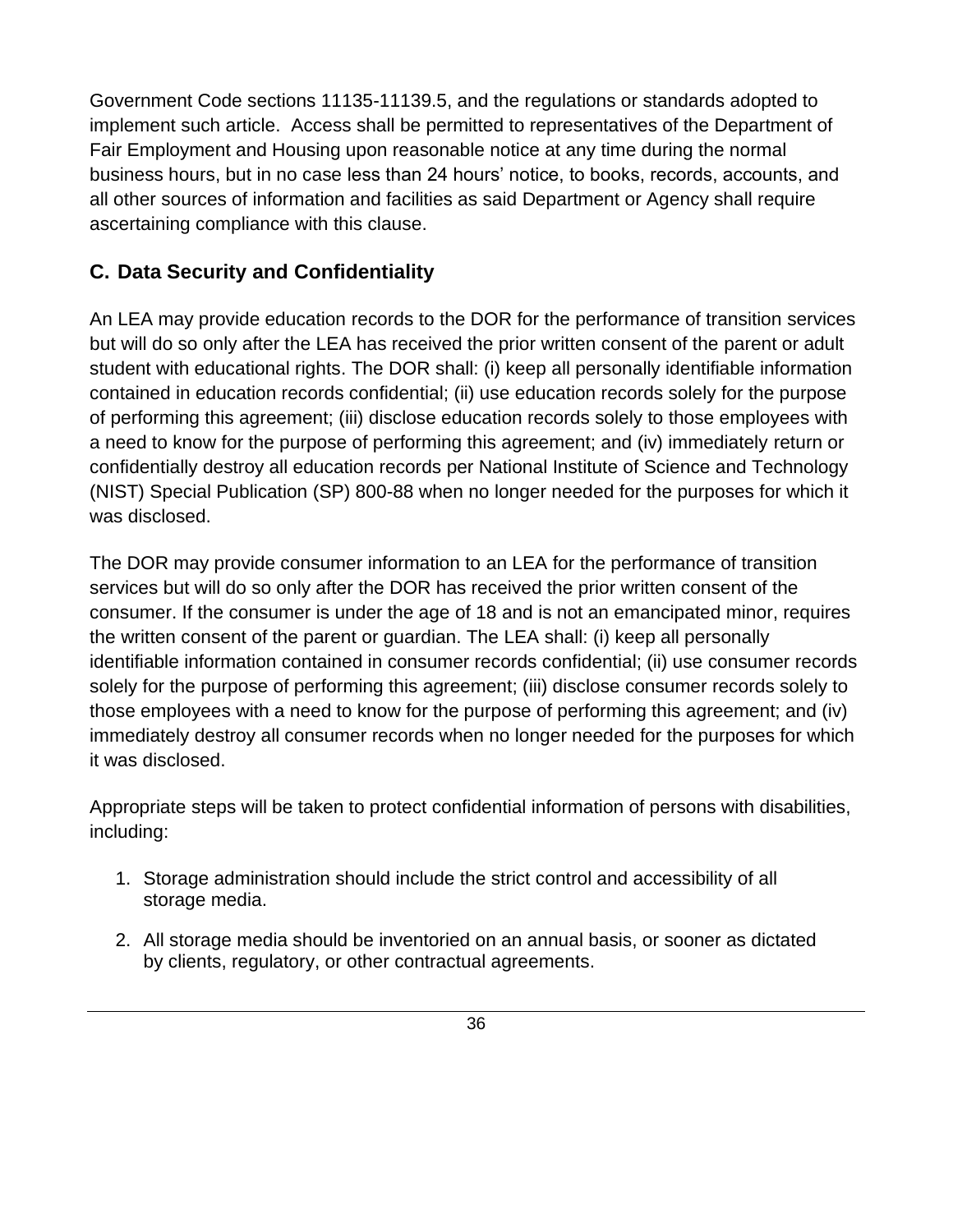- 3. Wherever possible, physical backup and transfer should be avoided or eliminated in favor of electronic transfer of encrypted backup files.
- 4. All data files and databases containing personally identifiable information (PII) data will be encrypted using currently approved NIST algorithms when being electronically transferred across an internal network. That list can be found here: [https://csrc.nist.gov/Projects/Cryptographic-Standards-and-Guidelines.](https://csrc.nist.gov/Projects/Cryptographic-Standards-and-Guidelines) All data files and databases containing PII data will be encrypted using currently approved NIST algorithms and Federal Information Processing Standard (FIPS) 140-2 mode or FIPS 140-2 approved ciphers when being electronically transferred across a public network.
- 5. For the backups of data files and databases that contain PII data, which are backed up to removable physical media (portable electronic storage media, including tapes), the data on the removable physical media will be encrypted utilizing a FIPS 140-2 validated encryption solution.
- 6. Physical media containing PII data should be maintained in a secure environment prior to its transfer offsite.
- 7. Physical media containing PII data should be monitored during the internal shipping process and must never be left unattended before handoff to the shipper.
- 8. Physical media containing PII data should be shipped in locked containers with no special markings or other indications of the sensitive nature of the contents.
- 9. Shipping procedures should include a positive acknowledgement of receipt of encrypted backup files at the destination.

In the event either party becomes aware of the possibility that the confidentiality of other party's confidential information may have been compromised, such party shall notify the other party's Information Security Officer [\(iso@dor.ca.gov](mailto:iso@dor.ca.gov) and [iso@cde.ca.gov\)](mailto:iso@cde.ca.gov) within two hours. Security breaches may include, but are not limited to, inappropriate use or unauthorized student/consumer information disclosure through electronic, paper and verbal methods.

1. Any report or material created during the performance of this Agreement will not contain personally identifiable information from education or consumer records and will not be released to any source except as required by this Agreement or otherwise authorized by both parties.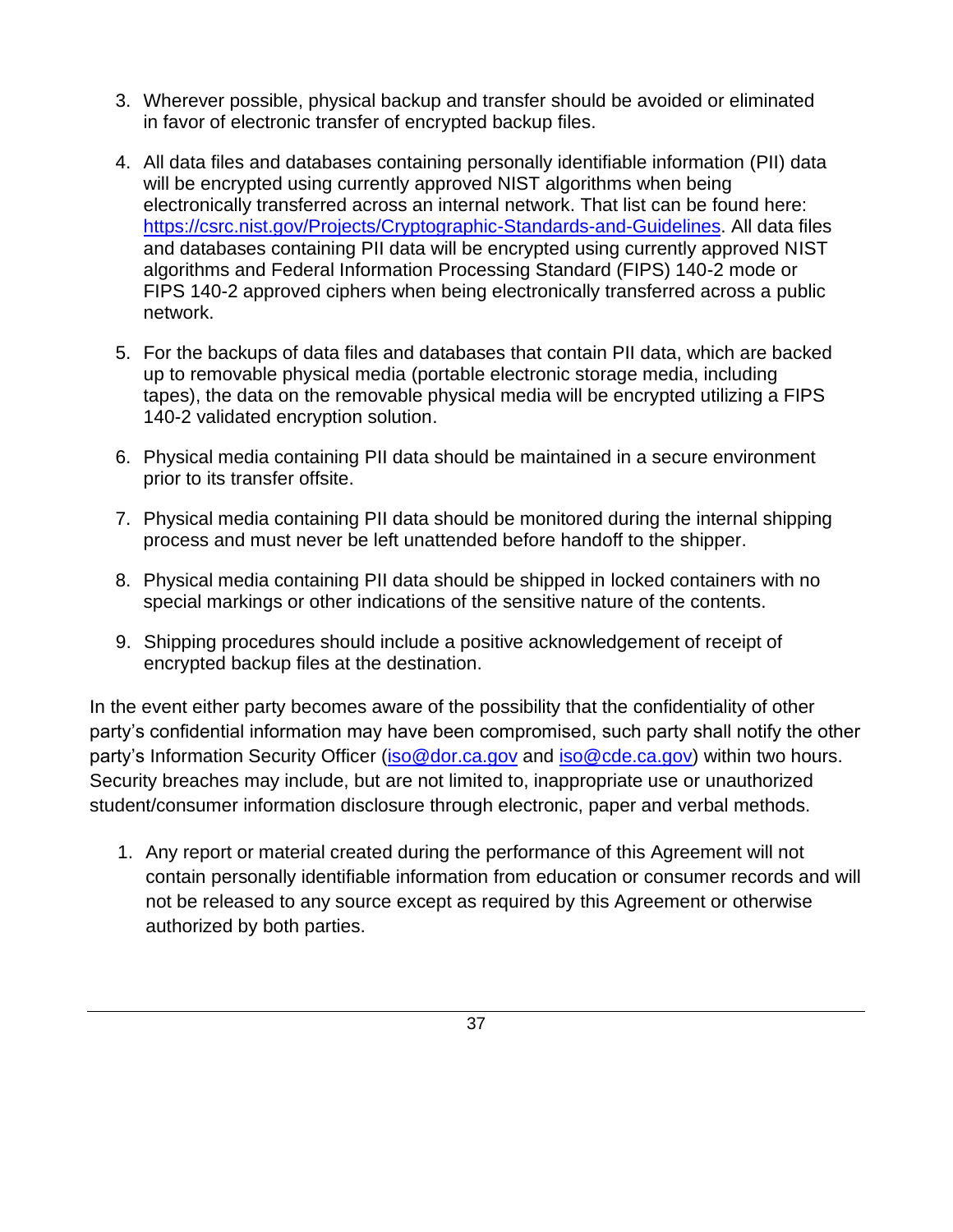- 2. The provisions applicable to education and consumer information are as set forth in 34 Code of Federal Regulations, Part 99; 34 Code of Federal Regulations, Section 361.38 and Title 9, California Code of Regulations, Section 7140 et seq., and personal information as set forth in the Information Practices Act of 1977 (California Civil Code Section 1798 et seq.).
- 3. Security breaches or information security incidents that shall be reported include, but are not limited to:
	- a. Inappropriate use or unauthorized disclosure of confidential, sensitive, or personal information (e.g., consumer information) obtained in the performance of this Agreement. Disclosure methods include, but are not limited to, electronic, paper, and verbal.
	- b. Unauthorized access to confidential, sensitive, or personal information (e.g., consumer information) obtained in the performance of this Agreement. Information can be held in a medium that includes, but is not limited to, electronic, paper, and verbal.
	- c. Loss or theft of information technology (IT) equipment, electronic devices/media, paper media, or data containing confidential, sensitive, or personal information (e.g., consumer information) obtained in the performance of this Agreement. IT equipment and electronic devices/media include, but are not limited to, computers (e.g., laptops, desktops, tablets), smartphones, cell phones, CDs, DVDs, USB flash drives, servers, printers, peripherals, assistive technology devices (e.g., note takers, videophones), and copiers. Data can be held in a medium that includes, but is not limited to, electronic and paper.
- 4. A self-training manual is available on the DOR website in the "Service Provider" section under "Annual Security and Privacy Training for VR Service Providers." The self-training manual is named "Protecting Privacy in State Government" and can be downloaded at the following link: <https://dor.ca.gov/Home/SecurityandPrivacy>.
- 5. Additional training and awareness tools are available at the California Information Security Office (CISO) website and the California Department of Justice – Privacy Enforcement and Protection website. These state entities created the self-training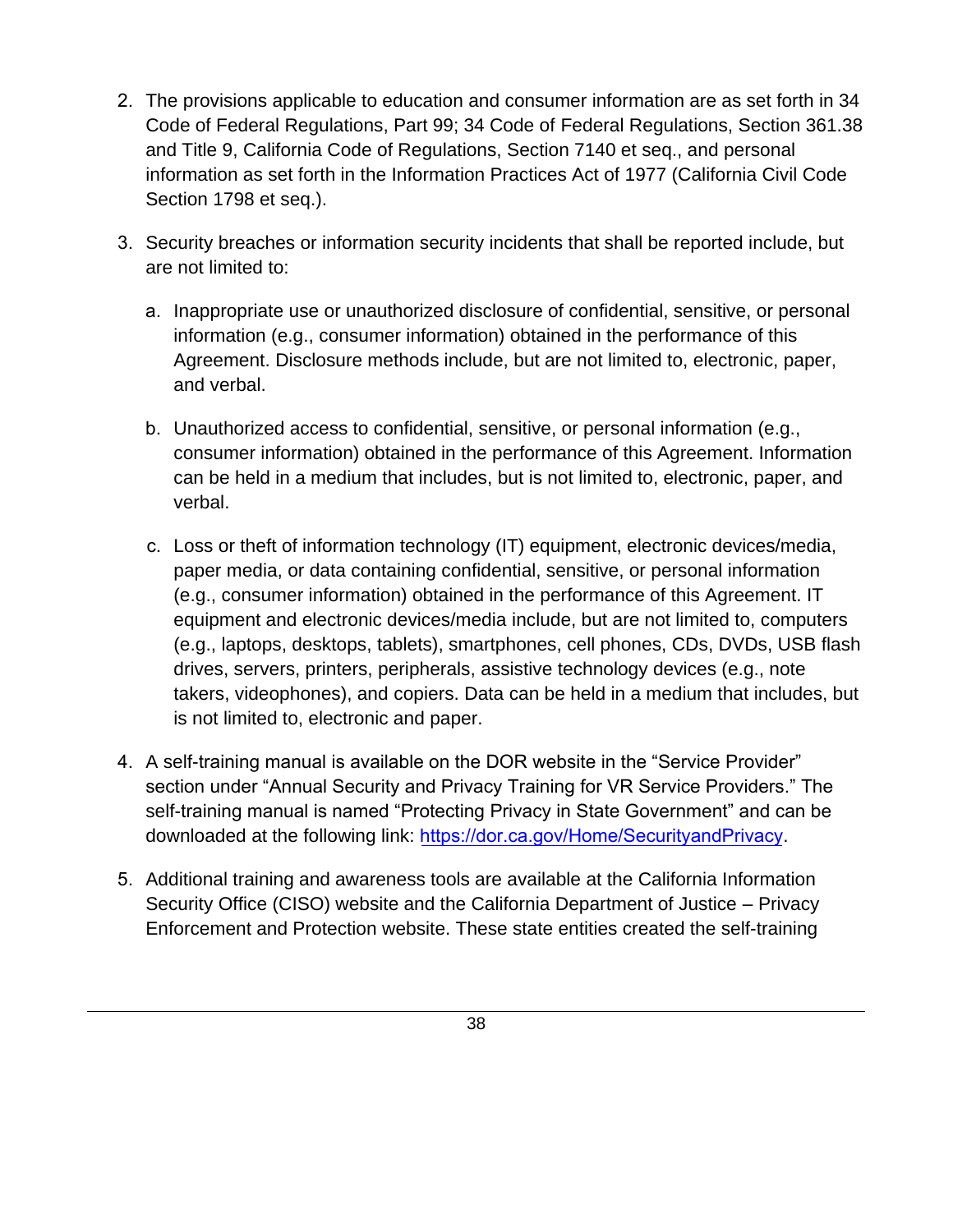manual, "Protecting Privacy in State Government" that DOR revised to meet its business needs.

### <span id="page-38-0"></span>**D. Due Process Requirements**

Provisions for due process notification and information are included in IDEA (20 USC Section 1400 et. seq.); the Rehabilitation Act (Section 102), including Section 504 of the Act (34 CFR 104.36, 34 CFR 104.7); the California Education Code, Chapter 4, Section 56500 et seq., and Chapter 5; and the Welfare and Institutions Codes 19006 and 19016.

Both the LEA and DOR provide written due process and procedural safeguards, rights, and procedure information to the parent/family of the student who is referred for special education, DOR Student Services, or VR services. If the student is at least 18 years of age or an emancipated minor and not conserved, the student rather than the parent/family receives the information.

Section 504 requires any recipient of federal funds who employs fifteen or more people, to designate at least one responsible employee to coordinate efforts related to grievance procedures, and to adopt grievance procedures that incorporate appropriate due process standards that provide for the prompt and equitable resolution of complaints alleging any prohibitive action (34 CFR 104.7).

#### <span id="page-38-1"></span>**1. Local Educational Agencies**

For LEAs, the procedural safeguards notice containing information about due process and other parent rights information must be provided with the proposed assessment plan for each student referred for special education or determined to have a disability under Section 504, even those not receiving services under the section. The parent signature is required to document that the parent consents to the assessment plan and to document receipt of the procedural safeguards notice.

#### <span id="page-38-2"></span>**2. Department of Rehabilitation**

For DOR, due process information is provided both verbally and in writing. This information is provided during the formal application process (intake). The student and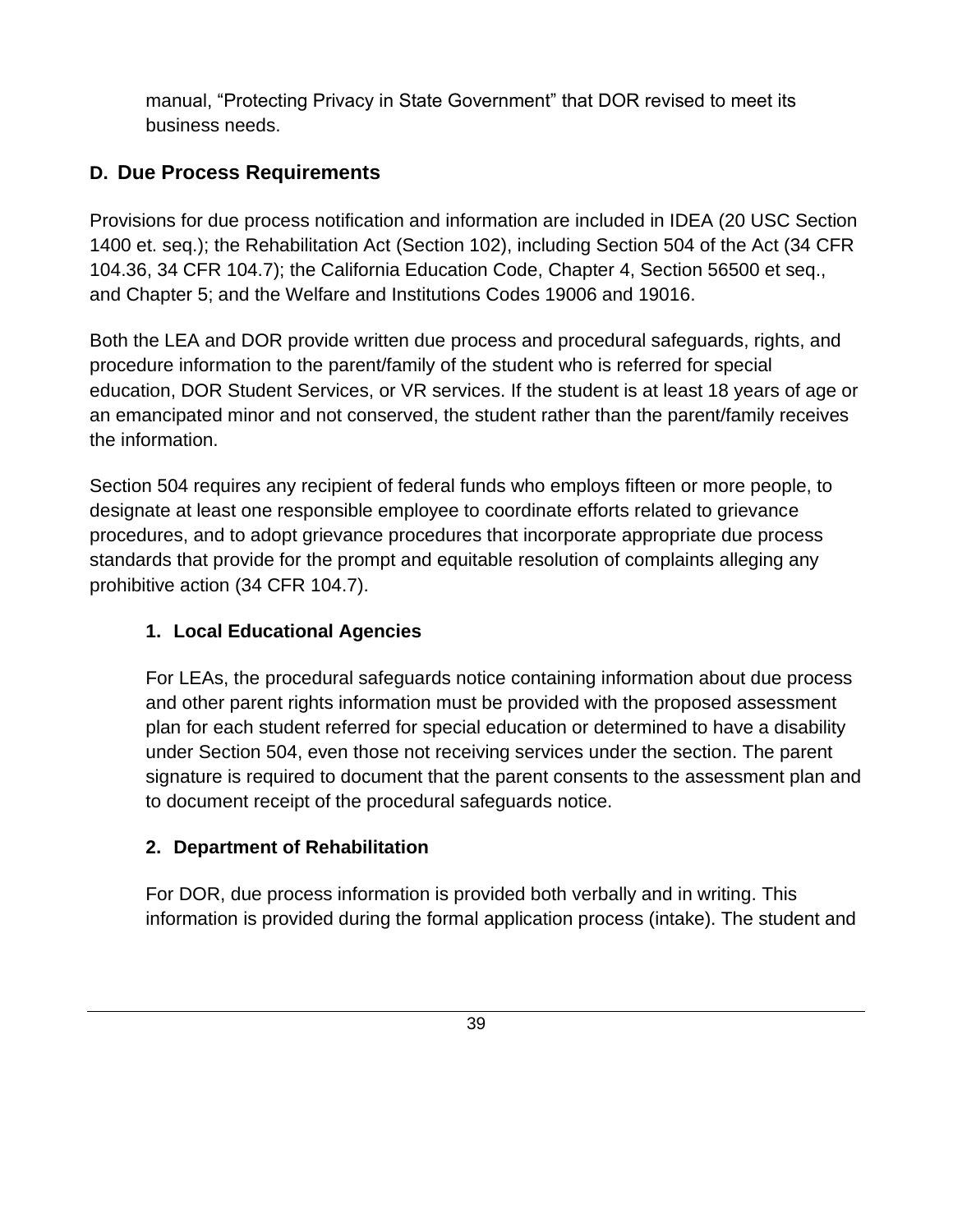parent/family receive the DOR Consumer Information Handbook and the DOR rehabilitation counselor also discusses civil rights, eligibility requirements, confidentiality, appeals procedures, and the Client Assistance Program. The application contains a statement documenting this information was provided, and requires the signature of the applicant, or if the applicant is under the age of 18 and is not an emancipated minor, requires the signature of the parent.

For potentially eligible individuals, the DOR provides due process options (i.e., Administrative Review, Mediation, and Fair Hearing) to the individual during an initial meeting to discuss DOR Student Services. This meeting may occur individually with the student, with the student and his or her parents, guardians, and/or representatives, or with a group of students; the discussion may be held at the school, the DOR office, in a location in the community, or via phone conversation, as appropriate.

#### <span id="page-39-0"></span>**E. Agency Dispute Resolution Process**

(The Rehabilitation Act, Section 101(a)(8)(B), 20 USC Section 1412(a)(12)(A)(iii))

During the administration of this Agreement, disputes might arise between the LEA and DOR regarding financial responsibility for services or other policy or programmatic issues. It is mutually recognized that all attempts shall be made to resolve the dispute at the earliest and most primary level possible. In keeping with the ADA, where appropriate and to the extent authorized by law, the use of alternative means of dispute resolution, including settlement negotiations, conciliation, facilitation, mediation, fact-finding, mini trials, and arbitration, is encouraged to resolve dispute arising under this Act (ADA, Section 513). The various levels for agency dispute resolution are displayed below.

#### **DISPUTE RESOLUTION BETWEEN AGENCIES**

| Education                                                               |                  | Rehabilitation                                         |
|-------------------------------------------------------------------------|------------------|--------------------------------------------------------|
| <b>School Site Administrator</b>                                        | <b>LEVEL I</b>   | Local DOR District<br><b>Administrator or Designee</b> |
| County, LEA, SELPA, or<br><b>State Special Schools</b><br>Administrator | LEVEL II         | <b>Assistant Deputy Director</b>                       |
| Director, Special Education;                                            | <b>LEVEL III</b> | Deputy Director                                        |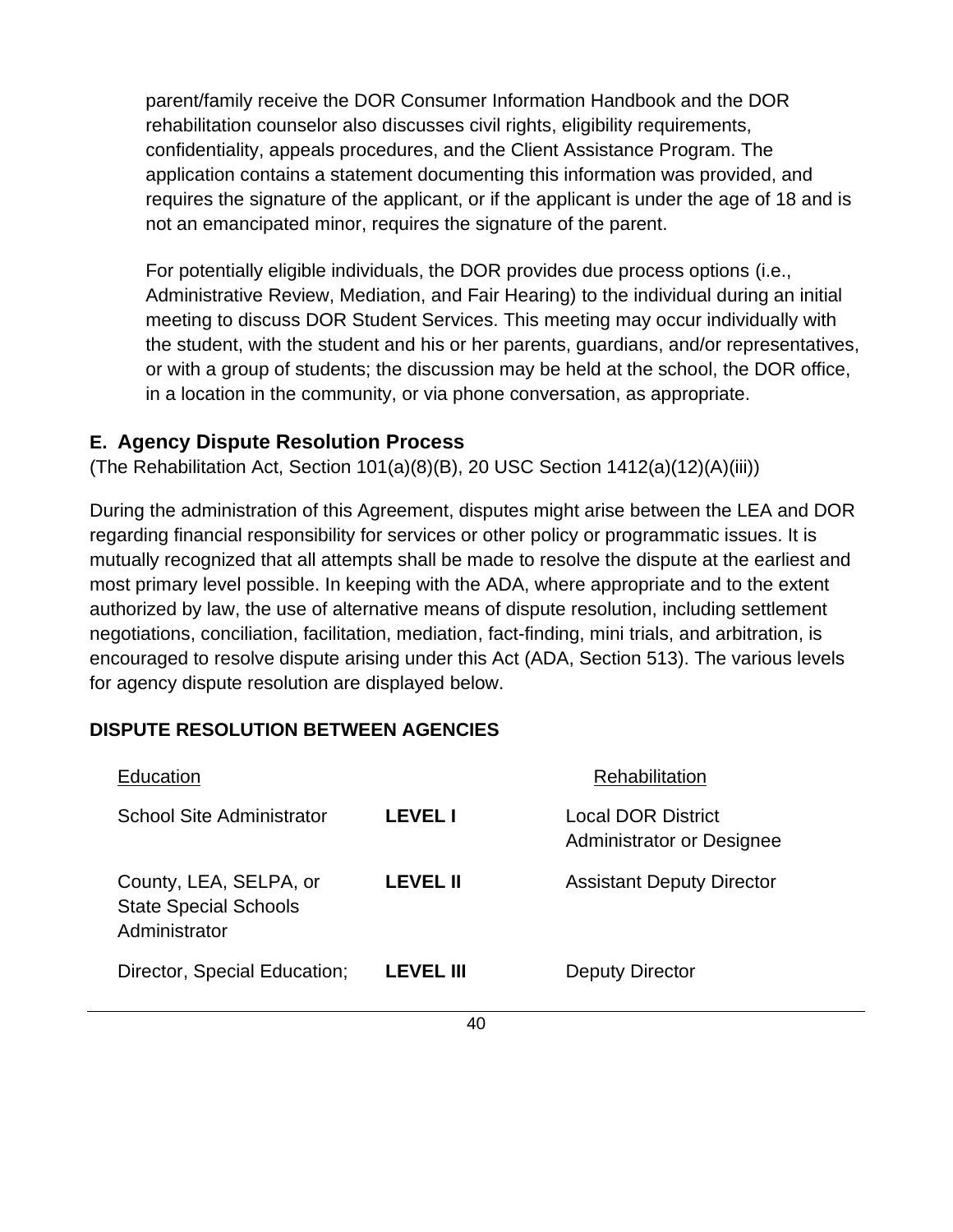#### Education **Exercise Education Rehabilitation**

Director, State Special Schools; Director, Secondary Education (for non-special education students), or Designee Chief Deputy Superintendent of Public Instruction, or Designee **LEVEL IV** Director, DOR, or Designee

Whenever a dispute has not been resolved between parties at a level within 15 days of written notification of the concerns, the parties shall jointly refer in writing the dispute to the next higher level for resolution. A failure to resolve a dispute at Level IV shall jointly be submitted in writing to the Office of Administrative Hearings.

The student's IEP and/or IPE shall not be adversely affected during a dispute to determine the primary source for services (20 USC Section 1412(a)(12)(A); The Rehabilitation Act, Section 102(c)(7)).

#### <span id="page-40-0"></span>**F. Order of Precedence of Laws**

In the event of an inconsistency in this agreement, unless otherwise provided herein, the inconsistency shall be resolved by giving precedence in the following order:

- 1. Applicable federal and state statutes and regulations.
- 2. The terms and conditions of this Agreement.
- 3. Any other provisions of the Agreement whether incorporated by reference or otherwise.

#### <span id="page-40-1"></span>**G. Acceptance, Review and Modification of Agreement**

This interagency agreement will be reviewed at least every three years and amended as necessary. Proposed amendments, modifications, or revisions to this interagency agreement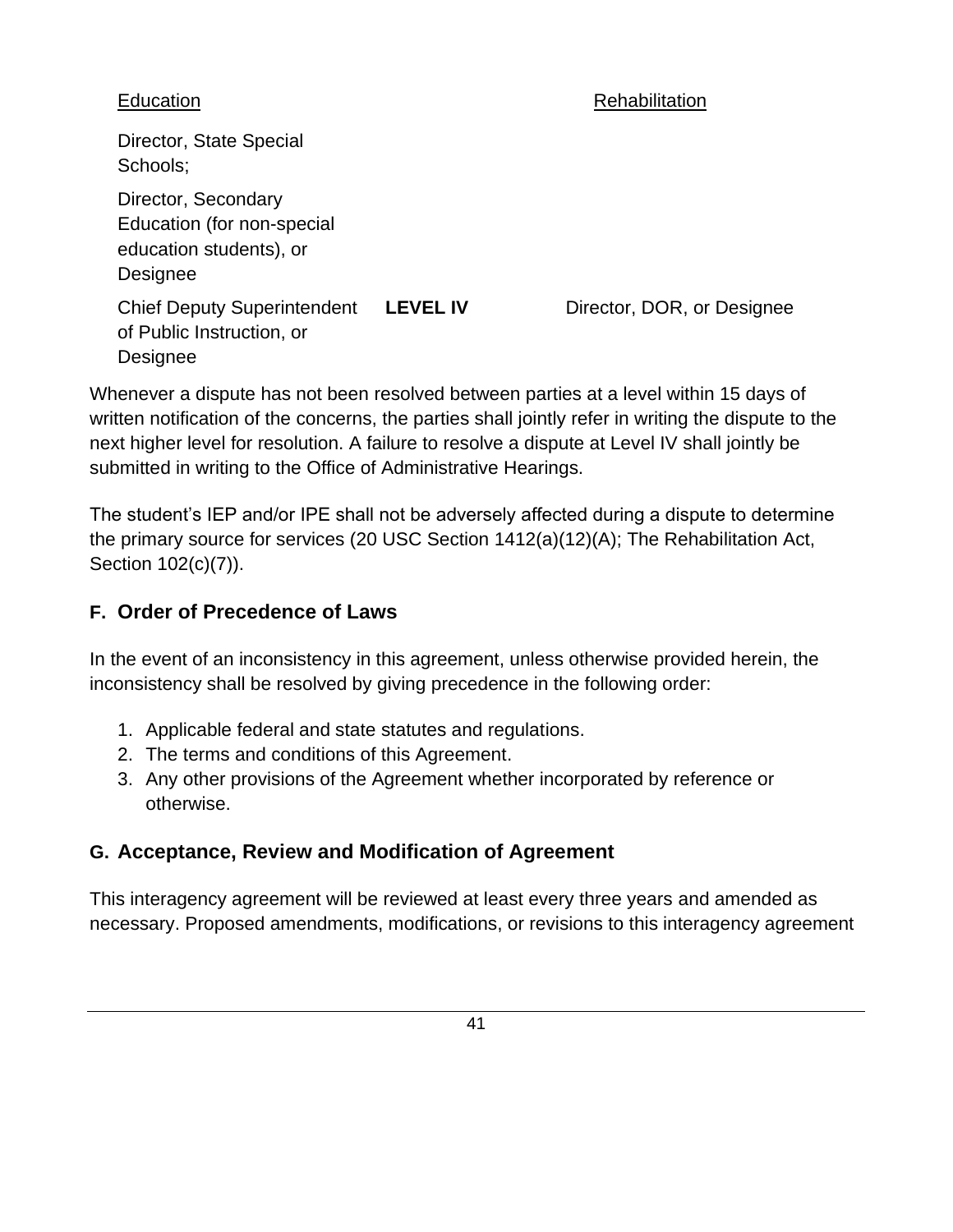shall not become effective unless agreed to by mutual consent of the departments. Notification shall be given to all concerned parties in advance of any modifications with opportunity for consultation.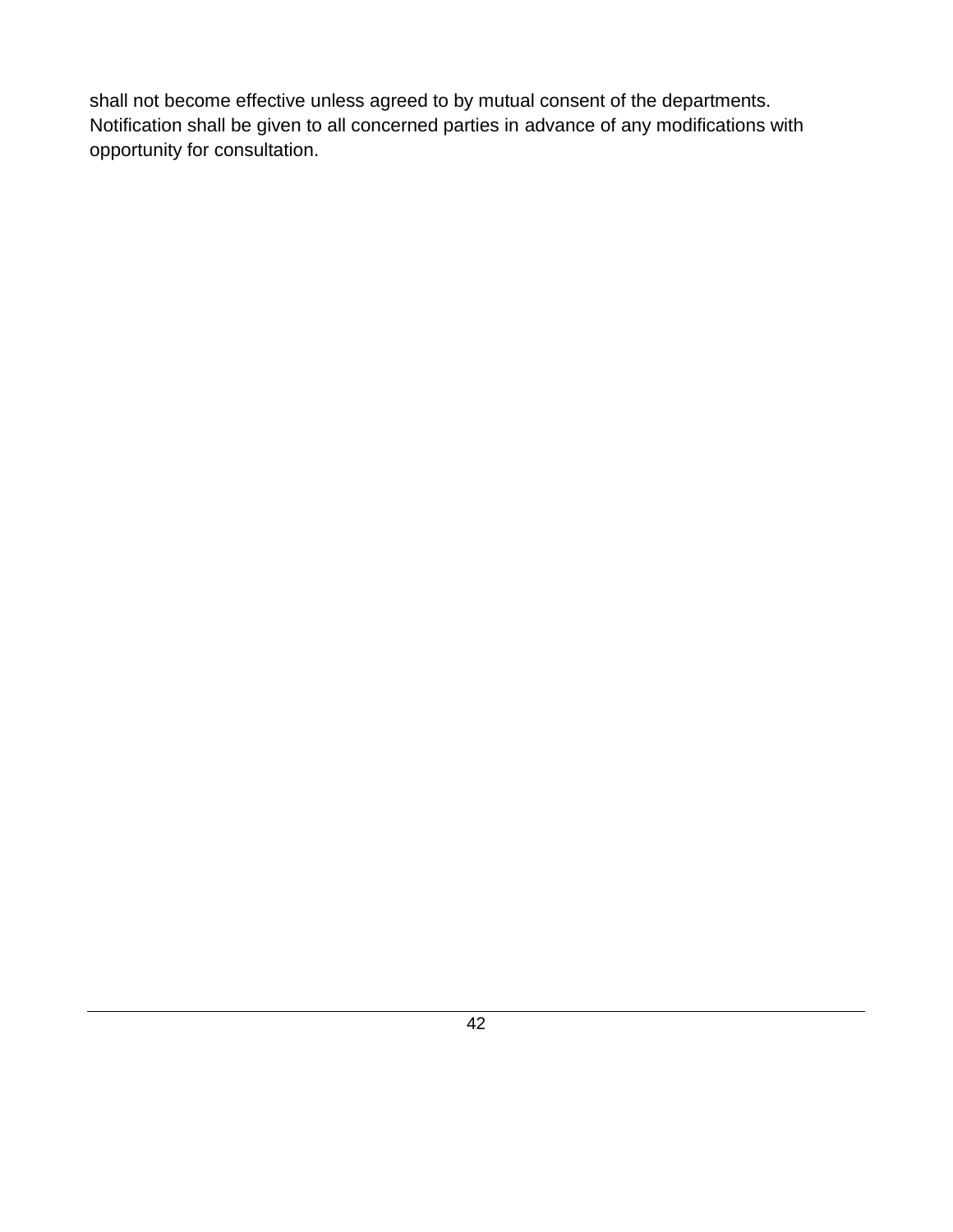<span id="page-42-0"></span>**APPENDIX A – LOCAL INTERAGENCY AGREEMENT TEMPLATE**



Appendix A - LEA-DOR Local Interagency Agreement Template.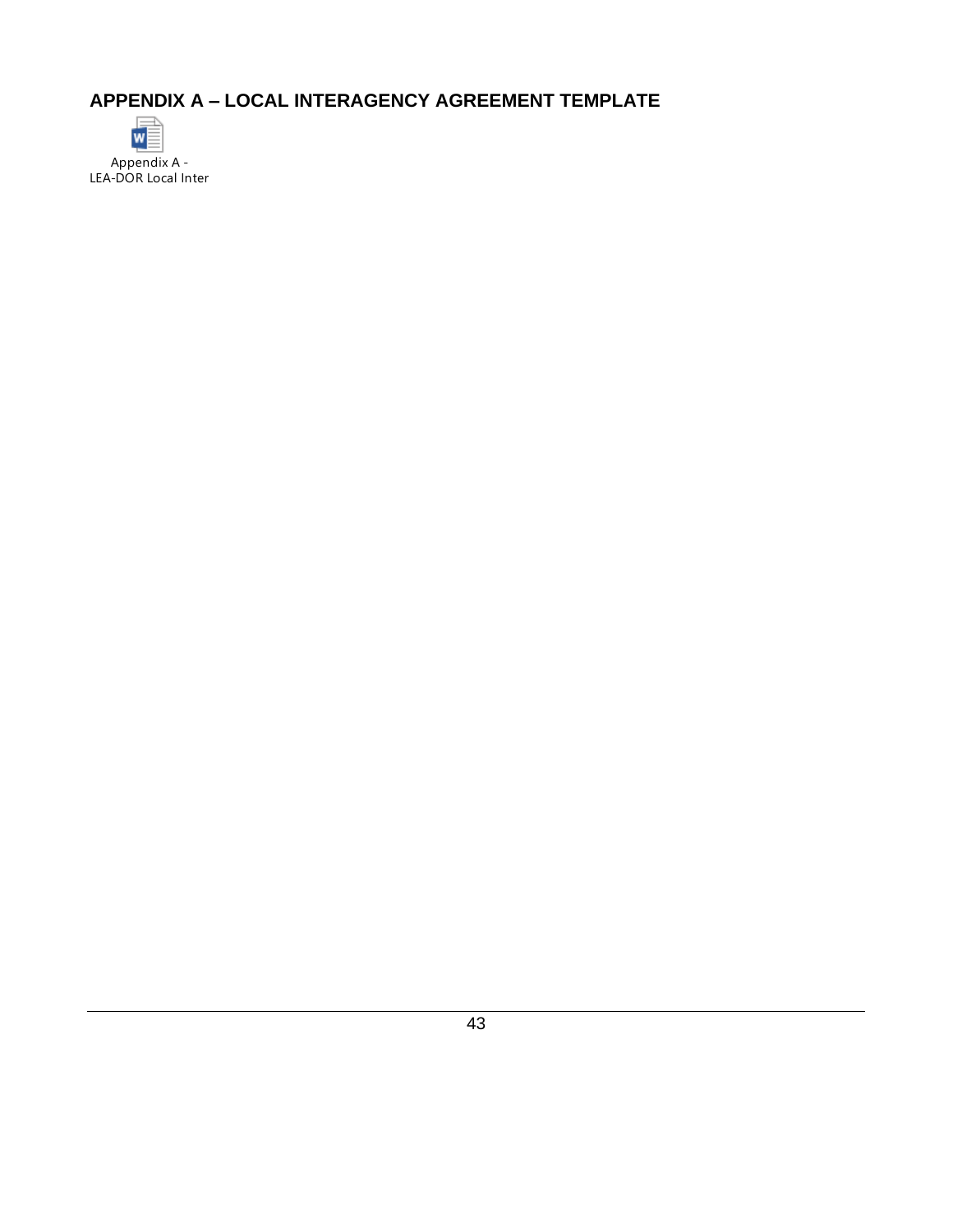Appendix A - Template

[*Insert DOR District Office*] and [*Insert Local Educational Agency*] Local Interagency Agreement

Transition Planning and Student Services for Secondary Students with Disabilities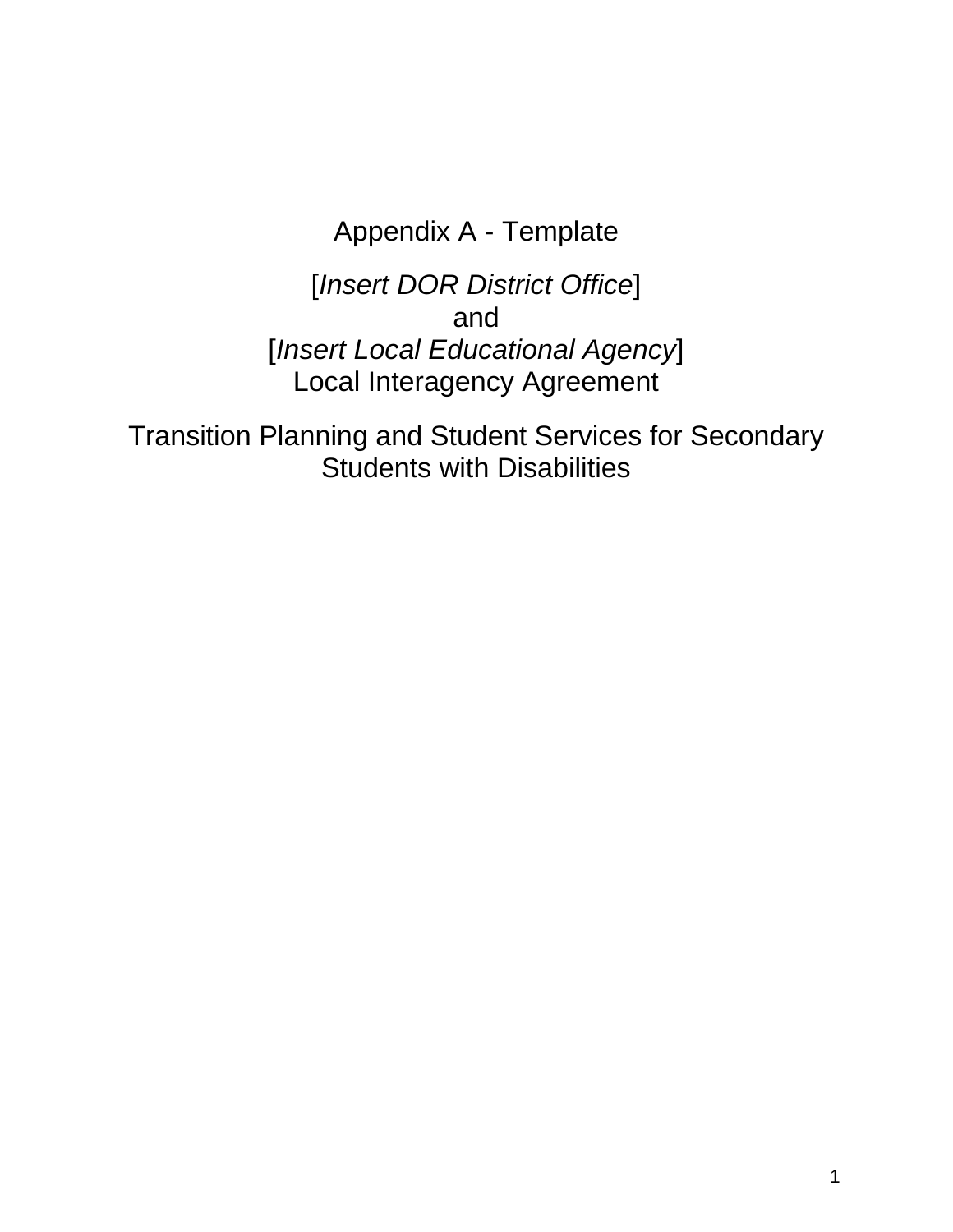| <b>Table of Contents</b>                                                               |  |  |  |
|----------------------------------------------------------------------------------------|--|--|--|
|                                                                                        |  |  |  |
|                                                                                        |  |  |  |
|                                                                                        |  |  |  |
|                                                                                        |  |  |  |
|                                                                                        |  |  |  |
|                                                                                        |  |  |  |
|                                                                                        |  |  |  |
| $A_{-}$                                                                                |  |  |  |
| 1.                                                                                     |  |  |  |
| Β.                                                                                     |  |  |  |
| Coordination of Section 511 Documentation Requirements - Students with<br>$\mathsf{C}$ |  |  |  |
|                                                                                        |  |  |  |
| Criteria for Determining Lead Agency for Financial Responsibilities:  11               |  |  |  |
| STUDENTS WITH DISABILITIES WHO ARE NOT SERVED BY SPECIAL EDUCATION                     |  |  |  |
| Determination of Eligibility for DOR Vocational Rehabilitation Services  12<br>Α.      |  |  |  |
| Β.                                                                                     |  |  |  |
| Collaborative Transition Planning of Individualized Programs 12<br>C.                  |  |  |  |
| Role of Educational Personnel in DOR Student Services and Transition Planning. 12      |  |  |  |
| Role of DOR Staff in DOR Student Services and Transition Planning  13                  |  |  |  |
|                                                                                        |  |  |  |
|                                                                                        |  |  |  |
|                                                                                        |  |  |  |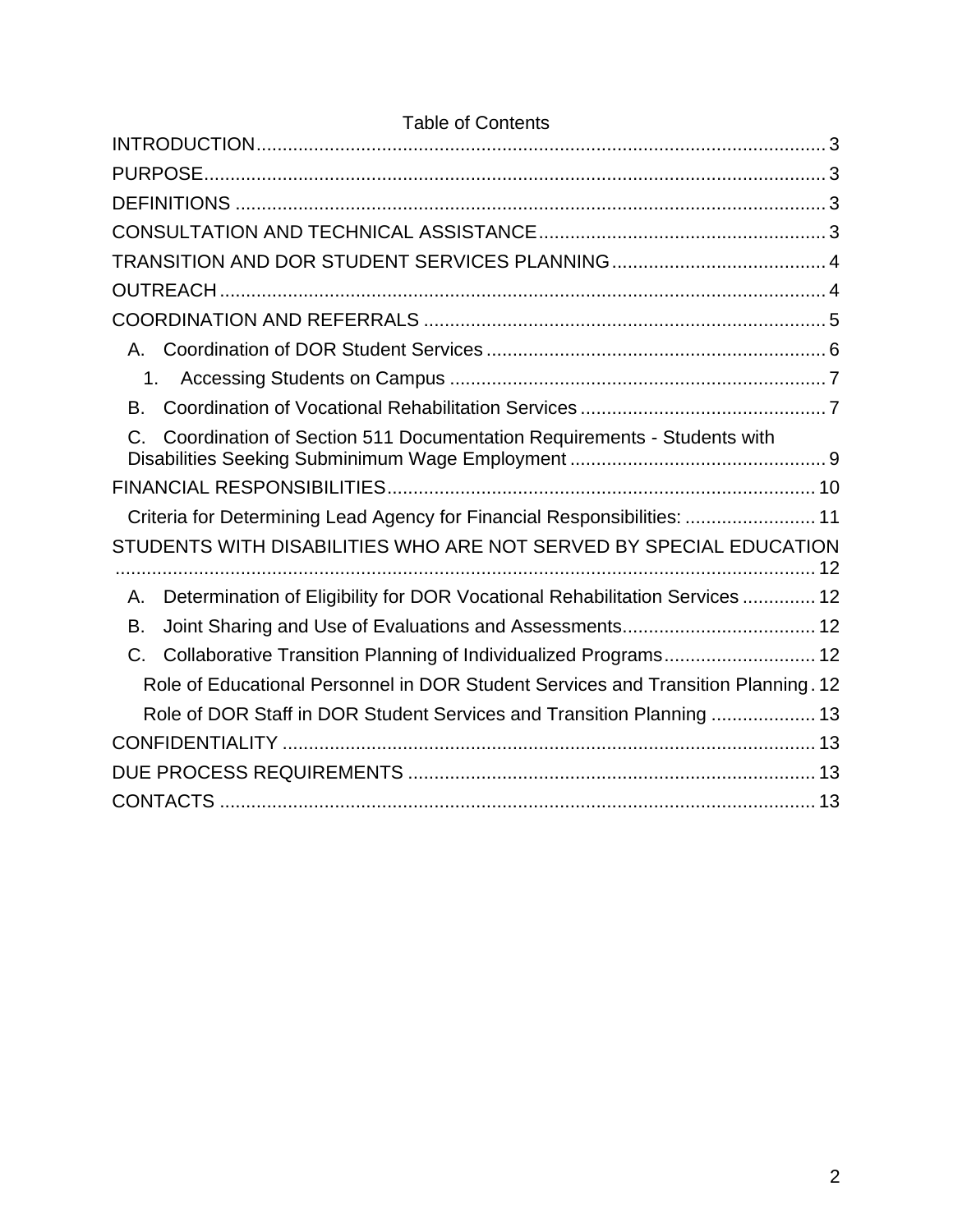#### <span id="page-45-0"></span>**INTRODUCTION**

The Individuals with Disabilities Education Act (IDEA) and the Rehabilitation Act of 1973, as amended by the Workforce Innovation and Opportunity Act (WIOA), require the California Department of Education (CDE) and the California Department of Rehabilitation (DOR) to plan and coordinate transition services and DOR Student Services for students with disabilities through a formal interagency agreement (IA). This local template is an appendix of the state-level formal IA and is established to define the policies and/or procedures local educational agencies (LEAs) and DOR districts will use to create a coordinated system of educational and VR services at the local level for students with disabilities to facilitate a smooth transition from secondary education to post-secondary employment-related activities and competitive integrated employment.

#### <span id="page-45-1"></span>**PURPOSE**

LEAs and DOR districts share responsibility to prepare students with disabilities for successful competitive integrated employment. LEAs and DOR districts will utilize this IA local template to help facilitate the integration and coordination of transition services and DOR Student Services for students with disabilities who are enrolled in secondary education and are eligible, or potentially eligible, to receive vocational rehabilitation (VR) services. Specifically, the intent of this agreement is to:

- Define the responsibilities of LEAs and DOR districts.
- Provide for efficient and effective utilization of resources.
- Minimize duplication.
- Provide a foundation for continuous, effective working relationships between LEAs and DOR districts.

#### <span id="page-45-2"></span>**DEFINITIONS**

Refer to the CDE and DOR State IA for definitions.

#### <span id="page-45-3"></span>**CONSULTATION AND TECHNICAL ASSISTANCE**

The DOR will provide consultation and technical assistance to LEA staff in planning for the transition of students with disabilities from school to post-school activities, including VR services. Consultation and technical assistance will be provided by DOR district staff and will occur formally and informally throughout the school year. Areas of consultation and technical assistance may include information related to:

- Processes for outreach.
- VR eligibility.
- Scope of VR services, including Individualized Plan for Employment (IPE) services, such as individualized transition services.
- DOR Student Services.
- Referrals.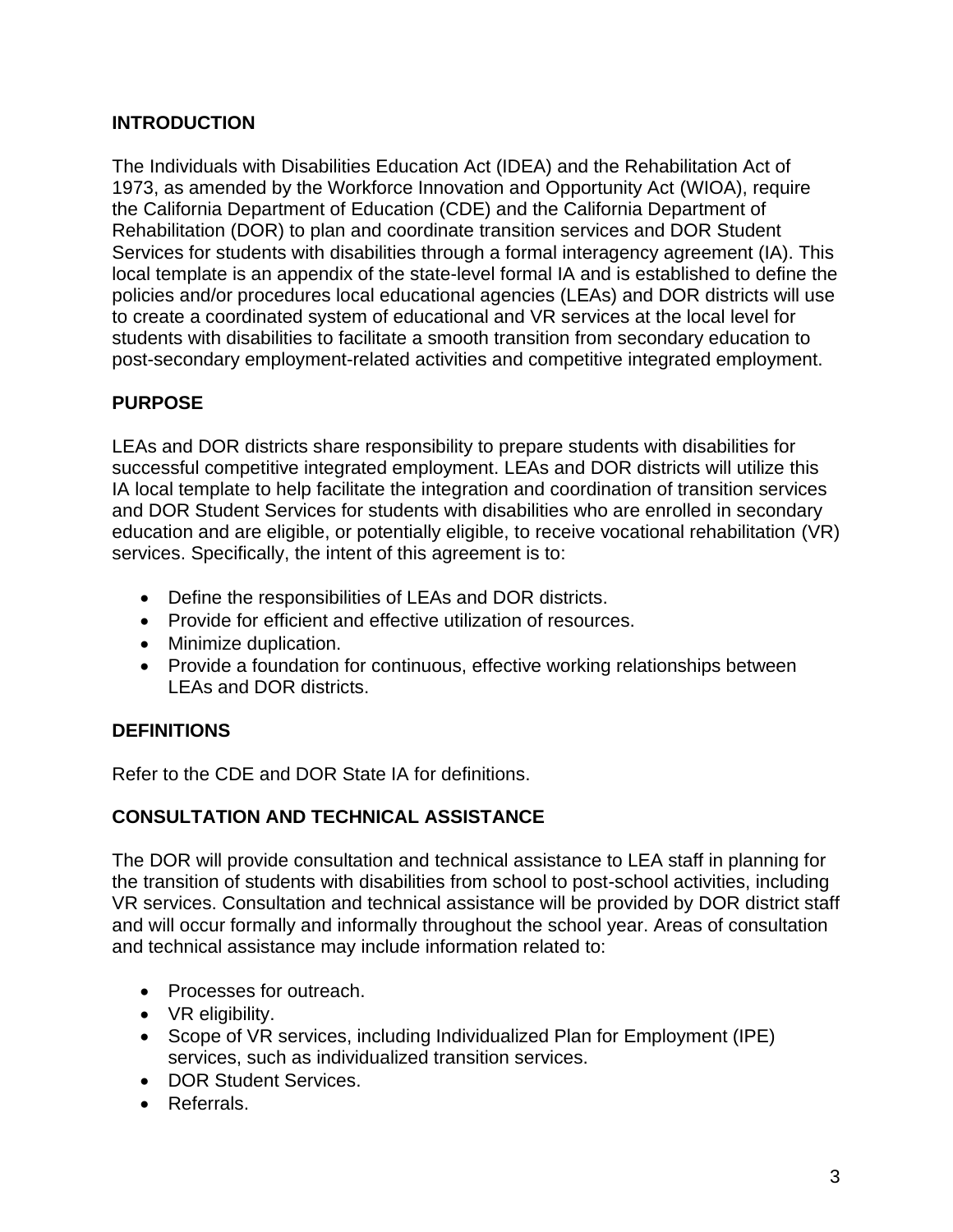#### <span id="page-46-0"></span>**TRANSITION AND DOR STUDENT SERVICES PLANNING**

The LEA and DOR will use a collaborative team process to develop the transition services section of the Individualized Education Program (IEP) and the IPE for the transitioning student. This will assist in the coordination of goals, objectives, services and timeframes. This process should include the involvement of the student/consumer, family, and representatives of education, DOR, and other service providers, as appropriate.

LEAs are encouraged to invite DOR staff to IEP meetings and other team meetings so the DOR can provide information, technical assistance, and information/referral as needed for eligible or potentially eligible students with disabilities.

DOR staff will attend IEP meetings, when invited as resources allow, to actively participate in the planning and development of DOR Student Services and transition services for the individual student.

The development of the transition services section of the IEP and the IPE will include the provision to share documents, provided appropriate signature authorizations have been given for the release of information. This will provide and ensure current information is available and included in the decision-making process for each agency whenever the IEP or the IPE is changed and/or when a collaborative process cannot be used.

Both the IEP and the IPE shall include, if appropriate, a statement of interagency responsibilities detailing how services shall be provided, including transitions services and DOR Student Services (20 USC Section 1414(d)(1)(A)(i)(VII)); The Rehabilitation Act, Section 113, 101(a)(11)(D)).

The IPE for a student with a disability must be coordinated with the IEP or 504 services, as applicable, for that individual in terms of the goals, objectives, and services identified in the education program (34 CFR 361.46(d)).

#### <span id="page-46-1"></span>**OUTREACH**

To enhance outreach and identification of students with disabilities that need DOR Student Services and transition services by education and VR and in recognition that each DOR district and LEAs may have unique operational and staffing characteristics, local agencies will work together to develop policies and/or procedures to ensure access to these services.

The DOR District Administrators and local education administrators will strategize outreach procedures to: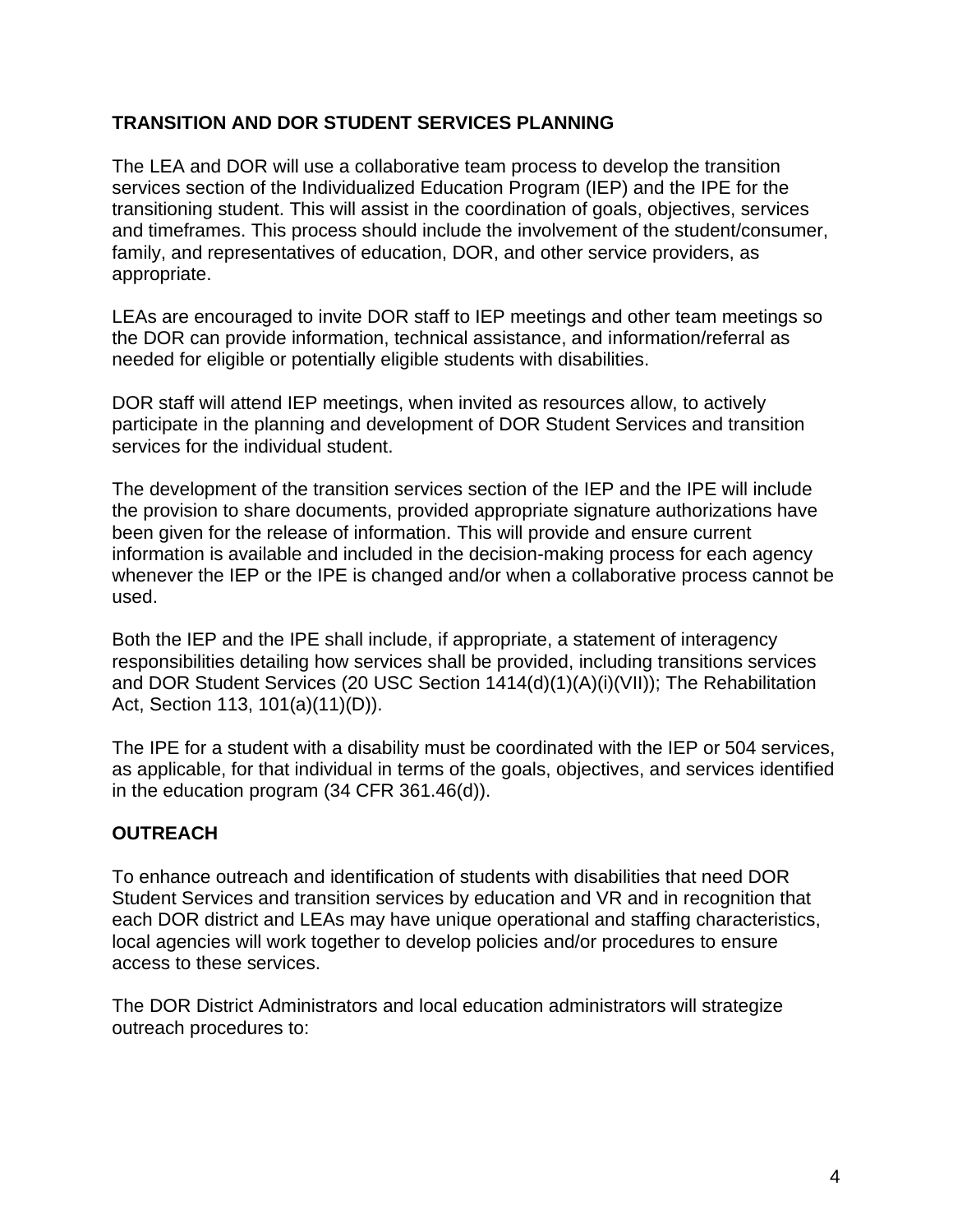- Secondary students receiving special education services in state special schools, county offices of education, SELPAs, and LEAs.
- Secondary students with disabilities who are not receiving special education services (e.g., students served under Section 504).
- Secondary students with disabilities enrolled in court or community schools.
- Secondary students receiving special education services that are enrolled in certified, nonpublic schools.
- Secondary students served under a third party agreement (e.g., Transition Partnership Program, WorkAbility II).
- Adult, incarcerated, secondary students receiving special education services.

Outreach procedures to students will include sharing information on the VR program, eligibility requirements, application procedures, and the scope of services that may be provided to eligible individuals.

#### <span id="page-47-0"></span>**COORDINATION AND REFERRALS**

Each local administrator, or designee, will be responsible for the coordination of transition-related activities both within his or her own agency and with other agencies.

LEAs and DOR districts may utilize the following resources to assist in the identification of local coordination activities:

#### a. School Contact List

The DOR may use the school contact list to build local and state level interagency relationships with personnel who serve secondary students with disabilities for the provision of DOR services, including DOR Student Services to eligible and potentially eligible students.

Annually, each DOR school liaison will be responsible for reviewing this interagency agreement with designated LEA staff (i.e., SELPA Director, Superintendent, Special Education Director, and Transition Specialist).

#### b. Memorandums of Understanding (MOUs)

The DOR and LEAs may develop MOUs to facilitate and coordinate DOR Student Services and transition services for secondary students with disabilities.

#### c. Local Partnership Agreements

The DOR and LEAs may use Local Partnership Agreements to coordinate DOR Student Services and transition services for secondary students with intellectual disabilities and developmental disabilities.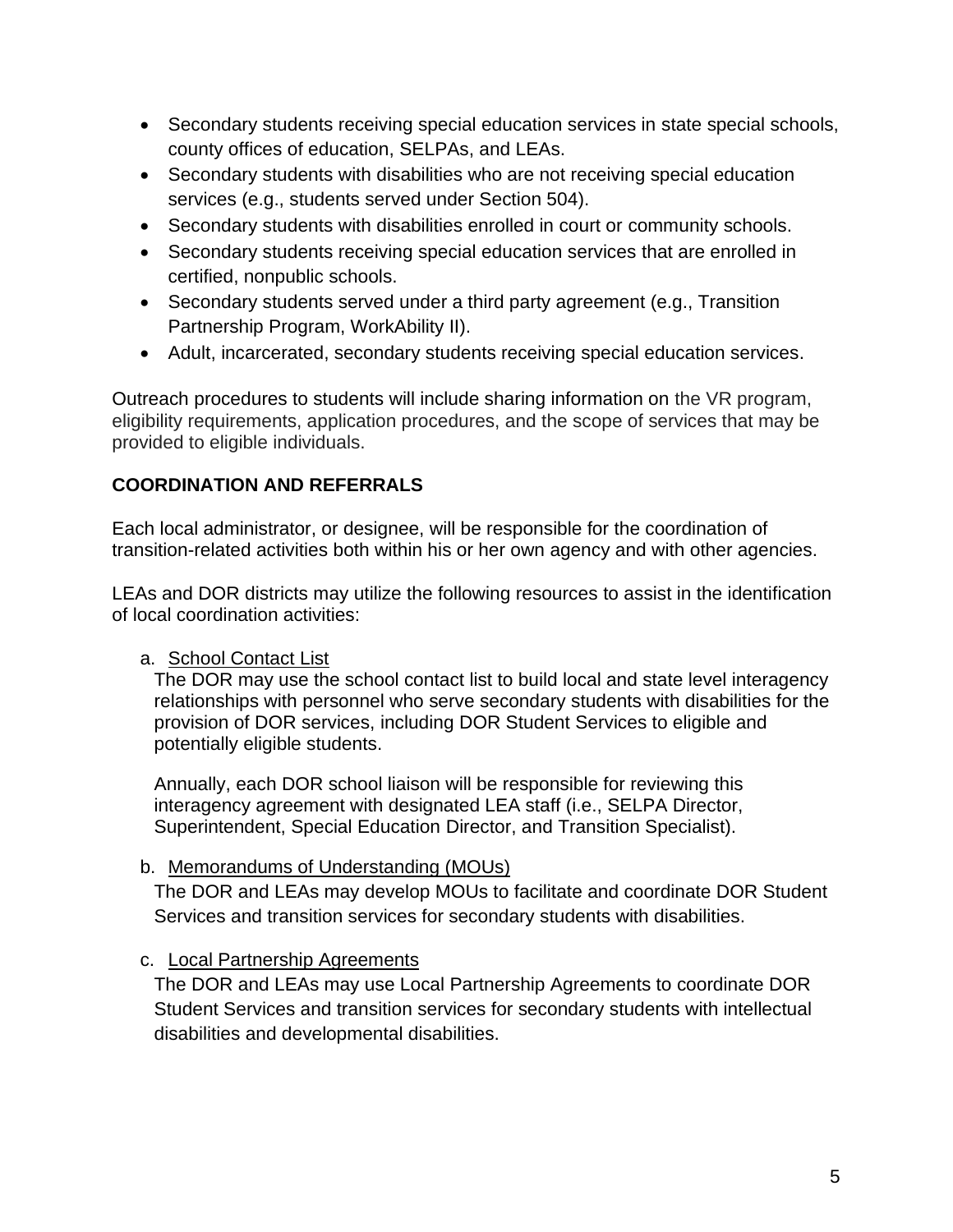#### <span id="page-48-0"></span>**A. Coordination of DOR Student Services**

In collaboration with LEAs, the DOR districts will provide or arrange for the provision of any or all of the following five DOR Student Services required activities to students with documented disabilities (ages 16 through 21) as defined under §361.5(c)(51), based on individual need. DOR Student Services required activities:

- 1. Instruction in self-advocacy and peer mentoring.
- 2. Work based learning experiences.
- 3. Counseling on opportunities for enrollment in comprehensive transition or postsecondary educational programs at institutions of higher education.
- 4. Workplace readiness training.
- 5. Job exploration counseling

DOR Student Services can be delivered in a variety of ways to best meet the needs of the individual. Any service DOR provides will be to students identified by the school of record or to an individual known as a person with a disability to the VR counselor. These may include but are not limited to:

- DOR counselors providing said services either individually or in groups at no cost to the CDE or LEA.
- DOR will work with approved vendors to deliver DOR Student Services individually or in groups.
- DOR may utilize web-based delivery systems to provide the DOR Student Services, as they become available.
- DOR may utilize teleconferencing for meetings with students, teachers, parents or LEA personnel for discussion about possible DOR Student Services for the student as they become available.
- DOR will work closely with each LEA to ensure provision of DOR Student Services, delivered either directly by DOR, through a provider, or the LEA.

Individual teachers/LEA staff are encouraged to coordinate referrals to DOR after obtaining parental consent, when applicable, utilizing accepted forms to request DOR Student Services for identified students. The LEA will provide DOR the required documentation for each student prior to DOR providing any DOR Student Service, either through a provider or through DOR staff. When possible, LEAs may provide physical space on the high school campus to conduct the DOR Student Services activities. To avoid duplication in services; DOR staff will be familiar with IDEA mandated transition services comparable to DOR Student Services offered by the LEAs in their area.

When a student served by special education is referred to the DOR for DOR Student Services, the DOR counselor will request the information listed below from the appropriate education personnel. If available in the student's education record and with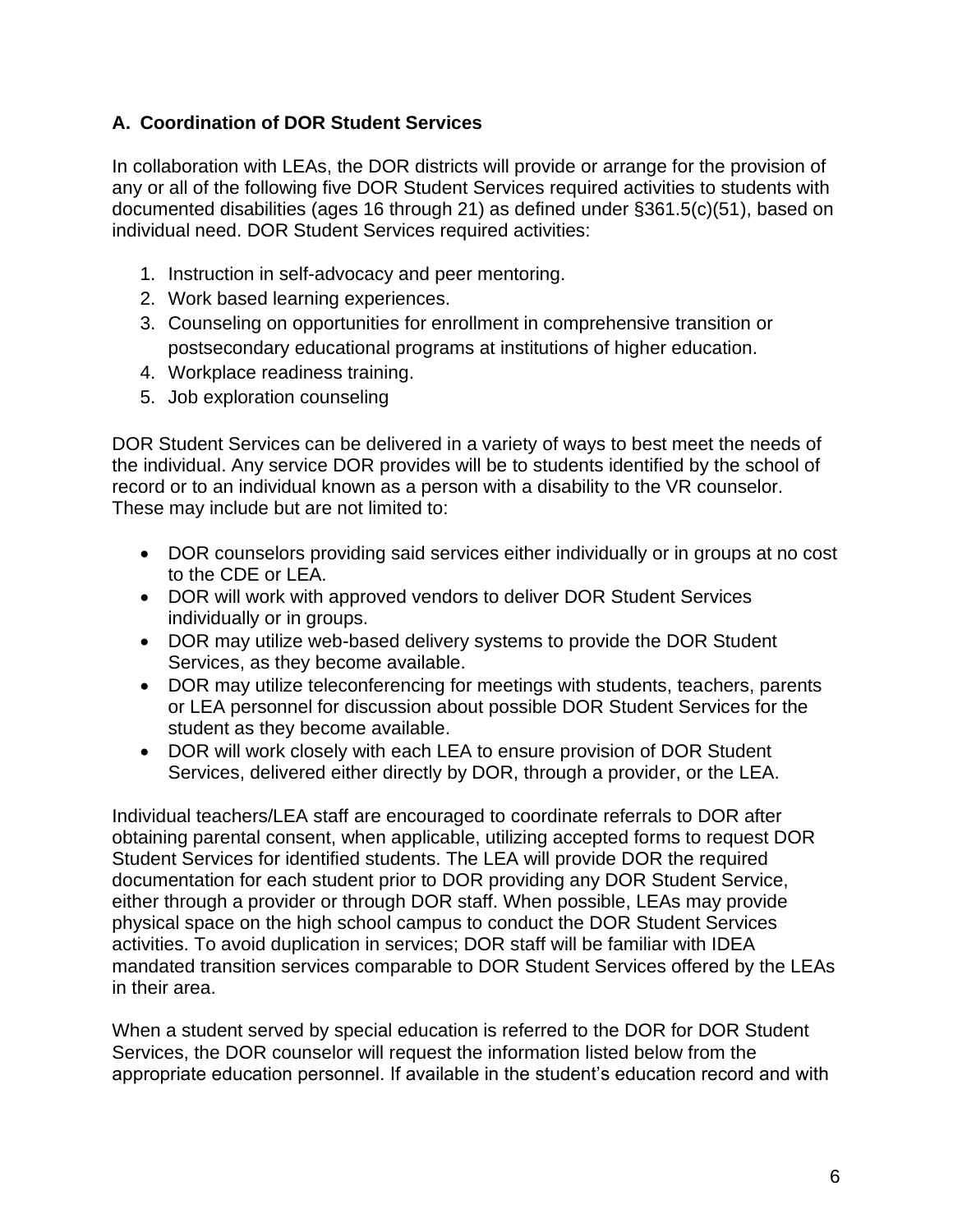the appropriate documentation for the release of student information, the LEA agrees to release the following student information:

- Unique identifier.
- Date of birth.
- Race.
- Ethnicity.
- Disability description and documentation.
- Written consent for the student to participate in DOR Student Services activities.

### <span id="page-49-0"></span>**1. Accessing Students on Campus**

On-campus coordination of DOR Student Services at the local level will require coordination between DOR districts and LEAs to determine how and when staff may access students to provide DOR Student Services. If such services are provided on campus, DOR districts will work with LEAs to access students with disabilities in need of such services and will follow LEA guidelines appropriately, including guidelines related to fingerprints and background checks consistent with LEA policy. While such services are not intended to take away from required academic coursework, LEAs may determine that DOR Student Services may be provided by VR staff as a designated class for credit, during elective periods, during summer, or through other arrangements.

#### <span id="page-49-1"></span>**B. Coordination of Vocational Rehabilitation Services**

Local agencies will work together to develop the following policies and/or procedures to ensure a seamless referral process for students who may need DOR services.

- The DOR District Administrators and LEA administrators are encouraged to identify procedures for student referrals to DOR which address the following:
	- $\circ$  Secondary students receiving special education services in state special schools, county offices of education, SELPAs, and LEAs.
	- o Secondary students with disabilities who are not receiving special education services (e.g., students served under Section 504).
	- o Secondary students with disabilities enrolled in court or community schools.
	- o Secondary students receiving special education services that are enrolled in certified, nonpublic schools.
	- o Secondary students served under a third party agreement (e.g. Transition Partnership Program, WorkAbility II).
	- o Secondary students receiving special education services while incarcerated in adult county jails.
- Identify procedures for the release of student information and designate the specific individual(s) including position, school/district, address, and telephone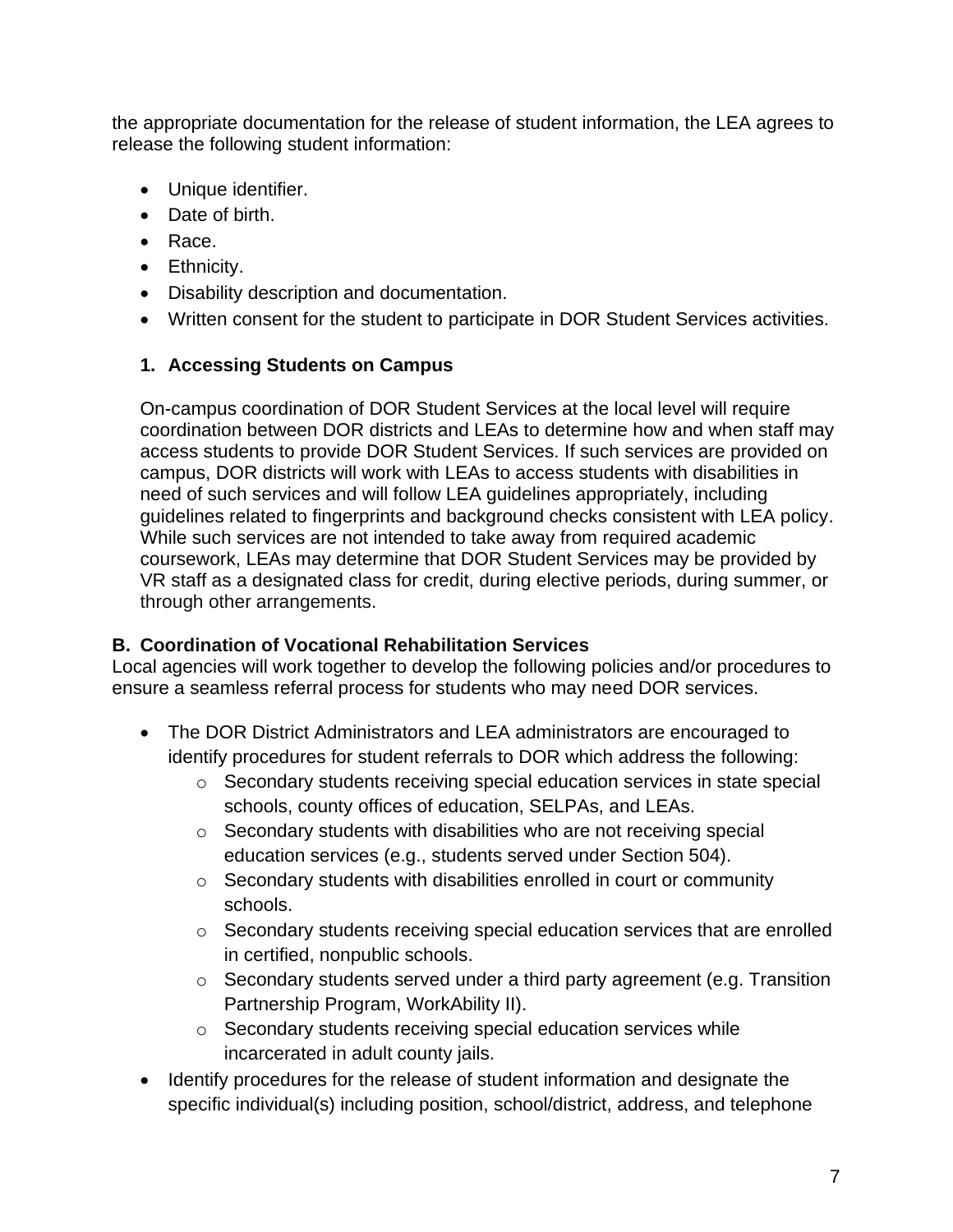number who will be responsible to respond to requests for student information from DOR.

- Establish operational procedures to manage student referrals under the following conditions:
	- o When DOR is implementing an Order of Selection, including a process for joint referral to other employment and training providers.
	- o When DOR is not implementing an Order of Selection.
- Establish guidelines related to written consent.
- The written consent of a student's family, legal guardian or conservator, or that of the student if he/she is of age of majority, or an emancipated minor, must be given before an education official can make a referral and share student records with another agency.
- When a student is referred to VR by sources other than the school, the VR counselor will notify the appropriate education personnel of the referral, contingent upon the appropriate authorization for the release of information.
- In all cases, referral by school personnel or another source does not preclude self-referral by the student or referral by family, guardians, or other interested parties.
- Determination of eligibility for DOR services and joint sharing and use of evaluation and assessments (The Rehabilitation Act, Section 102(a)(4)).

When a student served by special education is referred to the DOR for VR services, the DOR counselor will receive the information listed below from the appropriate education personnel. If available in the student's file and with the appropriate documentation for the release of student information, the LEA agrees to release the following student information:

- Current IEP.
- Results of individual assessments, including other assessments, such as the most current medical, social psychological, speech and language assessments, psychological or psychiatric.
- Career aptitude and interest assessments, if available.
- Language proficiency assessment.
- Student health screening records.
- Most recent evaluations.

To the maximum extent appropriate, additional information from other sources, including the consumer and their family, shall be used by DOR to determine the vocational goal and develop the IPE (The Rehabilitation Act, Section 102(a)(4)(A)). The DOR shall authorize additional assessments to be performed only after existing information has been reviewed and deemed insufficient by the DOR counselor (The Rehabilitation Act, Section 7(2)(B)).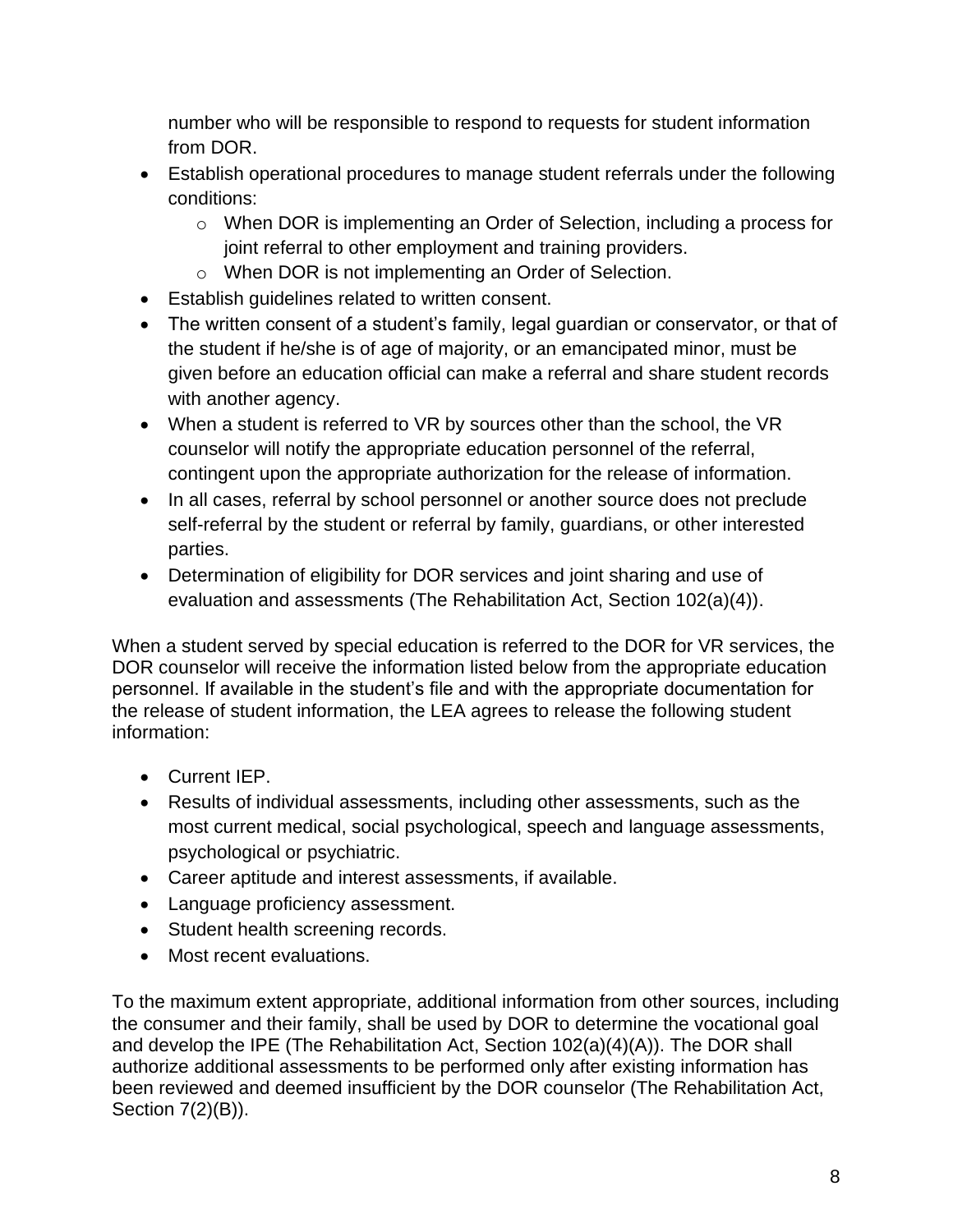<span id="page-51-0"></span>After the appropriate release by the transitioning student or family, as required, DOR will transmit the following information to the LEA transition staff contact:

- Determination of eligibility.
- Priority category information (level of severity of disability, significance scale score, and application date).
- As appropriate, a copy of the IPE.

#### **C. Coordination of Section 511 Documentation Requirements - Students with Disabilities Seeking Subminimum Wage Employment**

Under the section 511 of the Rehabilitation Act, as described in Section 14(c) of the Fair Labor Standards Act of 1938, businesses referred to as "employers" are prohibited from employing any individual with disabilities who is 24 years of age or younger at subminimum wage, unless the individual has received documentation from DOR upon completion of all the following activities:

- DOR Student Services or transition services under the IDEA, and
- Applied for VR services, and
- The individual was determined ineligible for VR services, or
- The individual was determined eligible for VR services, had an approved IPE, and the individual was unable to achieve an employment outcome in CIE after a reasonable period of time, and his/her case was closed, and career counseling and information and referral services to federal and state programs to help the individual discover, experience and attain CIE was provided and the counseling and information was not for employment at subminimum wage.

To document the completion of the activities described above, the following documentation is required (34 CFR 397.10(a)(1)):

- Youth's name.
- Determination made, including a summary of reason for the determination or a description of the activity or service completed.
- Name of individual making the determination or the provider of the service/activity.
- Date determination was made or the required service or activity completed.
- Applicable signatures and dates by the DOR or LEA making determination or completion of the required services or activity.
- Signature of the DOR personnel transmitting documentation to the youth with a disability.
- Date and method (e.g., hand-delivered, faxed, mailed, emailed, etc.) by which the document was transmitted to the youth.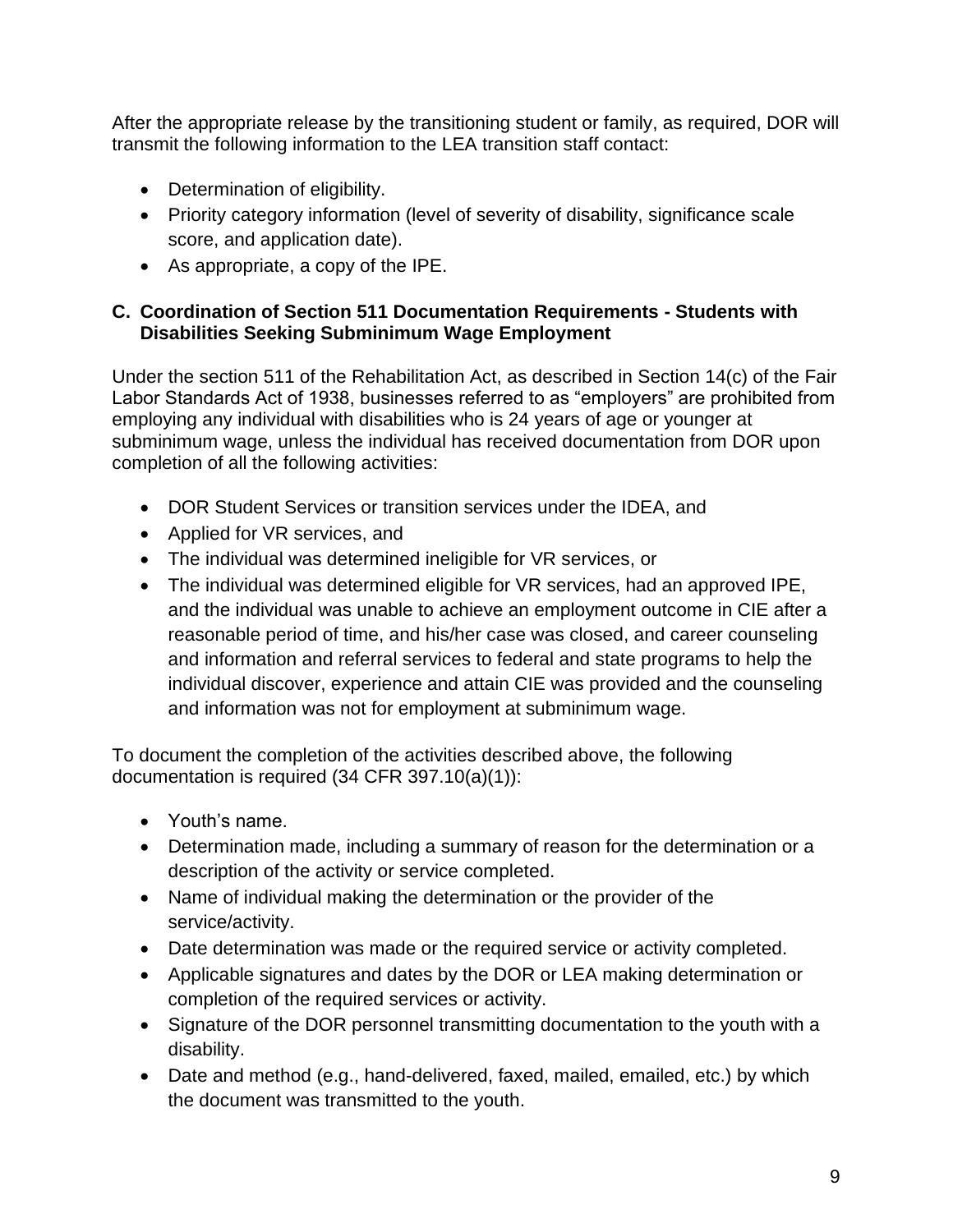When a youth with a disability is known to be seeking subminimum wage, the LEA personnel must provide the DOR with documentation that the youth has received transition services under the IDEA (20 U.S.C. 1400 *et seq.*), such as transition services available to the individual under section 614(d) of that Act (20 U.S.C. 1414(d)). The documentation must be provided to the DOR in a manner that complies with confidentiality requirements of the Family Education Rights and Privacy Act (20 U.S.C. 1232g(b) and 34 CFR 99.30 and 99.31) and IDEA U.S.C. 1417(c) and 34 CFR 300.622).

The LEA personnel must transmit the required documentation to the DOR as soon as possible upon the completion of each of the required actions, but no later than 30 calendar days after the completion of the required activity or service; or 60 calendar days, if additional time is necessary due to extenuating circumstances. (34 CFR 397.30(c))

The DOR must provide the documentation to the youth within 45 days after completion of the required activity or service, or 90 calendar days, if additional time is necessary due to extenuating circumstances.

If a youth with a disability or, as applicable, the youth's parent or guardian, refuses, through informed choice, to participate in the activities required by section 511 or the implementing regulations in 34 CFR 397, documentation is required. The required documentation must, at a minimum, contain:

- Youth's name.
- Description of the refusal and the reason for such refusal.
- Signature of the youth or, as applicable, the youth's parent or guardian.
- Signature of the designated State unit or educational personnel documenting the youth's refusal.
- Date of signatures.
- Date and method (*e.g.,* hand-delivered, faxed, mailed, emailed, etc.) by which documentation was transmitted to the youth.
- Be provided by the DOR to the youth within 10 calendar days of the youth's refusal to participate.

#### <span id="page-52-0"></span>**FINANCIAL RESPONSIBILITIES**

#### **A. LEA Financial Responsibilities**

The LEA is responsible for providing and paying for the transition services agreed upon in the IEP required to be provided to students with disabilities who are eligible for services under the IDEA.

#### **B. DOR Financial Responsibilities**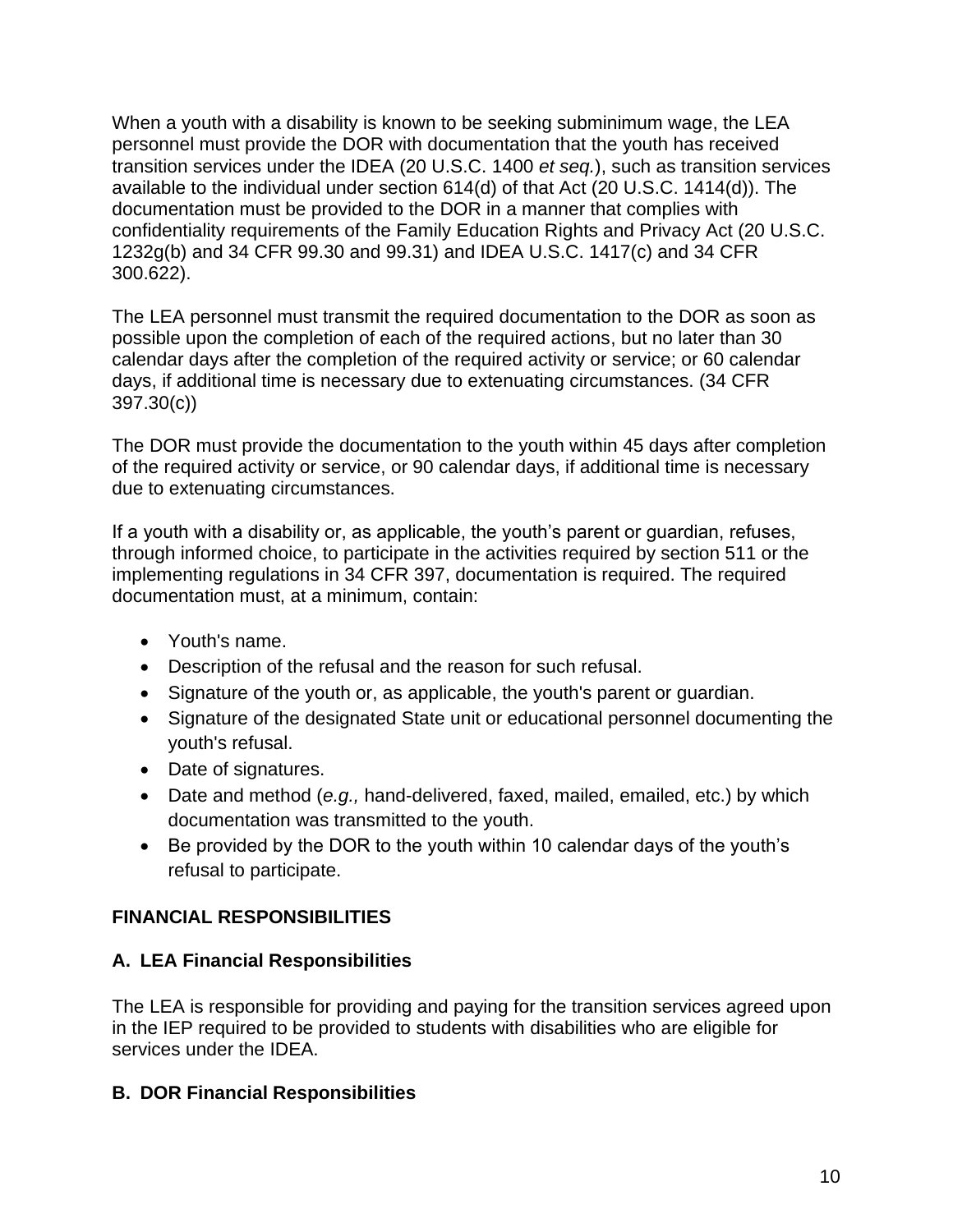DOR is responsible for providing and paying for or arranging for the provision of DOR Student Services identified and agreed upon by the student with a disability, and VR, DOR Student Services, and transition services agreed upon in the IPE for the period that the individual is participating in the VR program as reflected in the individual's IPE.

#### **C. Determination of Lead Agencies and Financial Responsibilities**

When a service, including a DOR Student Service or transition service, could be provided by either the LEA or DOR, the LEA and DOR will use the criteria below to determine and assign the financial roles and responsibilities of each agency for the provision of the service.

#### <span id="page-53-0"></span>**Criteria for Determining Lead Agency for Financial Responsibilities:**

- Determine the purpose of the service.
	- $\circ$  Is it related more to an employment outcome or education? That is, is the service usually considered a special education or related service, such as transition planning necessary for the provision of a free appropriate public education?
- Determine if the service is customary.
	- $\circ$  Is the service one that the LEA customarily provides under part B of the IDEA? For example, if the LEA ordinarily provides job exploration counseling or work experiences to its eligible students with disabilities, the mere fact that those services are now authorized under the Act as DOR Student Services does not mean the LEA should cease providing them and refer those students to the DOR. However, if summer work experiences are not customarily provided by the LEA, the DOR and LEA may collaborate to coordinate and provide summer work-based learning experiences.
- Determine the student's eligibility for the service.
	- $\circ$  Is the student with a disability eligible for transition services under the IDEA? The definition of a "student with a disability" under the Act and these final regulations is broader than under the IDEA because the definition in the Act includes those students who are individuals with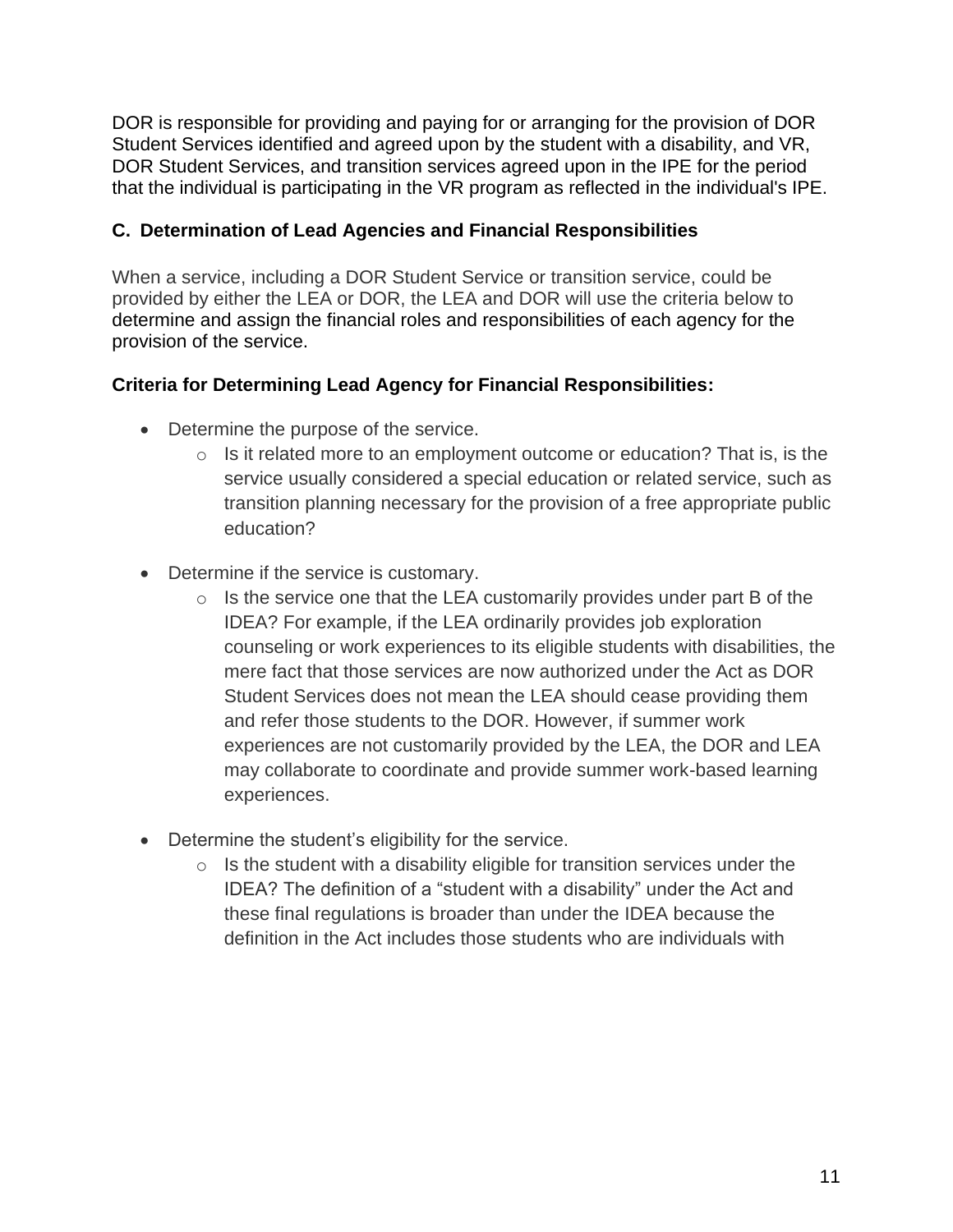<span id="page-54-4"></span>disabilities under section 504 of the Act. It is possible that students receiving services under section 504 do not have IEPs under the IDEA because they are not eligible to receive special education and related services under the IDEA. As a result, DOR is authorized to provide transition services under the VR program to a broader population under WIOA than the LEA is authorized to provide under the IDEA. 81 Federal Register 55687 (August 19, 2016).

#### **STUDENTS WITH DISABILITIES WHO ARE NOT SERVED BY SPECIAL EDUCATION**

#### <span id="page-54-0"></span>**A. Determination of Eligibility for DOR Vocational Rehabilitation Services**

Transitioning students with disabilities who are not receiving special education services may have health impairments, physical disabilities, psychological problems, or a history of substance abuse which may meet the definition of an individual with a disability under Section 504 and/or ADA. Documentation from the school or an appropriate outside agency to verify the presence of a disability for these students will be accepted as long as the assessment is conducted by qualified professionals (The Rehabilitation Act, Section 102(a)(4)).

#### <span id="page-54-1"></span>**B. Joint Sharing and Use of Evaluations and Assessments**

If a student with a disability who is not served by special education applies to receive VR services and signs an authorization for release of information to the LEA in which she/he is enrolled, the LEA, upon availability, will provide available assessment information. If the student is under the age of 18 and is not an emancipated minor, the parent must sign the authorization. This information will be used to the greatest degree possible by the DOR to determine eligibility and for comprehensive assessment related to the development of the IPE.

#### <span id="page-54-2"></span>**C. Collaborative Transition Planning of Individualized Programs**

For students with disabilities not served by special education, the DOR and LEAs will coordinate transition planning of individualized programs to maximize the availability of DOR Student Services and transition services.

#### <span id="page-54-3"></span>**Role of Educational Personnel in DOR Student Services and Transition Planning**

For a student with a disability served by general education pursuant to Section 504, educational personnel will identify and provide a plan for accommodations, if needed, for each student with a disability. As appropriate, DOR will be contacted to